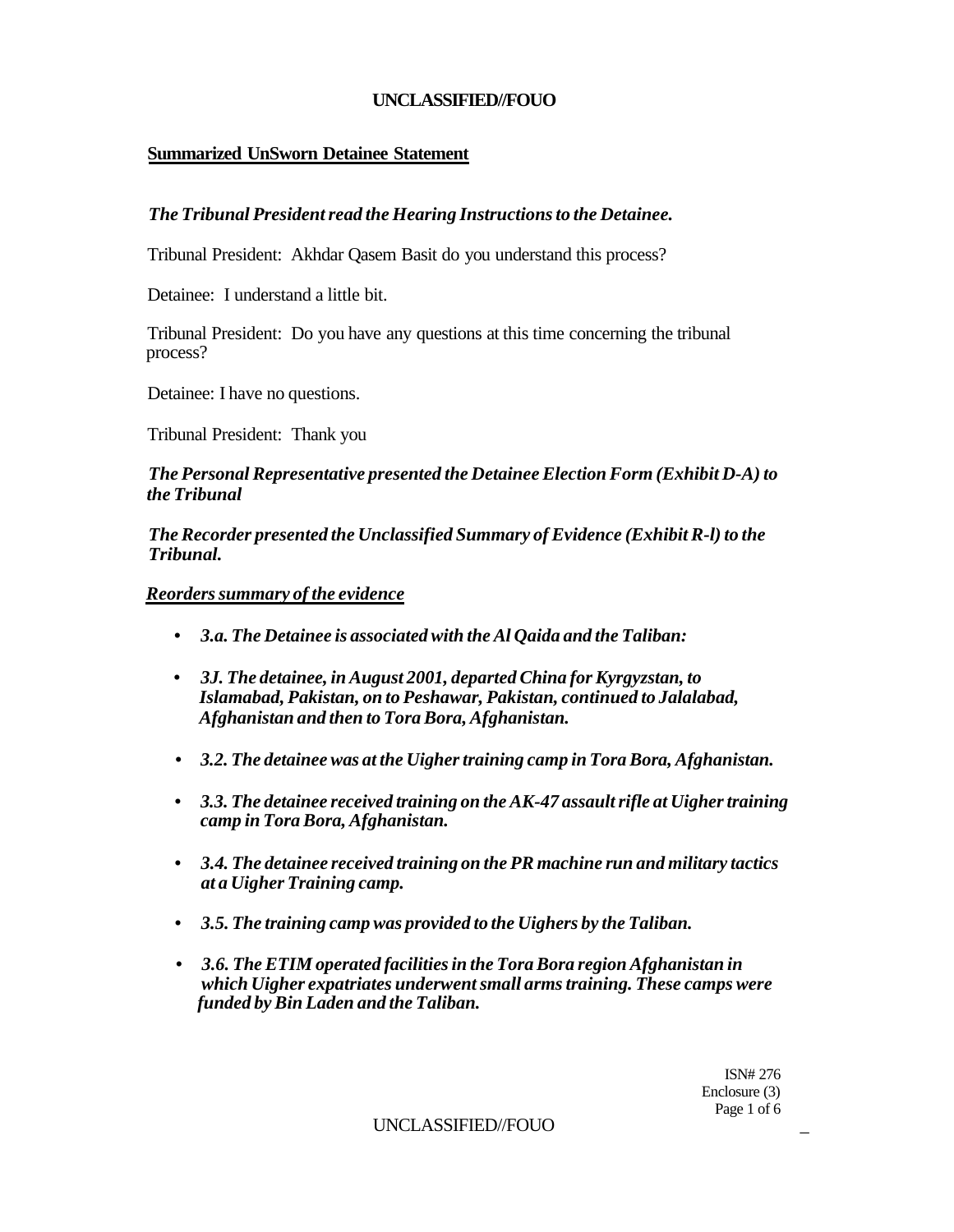- **•** *3.b. The detainee participated in military operations against the United States and its coalition partners.*
- *3.b.l. The detainee fled, along with others, when the United States forces bombed their camp.*
- *3,b,2, The detainee was captured in Pakistan, along with other Uigher fighters*

## *The Recorder confirmed that he had no further unclassified evidence or witnesses and requested a closed Tribunal session to present classified evidence,*

Tribunal President: Akhdar Qasem Basit you may now present any information to the tribunal. You may have the assistance of your Personal Representative to help you if you wish.

Tribunal President: Would you like to make a statement to this tribunal?

Detainee: Yes

Tribunal President: Would you like to make your statement under oath?

Detainee: Yes I will take oath.

Tribunal President: Recorder please administer the appropriate oath

Detainee: What kind of oath?

Tribunal President: We have a Muslim oath that is a promise to tell the truth. Do you still wish to take the oath?

Detainee: Yes I will tell the truth.

Detainee was sworn.

## *Summarized Sworn Detainee Statement*

Personal Representative: The detainee, in August 2001, departed China for Kyrgyzstan, to Islamabad, Pakistan, on to Peshawar, Pakistan, continued to Jalalabad, Afghanistan and then to Tora Bora, Afghanistan. To this point of evidence the detainee replied, "Yes, I traveled at the end of August. It was a three day long trip. I did not know that the place that I went was Tora Bora."

Detainee: I also told the integrator that it was in the end of August and I stayed one night in Krgyzstan, one night in Pakistan, and one night in Afghanistan. The place I traveled

> ISN#276 Enclosure (3) Page 2 of6

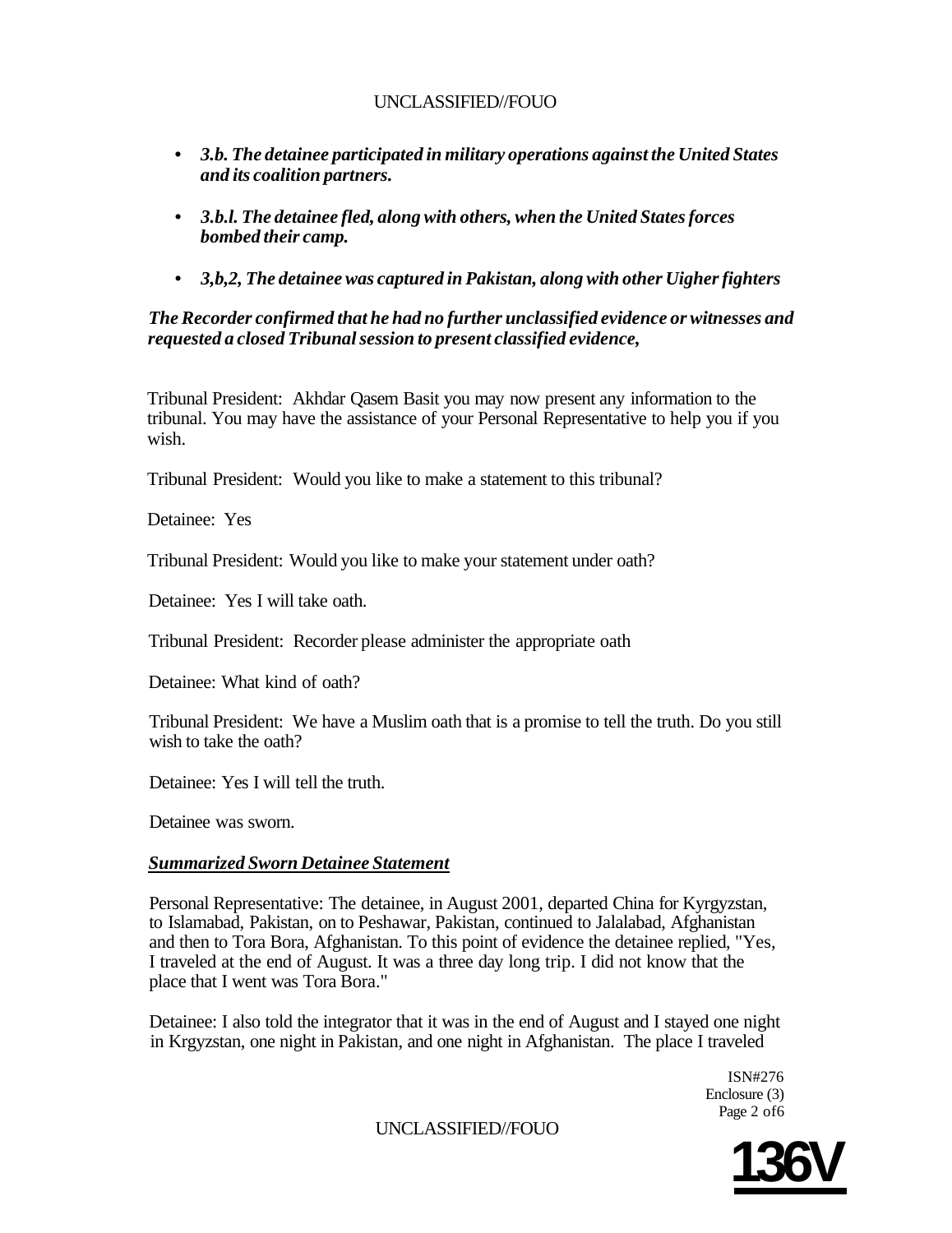to-is correct I also went to a place two hours away from Jalalabad (ph.) city. The Interrogator told us the name of the place was called Tora Bora (ph.). Before that we did not know the name of the place

Personal Representative: The detainee was at the Uigher training camp in Tora Bora, Afghanistan. You replied, "Yes, I do not know what'camp'means. It was a smalt place and there were other Uighurs there."

Detainee: It was a little Uigher community where Uighers went, I do not know what you mean by the place called camp.

Persona] Representative: The detainee received training on the AK-47 assault rifle at Uigher training camp in Tora Bora, Afghanistan. To that you replied, "Yes, I told my interrogator that I was trained on an AK-47. It was two days of training; one day I was shown the weapon and on the second day I fired three or four bullets."

Detainee: That is true, but they will not train you as soon as you get in to the camp because we have to build houses and bathrooms. The place was in bad shape. I worked for a while and then, when they had time to train me, they showed me the weapon, and the second day they gave me a couple of bullets. That is true.

Personal Representative: The detainee received training on the PR machine gun and military tactics at a Uigher Training camp. To this, he said, "Not true. I did not do any of this."

Detainee: That is not true. I did not train on another rifle. I did not do those things. What they are saying is not true. As I said earlier they will not train you at first. You have to do a lot of physical work in this camp, then they will train you when they have time. Also, I did not have that much time to train because shortly after I arrived at the camp the bombing started so it was impossible to train.

Personal Representative: The training camp was provided to the Uighurs by the Taliban to which the detainee replied, "I do not know."

Detainee: That is true I do not know who provided the 'camp.' The place I went. I did what I was supposed to do. I have no idea who was providing me the camp. We did not ask who was providing us the camp.

Personal Representative: The ETIM operated facilities in the Tora Bora region Afghanistan in which Uigher expatriates underwent small arms training. These camps were funded by Bin Laden and the Taliban. To this he replied, "I don't know."

Detainee: That is true. I do not know. What kind of camp? Can you explain to me what is small arms training? I do not know what this is.

> ISN# 276 Enclosure (3) Page 3 of6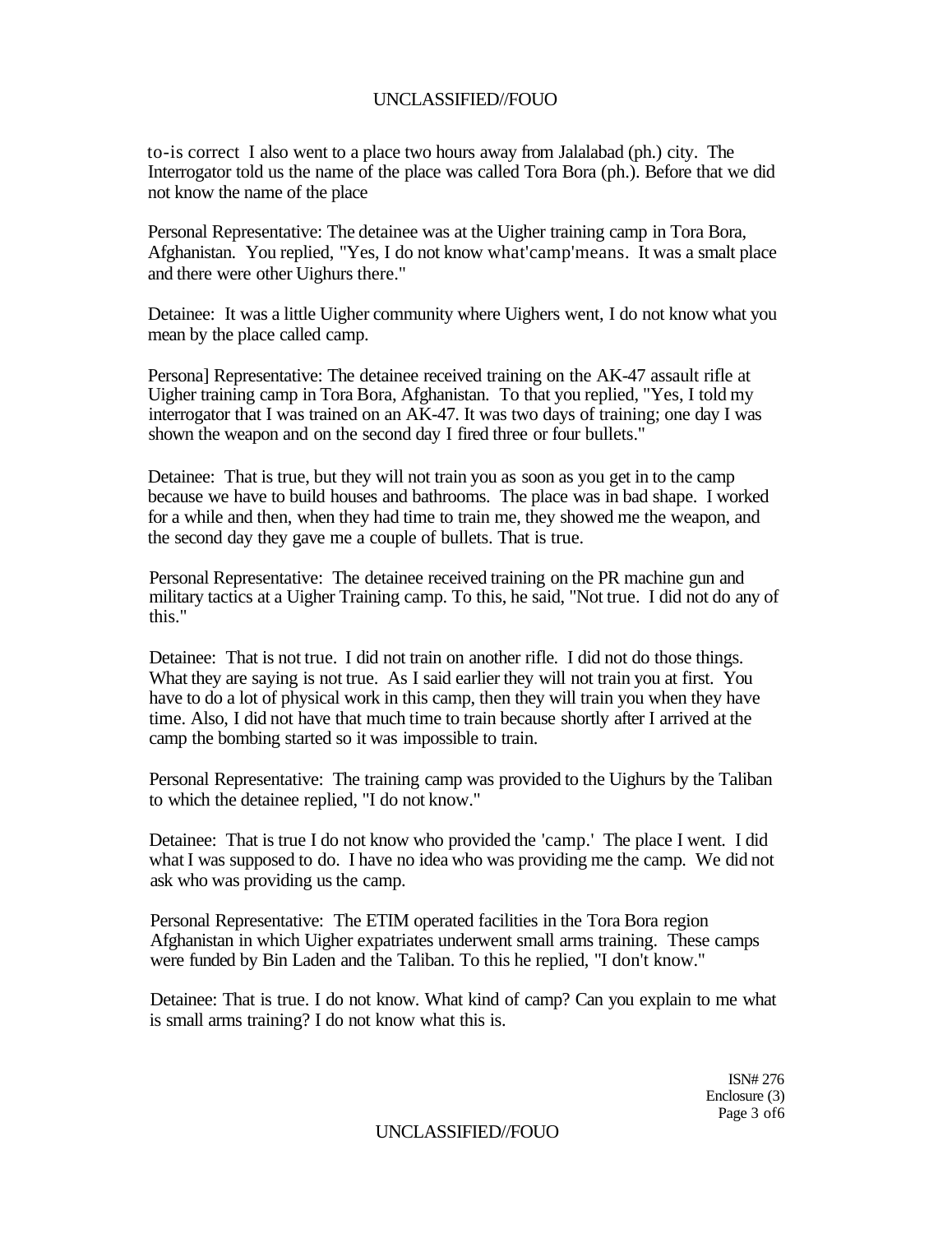Tribunal President: Small arms training means training on the use of smaller weapons. For example, the AK-47 and pistols are what we consider small arms.

Detainee: When we arrived, we had to work construction. When they train, they train one by one. I do not know exactly what they did.

Personal Representative: The detainee fled, along with others, when the United States forces bombed their camp. To this he replied, "True.\*'

Detainee: After the bombing we could not stay there so we ran off in to the mountains to take shelter in the caves.

Personal Representative: The detainee was captured in Pakistan, along with other Uigher fighters. To this he replied,'True."

Detainee: That is true. We were captured along with other people too.

Personal Representative: That completes the discussion I had with the detainee.

Tribunal President: Do you have anything else that you would like to say to the tribunal?

Detainee: I did not have any evidence to provide you because I have discussed everything with the Personal Representative.

Tribunal President: Personal Representative, do you have any other questions for the Detainee?

Personal Representative: Yes, sir. I have one. (To the Detainee) Did you ever fire a weapon or help someone fire a weapon at U.S. or coalition forces?

Detainee: That is a funny question. When we were in that place we did not see any U.S. or coalition forces against us. We did not see anyone we could fire at.

Tribunal President: Recorder, do you have any questions for the Detainee?

Recorder: Yes, how long were you at the Uigher training camp?

Detainee: From the end of August until the bombing started.

Recorder: Second question. What was your intention when you decided to go to this training camp?

Detainee: The reason was to try to get back our freedom. Uighurs suffer from the Chinese; they suffer from our government. Some people do business in Kyrgyzstan and they went to that place. I am not going to tell the whole story. I don't want to talk about enough torture and suffering to last forty or fifty years from the government. The U.S.

> TSN# 276 Enclosure (3) Page 4 of6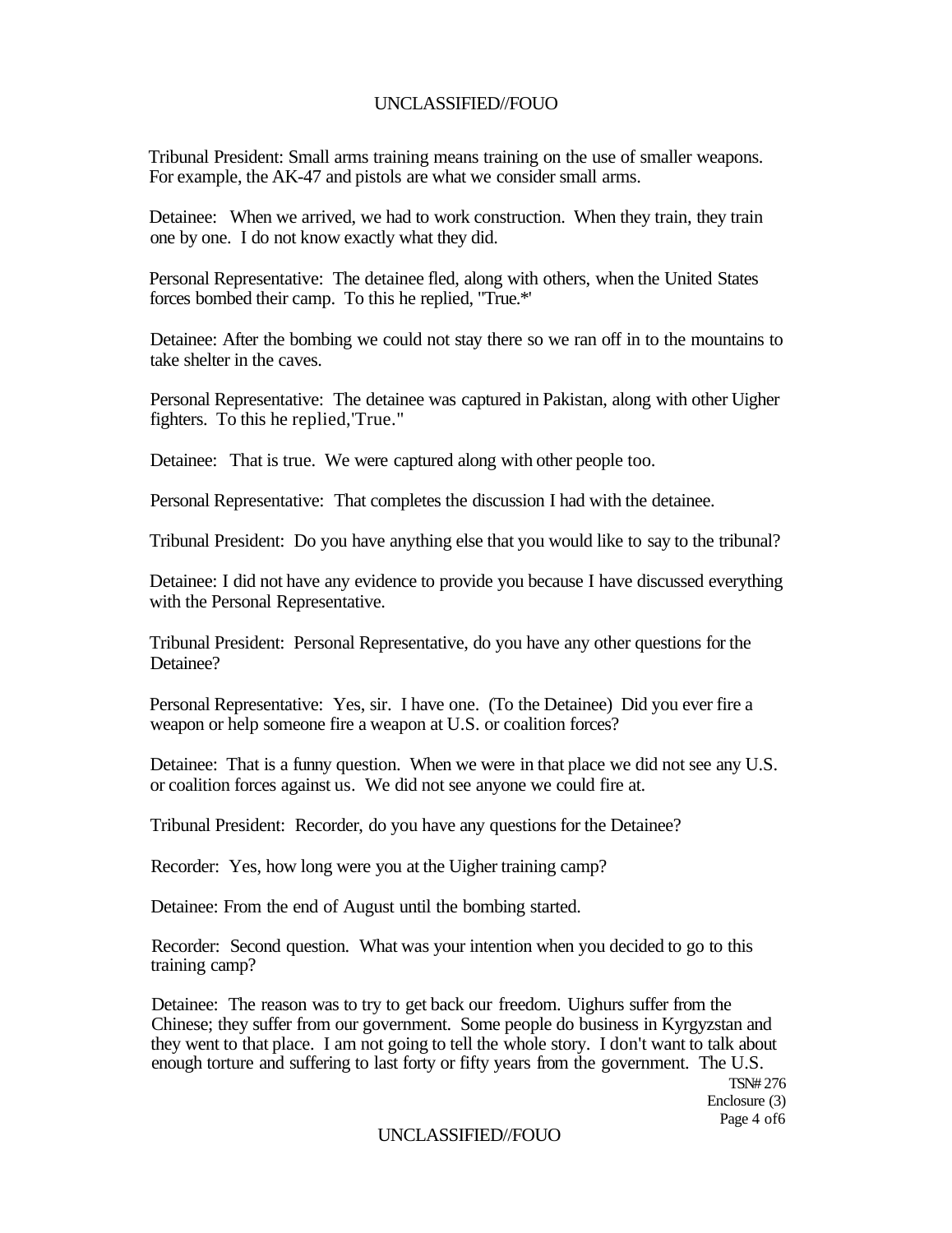Official told us that they were attacked and they have suffered and they would like to take revenge. The U.S. government is very strong. What happened on 9/11 was two years ago. Uighurs want to take back our own country so we are living free.

Recorder: Have you ever been a member of the ETIM, the Eastern Turkistan Islamism Movement?

Detainee: I am not a member of any organization.

Tribunal President: Do any of the tribunal Members have any questions for the Detainee?

#### *Tribunal Members' questions*

- Q: How did you know where to find the camp when you got to Afghanistan?
- A: I was doing some small business and earned some money, got a passport and went to Kyrgyzstan. A friend in Kyrgyzstan told me I should go to Afghanistan.
- Q: When you were in Jalalabad did you spend the night and, if so, with whom?
- A: It has been a while. I cannot remember. When I got to Afghanistan, I made a phone call and a person came and picked me up.
- Q: Did that person take you to that camp at Tora Bora?
- A: I cannot remember. One person took me to Jalalabad and then two people took me to Tora Bora.
- Q: Do you know any of their names?
- A: 1 do not remember. I did tell the Interrogators one of them is maybe Abdul Wares (ph.) or Abdul Haq.
- Q: After the camp was bombed and you left with the other Uighers did you or any others carry any weapons?
- A: No, we did not have weapons.
- Q: When you were at the camp, besides the training, did you only perform basic construction?
- A: I did build houses. I also helped dig a big hole to save water.
- Q: Did you have a rifle that belonged to you when you were at the camp?
- A: No
- Q: I just want to clarify something else you said. Were there twenty people at the camp?
- A: I do not know the exact number. There were around twenty-five to thirty.
- Q: When training with rifles how many rifles were at the camp?
- A: I do not know how many rifles were there. After training they took them all away. I do not know how many weapons were in that camp.

ISN# 276 Enclosure (3) Page 5 of6

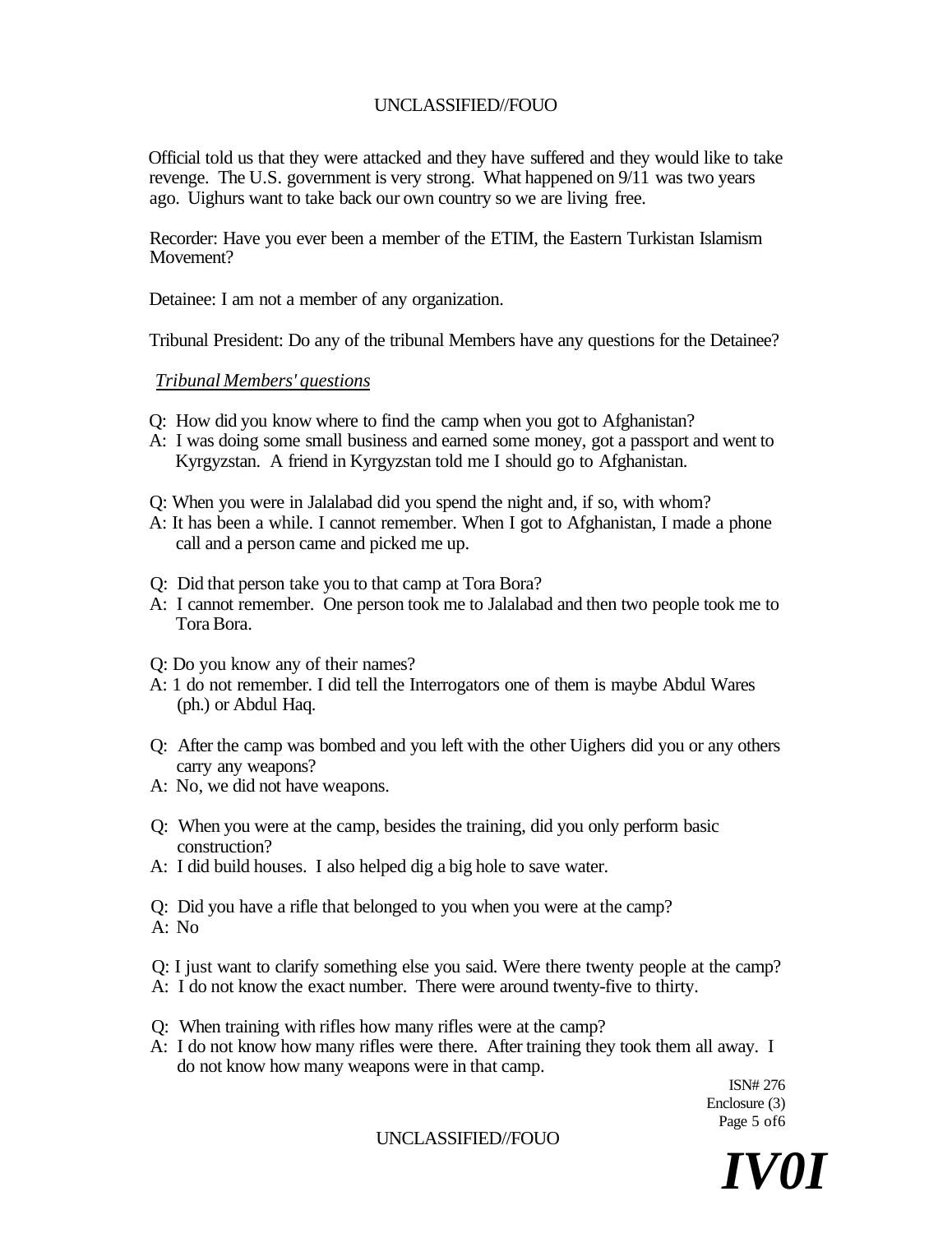- Q: I understand you traveled to Afghanistan because of a recommendation from a friend in Kyrgyzstan. Is that correct?
- A: That was my goal. To get out so I could help my country; to make things happen. I had a very strong goal to help my country.
- Q: I understand you paid for your own trip from your own funds. Did any one give you money for the trip?
- A: I spent my own money. My friend from Krgyzstan gave me some money for travel.
- Q: You traveled to Afghanistan by yourself?
- A: Yes.
- Q: While you were at the Uigher camp, did you see other people, like Arabs?
- A: There were no other people at the camp. We were too busy to look around. We were busy with the Koran and other things. 1 did not see any other people.

*The Tribunal President confirmed that the Personal Representative had no further evidence to present and that the Detainee no previously approved witnesses to present to the Tribunal A Tribunal member had an additional question for the detainee.* 

- Q: I have one more question. Do you know how old you are?
- A: I might be thirty-one years old now. I was born in 1971.

## *The Tribunal President explained the remainder of the Tribunal process to the Detainee and adjourned the open session.*

## **AUTHENTICATION**

I certify the material contained in this transcript is a true and accurate summary of the testimony given during the proceedings.

^ofofievuoAF

ISN# 276 Enclosure (3) Page 6 of6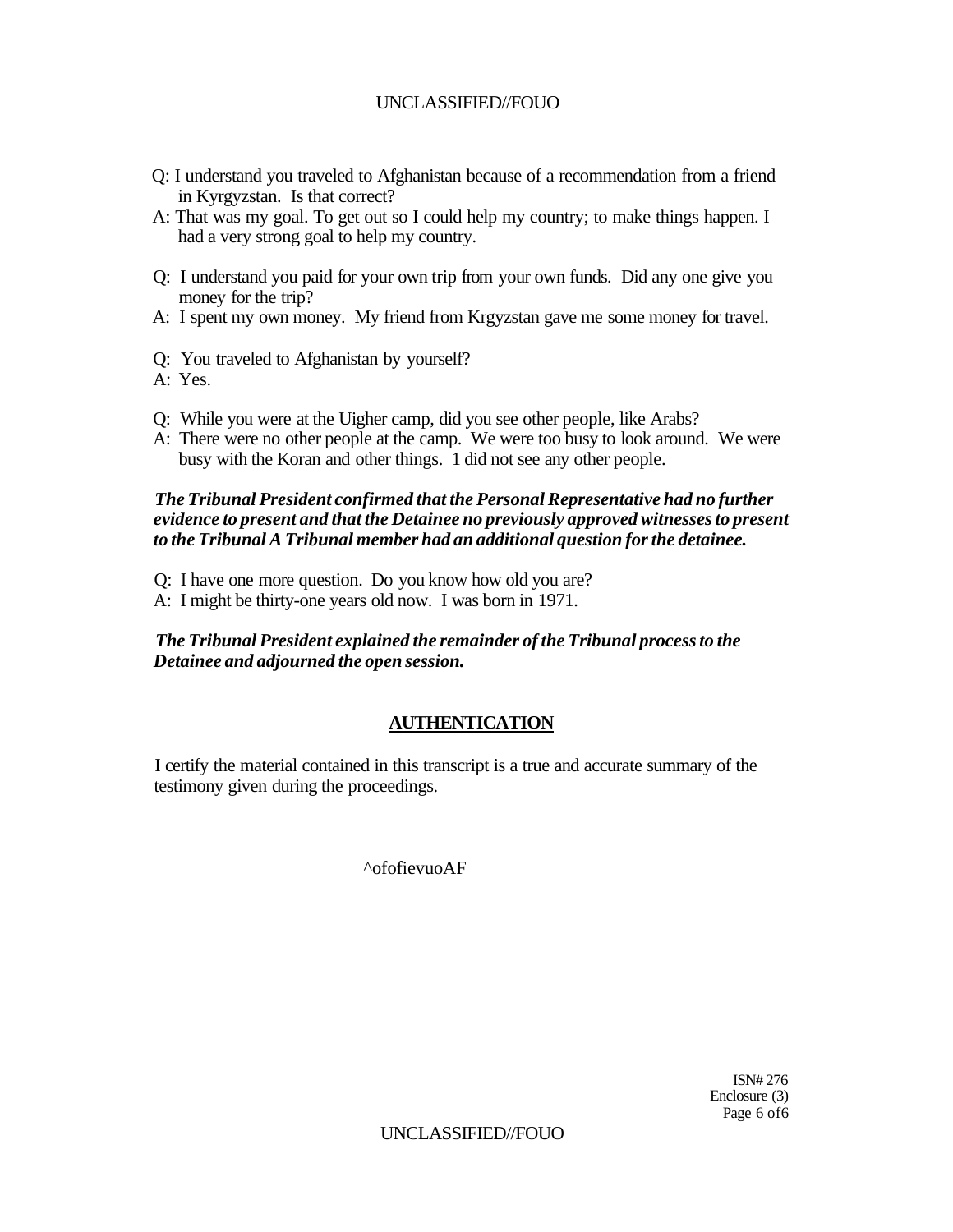## **Summarized Sworn Detainee Statement**

*The Tribunal President read the hearing instructions to the detainee. The detainee confirmed that he understood the process and had no questions,* 

*The Personal Representative provided the Tribunal with the Detainee election form labeled Exhibit D-A.* 

*The Recorder presented Exhibit R-l into evidence and gave a brief description of the contents of the Unclassified Summary of Evidence. The Detainee interrupted trying to answer allegation number 3al, The Tribunal President explains to the Detainee that he will have a chance to address the allegations at a later portion of the hearing. The Detainee apologized and claimed he was mentally unstable and had not realized it was not his turn to speak. The Tribunal President recognized the detainee's understanding and continued the proceedings while encouraging the detainee to ask if had questions about the hearing,* 

*The Recorder confirmed that he had no further unclassified evidence or witnesses and requested a closed Tribunal session to present classified evidence* 

*The detainee acknowledged he wished to make sworn statements. The Recorder administered the Muslim oath.* 

*The Personal Representative read the accusations to the detainee so that he could respond to the allegations. The allegations appear in italics, below,* 

*3. A. The Detainee supported anti-coalition forces engaged in hostilities against the United States and its coalition partners.* 

*3.A. J. The Detainee owns the compound that several individuals fled to after ambushing United States Special Forces and Afghanistan Military Forces.* 

Detainee; First of all I am a shopkeeper. I own my store. Every morning I go to the store and come back in the evening. At that time there was nobody in my house. ,

*3.A.2. The Detainee knows one of the attackers who ambushed United States Special Forces and Afghanistan Military Forces.* 

Detainee: I did not know anyone.

*3.A.3. Afghanistan Military Forces in Lalmai Village, Khowst Province, Afghanistan detained the detainee.* 

Detainee: Like I said earlier, every evening I go home after [working at] the shop. That day, when the market closed, I closed my shop and I was going home when the Afghan soldiers stopped me. When they stopped me, I asked them why. They asked me where I lived and I pointed to my house and they said that my brother had fought with them and I had to go with

UNCLASSIFIED/FOUO ISN#1041

Enclosure (3) Page  $1$  of  $6$ 

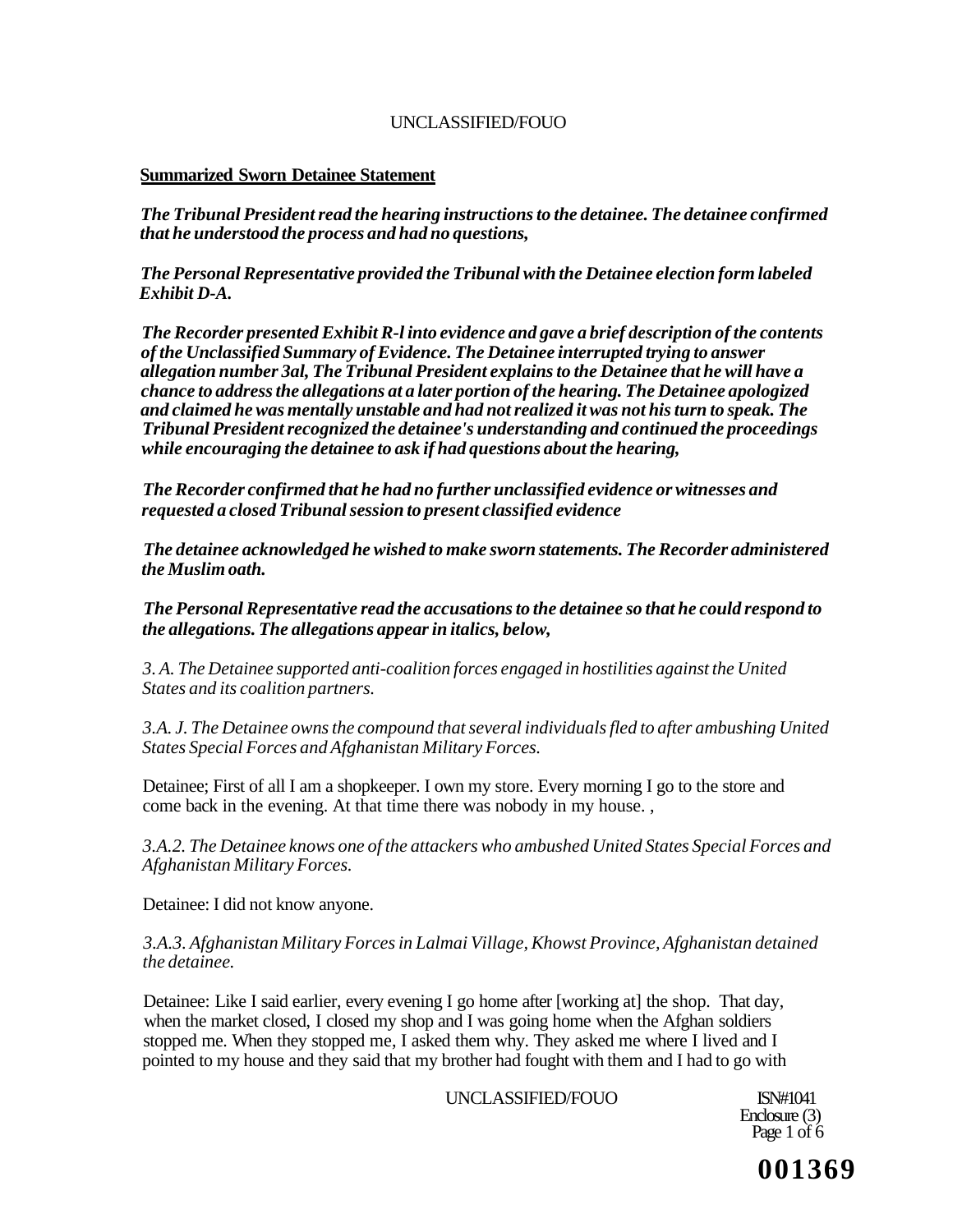them. I told them I didn't know anything about that and I didn't know what my brother had done. They just took me with them.

Tribunal President: Habib Noor, does that conclude yow statement?

Detainee: Other than that, the only thing I can say is that I am a poor man and I just run the store to make money for my family. I have **a** family, kids and a home. I don't know anything about that. They captured me wrongfully. I did not do anything. I am innocent. I am mentally ill because I fell from a mountain back home and I had surgery in Afghanistan. So sometimes I do not know what I am talking about because of my illness.

Tribunal President: How do you feel today?

Detainee: I am fine but when I talk a lot then I don't know what I am talking about. I get lost while I am talking.

#### **Questions from the Personal Representative to the Detainee:**

Personal Representative: How far were you from your house when you were captured?

Detainee: Like ten minutes walking.

Personal Representative: Were you aware of any fighting going on at your house or compound?

Detainee: No, I had no knowledge.

Personal Representative: And how far is the shop from your house?

Detainee: It is in the city.

Personal Representative: How far away is that?

Detainee: In a car, it is about a half an hour drive, because I live in the village and the shop is in the city.

Personal Representative: When you are away, are your wife and children in your home?

Detainee: Yes.

Tribunal President: Traditionally or culturally, what occurs if a stranger comes in to the compound while the men are away?

Detainee: They cannot come to the house.

Personal Representative: Are there any men left at home during the day?

UNCLASSIFIED/FOUO ISN#1041

Enclosure (3) Page  $2$  of  $6$ 

**001370**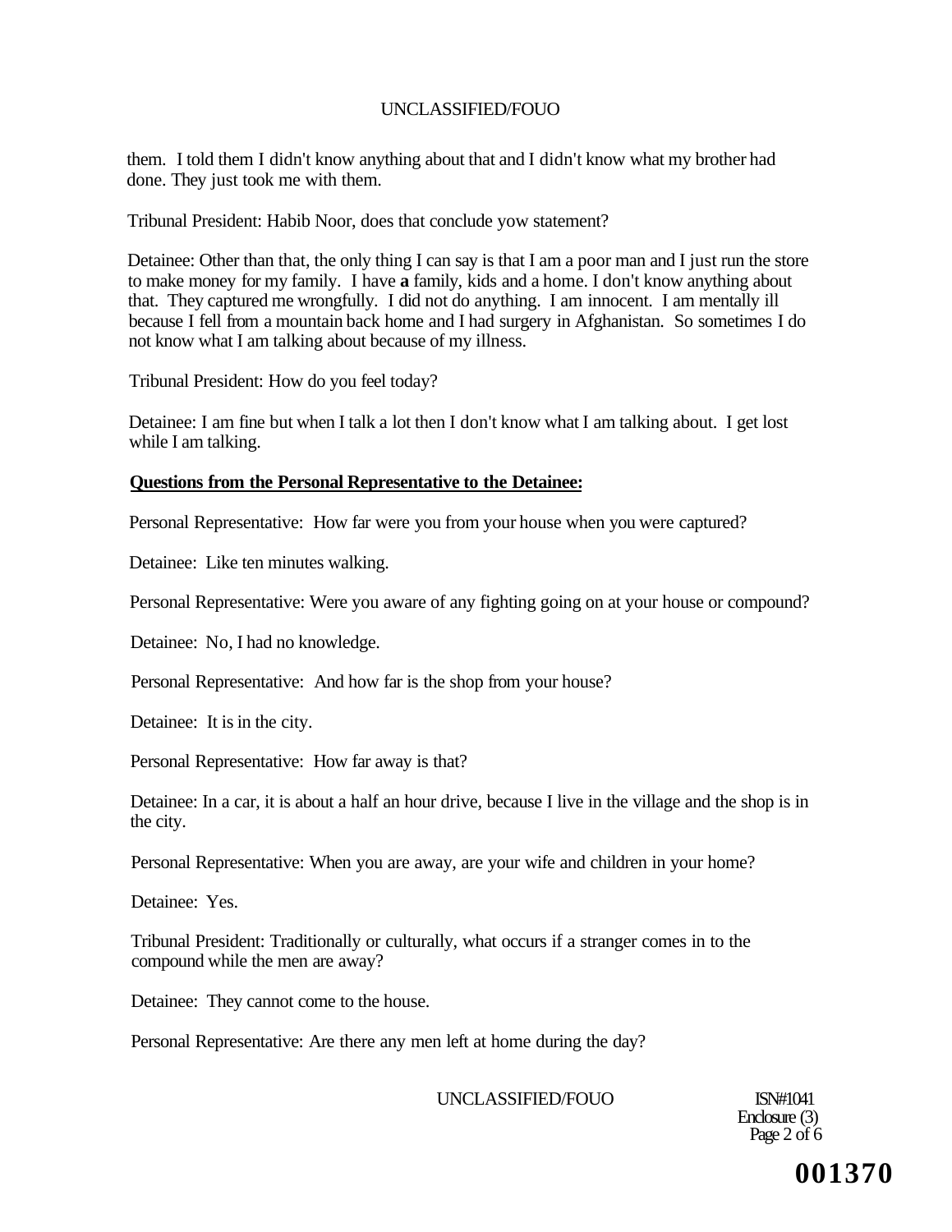Detainee: No, nobody.

Personal Representative: What did the Afghanistan military forces tell you. after you were captured?

Detainee: They asked me where I lived and I pointed to my house and they said that my brother fought with the Afghan soldiers and they handcuffed me and took me.

Personal Representative: Is your brother older than you or younger than you?

Detainee: I have an older and a younger brother.

Personal Representative: Which brother did the AMF refer to?

Detainee: They didn't tell me which brother. One of my brothers is in Saudi and the other one is deaf. The older brother is deaf and can barely see. He lives in his house and I live in my house, and the other one is in Saudi.

Personal Representative: Which brother did you think they were talking about?

Detainee: I don't know.

Personal Representative; Are you close to your brothers?

Detainee: He is my brother and yes, I know my brother well.

## *The Recorder had no questions for the detainee.*

#### **Tribunal Members' Questions**

- Q: Based on what you said, I have two possible conclusions. I will tell you what they are and you tell me which one you think is more likely the truth, OK?
- A: (Detainee nods in agreement).
- Q: The first is that some people went to your house after they had done something but you didn't know anything about it because you were at your shop; the second is that nobody could've gone to your house because the only people in your house were the women and the children and therefore they would not have been allowed in.
- A: No, no one comes to my house.
- Q: And you know that because your wife and children were there without a male present?
- A: Every day, I go to the shop and I come home in the evening. No one comes to my house before then. And if someone had come, I would've known when I got home.

UNCLASSIFIED/FOUO ISN#1041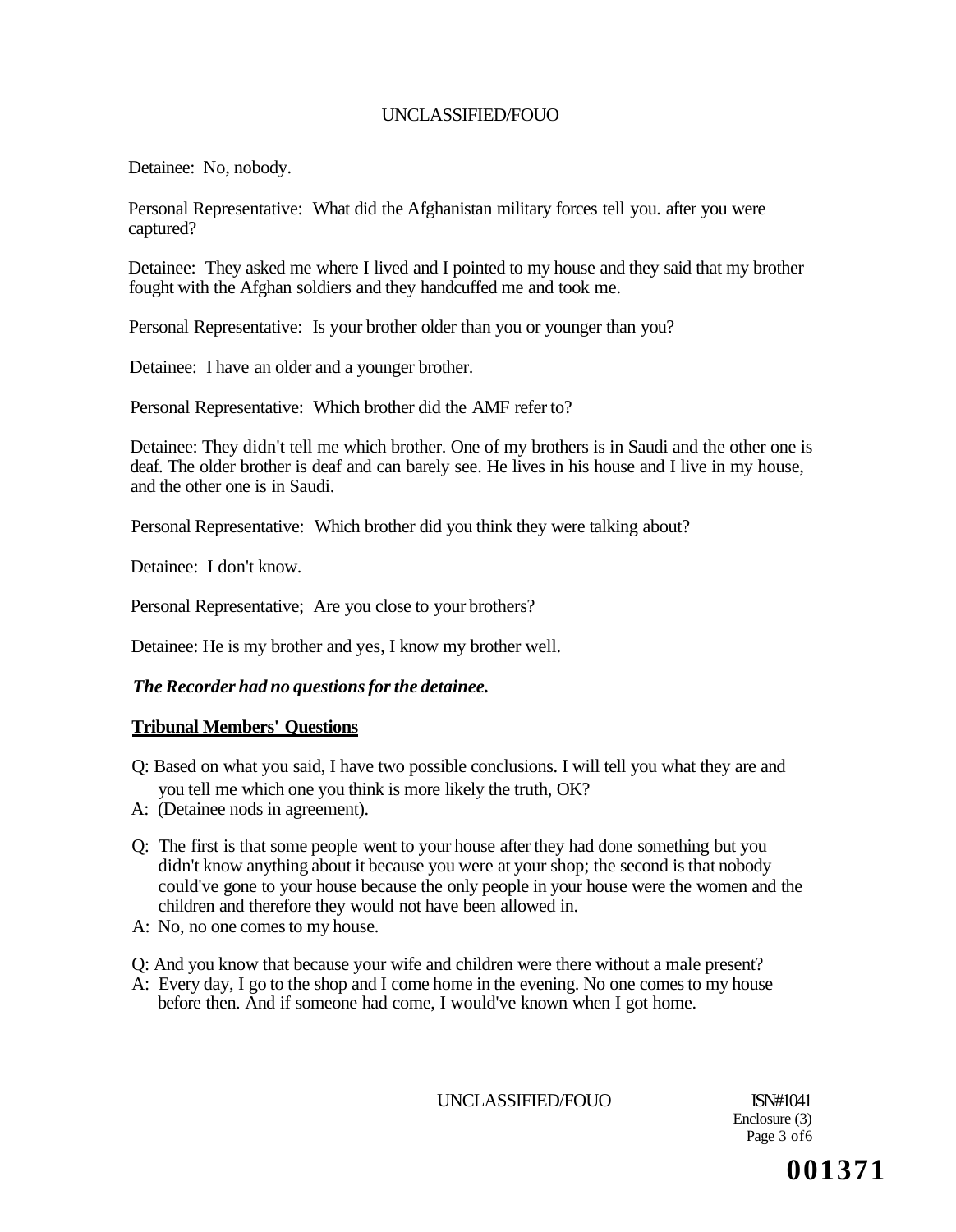- Q: And your wife would've told you if that had happened?
- A: In our culture nobody goes to the house if there are only the females and the kids in the house.
- Q: Except other males in the family, correct?
- A: No, no one else can come to my house.
- Q: Right, but your brother might have?
- A: No, my brother has his house and I have my house. He can go to his house but not to my house.

Q: I understand your shop is a half an hour from your house, is that correct?

A: Yes.

- Q: How do you get back and forth?
- A: In a taxi.
- Q: You hire a taxi everyday to go back and forth from work?

A: It is a taxi that people get on to go to the bazaar. You pay two rupees to go to the bazaar.

- Q: What do you sell at your shop?
- A: Sacks, just empty sacks.
- Q: Who purchases those sacks?
- A: We make it and people buy it to put stufFlike vegetables and potatoes.
- Q: How long have you run that shop?
- A: Two years.
- Q: Can someone who works near or at your shop confirm that?
- A: There are a lot of stores next to me.
- Q: Who runs the store right next to yours?
- A; There are a lot of people from different areas. We just call him Haji. I forgot his real name. If you want a witness you can you can ask anyone in the ten or twelve stores next to mine. I can give you every person's name in the next ten stores. I can give you my neighbor's name. I told my PR the other day that I can give him a witness name but he said that because they are in the country of Afghanistan it is hard to locate them. That is why I didn't mention him but if the Tribunal wants I can give them a name of the shops or of my neighbors.
- Q: All I am looking for is if you know the name of the neighbor in the store right next to you and I think you have already answered that.

A: Yes.

- Q: What village do you live in?
- A: Lalmai.

UNCLASSIFIED/FOUO ISN#I041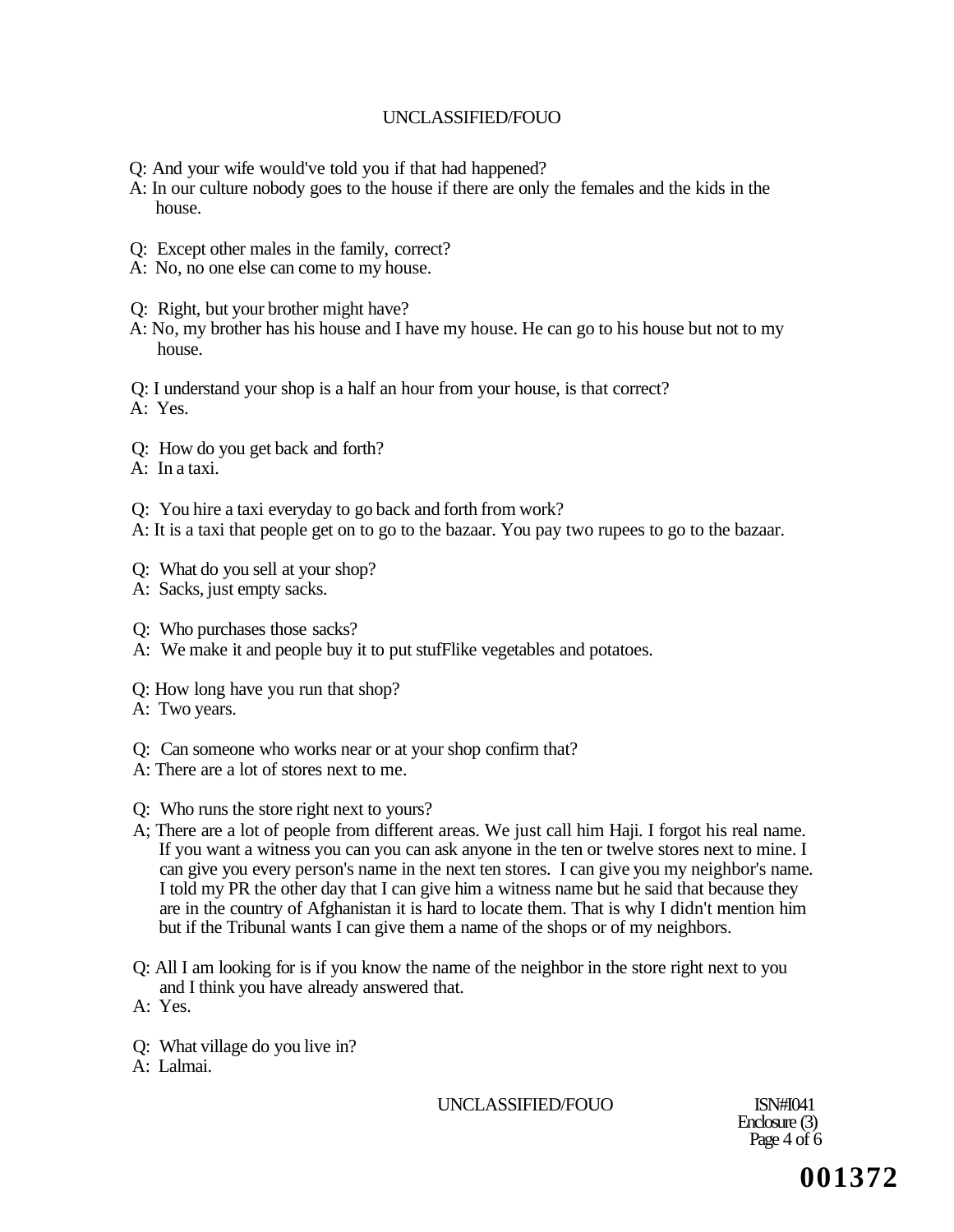- Q: And where is your shop located?
- A: InabazaarinthetownofKhowst.
- Q: Can you describe your compound? How large was it? Does it have a courtyard?
- A: It was a big compound divided in the middle, half is my brother's and half is mine. On my side, I have three rooms.
- Q: So your brother shares the compound with you or the yard that adjoins the two houses?
- A: We do not share anything. There is a room we divided in half, this is my side and that is his side.
- Q: Is this the brother who is deaf or the other brother?
- A: The older brother is separate. The other brother is living with me.
- Q: What does your older brother do?
- A: He is a fanner.
- Q: Your other brother living in Saudi Arabia: When was the last time you heard from him before you were detained?
- A: Because of my mental problem, I don't know how long ago that was and I don't want to give you the wrong answer.
- Q: Did your brother send money from Saudi Arabia?
- A: He just left like six months ago when I was there, so there wasn't that much time for him to send me money.
- Q: When did you close shop that day? Was it after evening prayers?
- A: Usually the market closes before sunset, so I closed my shop and I was going home.
- Q: I understand you have a wife and children, how many children?
- A: I have three sons and three daughters.
- Q: How old are they?
- A: They are small, (the Detainee gestures their height approx. up to 4ft.).
- Q: I am guessing the oldest is ten years old?
- A; I don't know how old they are. I just measure them by height. I know he is my oldest because he is the tallest

Q-. OK, but he is not old enough that his voice changed, he is still very young?

- A: I don't know how old he is.
- Q: Your older brother, does he have a family as well?
- A: He also has kids that are small also.

UNCLASSIFIED/FOUO ISN#1041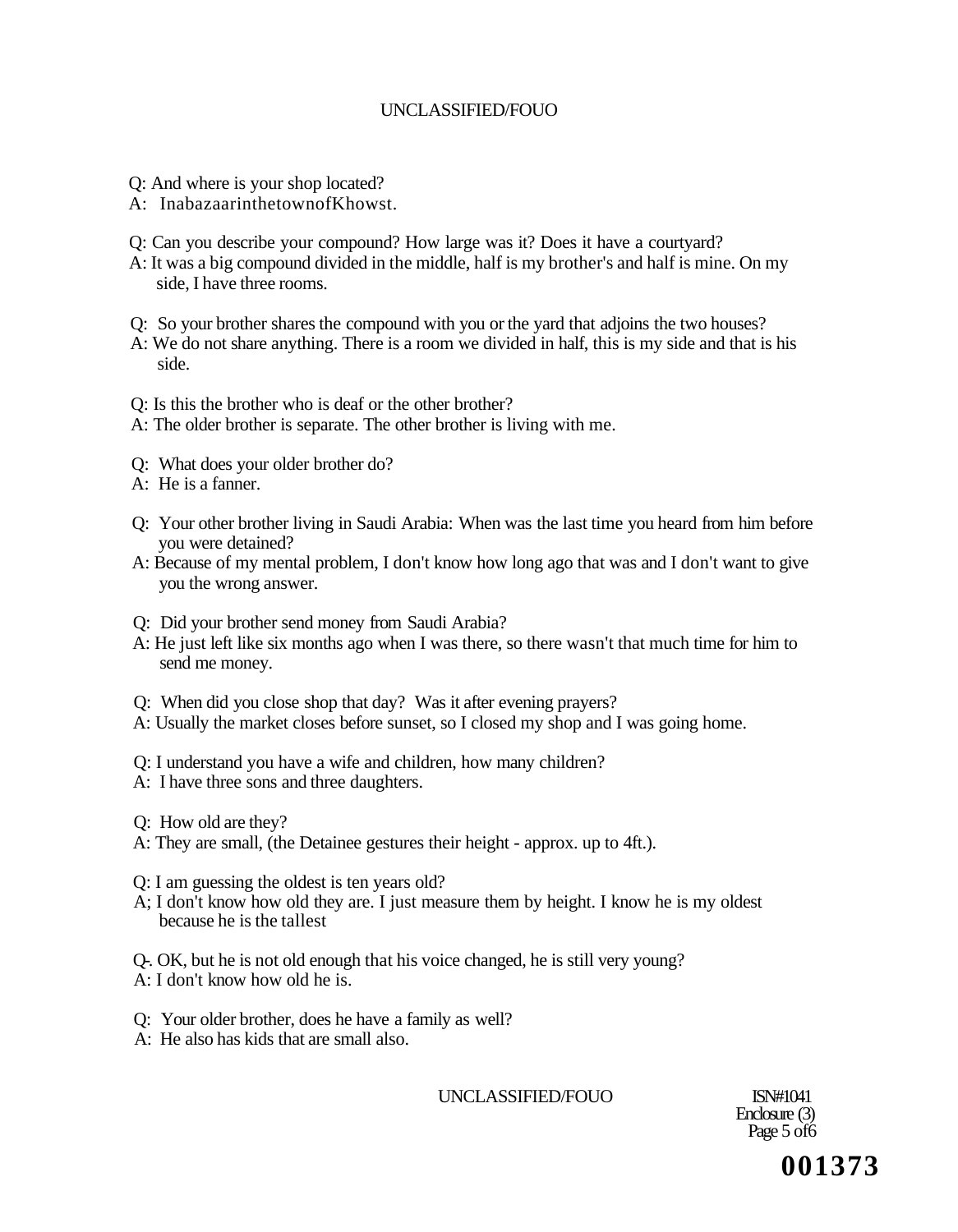Q: Are your wife's relatives near by?

A: They are far [away]. They live in the mountains.

Tribunal President: Habib Noor, do you have any more evidence?

Detainee: No, nothing else, but all I request is that you understand that I am innocent and wrongfully accused. I was just making sacks to sell at the bazaar to make money for my family. I would like to go home because I am worried about them.

## **Additional Tribunal Member Question**

Q: Did either you or your older brother have a weapon at home?

A: No, not even a small one. We are poor and innocent, we do not do that.

## *The Tribunal President explained the remainder of the Tribunal process to the detainee and adjourned the Tribunal*

# **AUTHENTICATION**

I certify the material contained in this transcript is a true and accurate summary of the testimony given during the proceedings.



UNCLASSIFIED/FOUO ISN#104I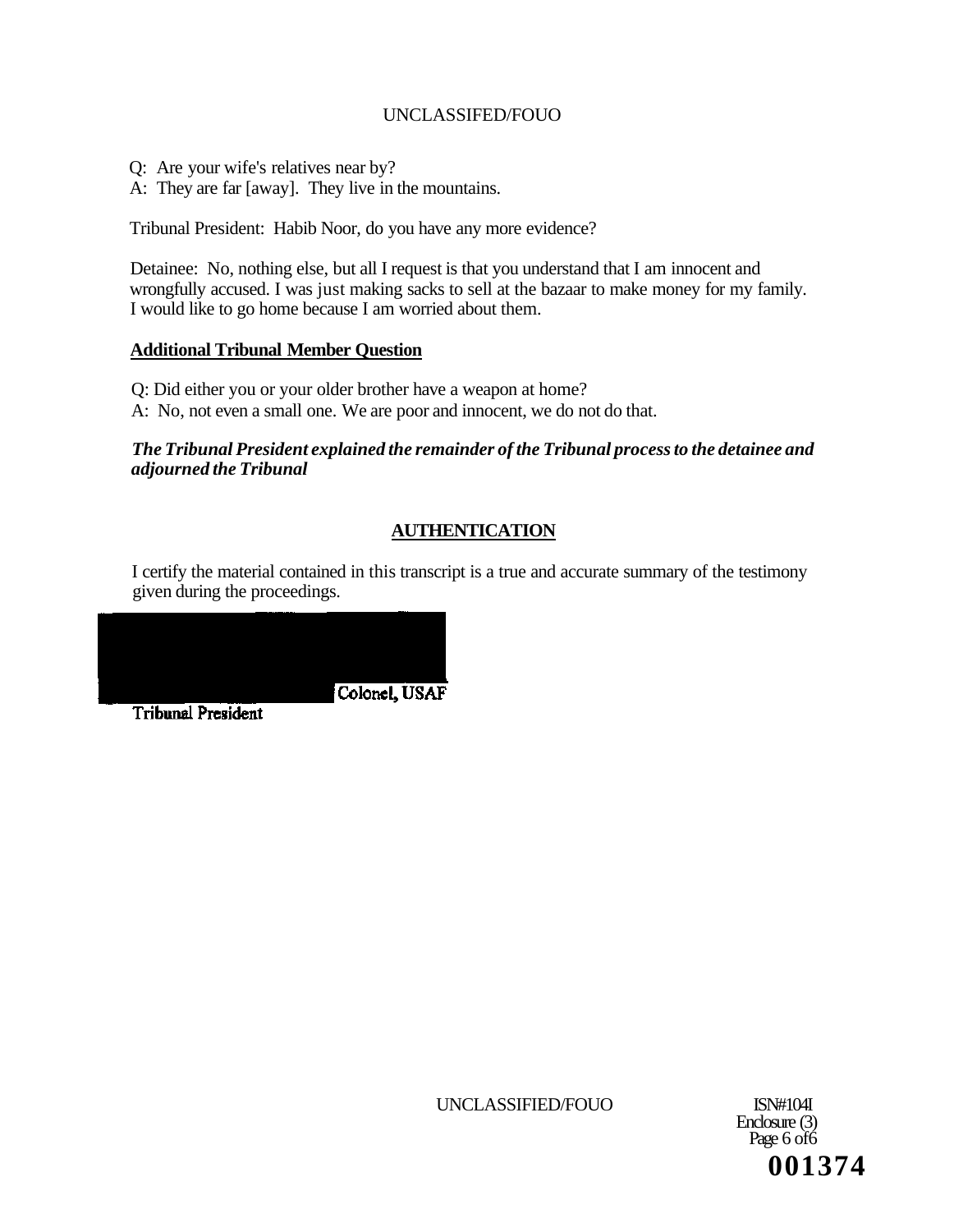#### **Summarized Sworn Detainee Statement**

*The Tribunal was reconvened on 30 November 2004 after a recess from the initial session, which was convened on 25 October 2004,* 

*The Tribunal President read the Hearing Instructions to the Detainee, and confirmed he understood the Tribunal process and had no questions.* 

*The Recorder then read in full the Unclassified Summary of Evidence to the Tribunal* 

*The Tribunal President explained to the Detainee that the Witness requested was relevant, but not reasonably available despite numerous attempts, and would not be present for the Tribunal* 

*The Tribunal President informed the Detainee he would have the opportunity to respond to the allegations, and he was then administered the Muslim oath by the Recorder.* 

*At this ante, the Personal Representative read each allegation individuaify to allow the Detainee the opportunity to respond\** 

*3a. and'3a. J. The Detainee is associated with al Qaida and the Taliban. The Detainee, in a letter to his brother, included greetings to an al Qaida member.* 

Detainee: What is the proof?

Personal Representative: I can remind you that currently the Tribunal is only aware of the Unclassified Summary and what you tell them; they have not reviewed any additional evidence.

Detainee: Where is the secret document? Before this I have one question: Every member of the Tribunal swore, except him, what happened to him?

Tribunal President: He is the Recorder, and as I indicated to you earlier, the Recorder, Reporter and the Translator had previously been sworn.

Detainee: Why did you go under oath in front of me and not them?

Tribunal President: Because we are the ones deciding your fate today. We have come here with an open mind to determine if you have been properly classified as an enemy combatant. This (holding the Unclassified Summary of Evidence) is all we've seen about you; unlike other Detainees we have not seen you other than on the  $25<sup>th</sup>$ . Otherwise, we don't see the Detainee prior to the day of the Tribunal.

Detainee: No problem.

ISN# 004 Enclosure (3) Page 1 of 12

UNCLASSIFIED//FOUO

001375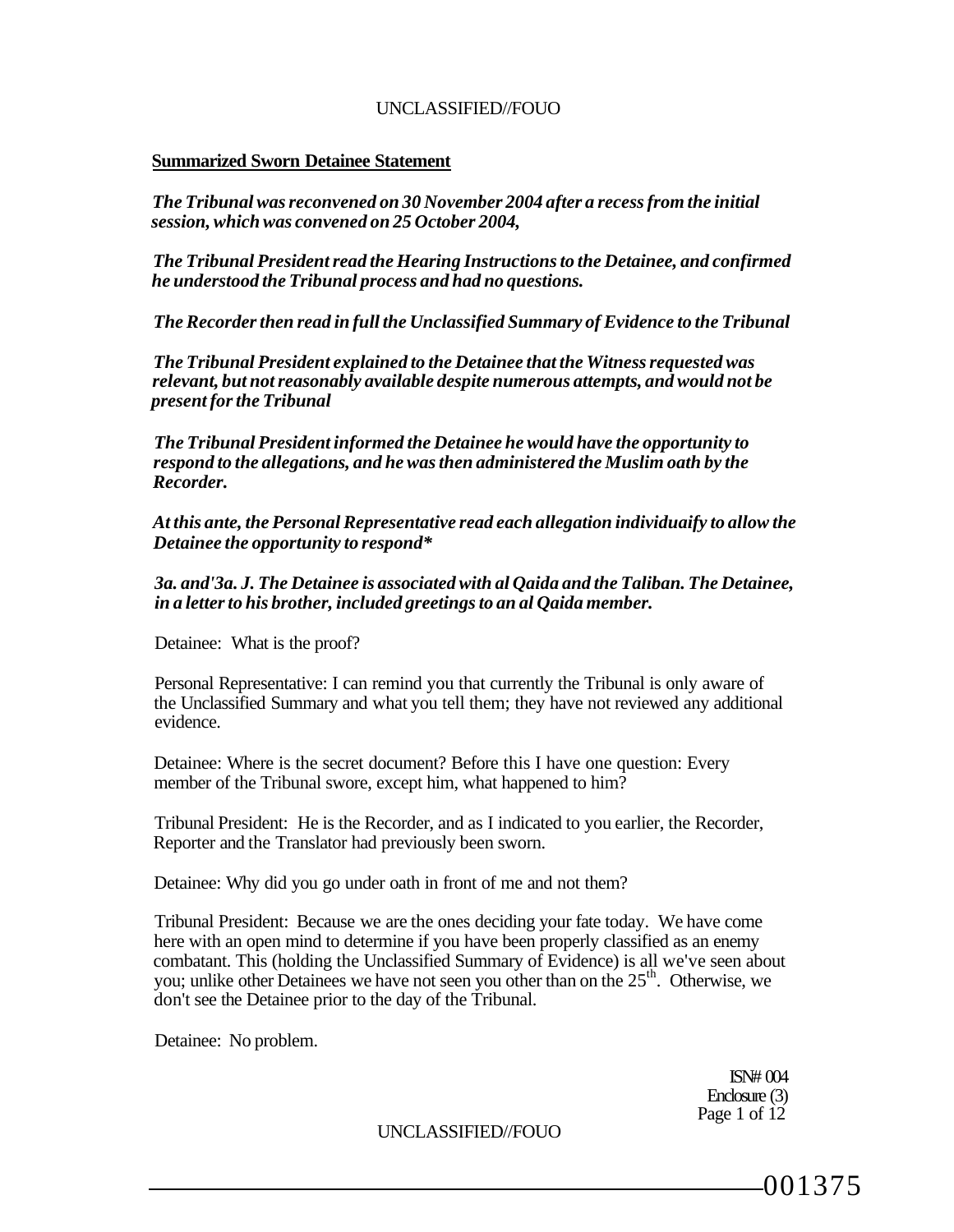Tribunal President: (In regards to) your reference to the classified information; classified information has national security interests, and we have no authorization to make it available to you without a security clearance.

Detainee: What do you mean? If you tell me the security of the nation will be destroyed?

Tribunal President: There could be items of national security interest; yes.

Detainee: Basically I heard a court is where a judge sits, and the prosecutor brings evidence against the Detainee. The prosecutor is supposed to bring proof; what kind of proof does he have?

Tribunal President: First of all, let me clarify; we are not here to punish you today. This is not a court, but an administrative, non-judicial hearing.

Detainee: Most of the time you call me an enemy combatant; if you call me this, I need proof,

Tribunal President: Unfortunately since you have no witnesses, and the Recorder has no witnesses, the only information available in this open session will be the Detainee Election Form, the Unclassified Summary of Evidence and your statement, should you choose to give one.

Detainee: Why did I come here? Of course, I will answer your questions.

Tribunal President: Are you ready to do that?

Detainee: Obviously, he (the Personal Representative) asked me if I would join, and yes, I will join.

Tribunal President: We welcome your participation.

Detainee: The reason I asked him to provide evidence is because he told me I wrote a letter to my brother. I'm asking, where is the letter?

Tribunal President: I have not seen the letter.

Detainee: You ask him because he accused me of writing this letter. I am telling you I did not write such a letter.

Tribunal President: That's fine; you may say that, but if the letter is a part of the classified evidence, no one will see it in this open session. This is where you provide us with all the information you want to in reference to the unclassified evidence.

> ISN# 004 Enclosure (3) Page 2 of 12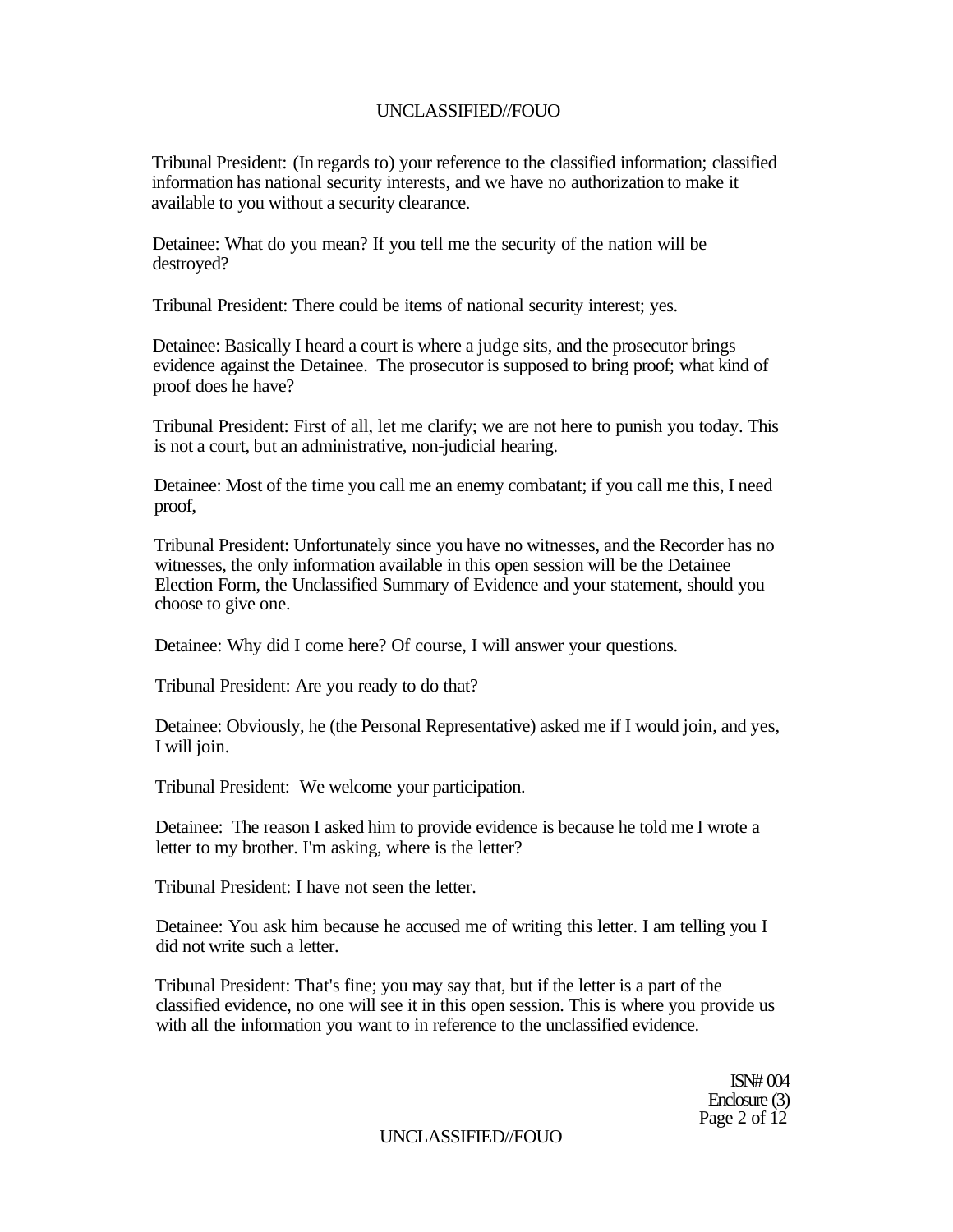Detainee: My answer is I don't know about the letter, and I did not write the letter.

Tribunal President: OK; thank you. That's not so difficult, is it?

Detainee: I asked my Personal Representative who told him about the letter, and he told me, the interrogators. In the past three years of interrogation, no one has mentioned such a thing. I am surprised that over the past three years no one told me anything except for today.

Tribunal President: We'll probably be surprised, too, when we read more about your case. Please continue.

#### *3a. 2. The Detainee was the Taliban Deputy Minister of Intelligence.*

Detainee: Yes, I was this, and I will tell you why. Before the Taliban captured Kabul, I was in Quetta, Pakistan, studying. When I came home, the Taliban came and recruited people by force to Kabul. Someone by the name of Kalmt Abdul Magduli (ph) sent an individual to tell me that the Taliban will recruit me by force. Why should you come by force, when you can come at your own will? This was a threat, so I went with them because I had to. Because he was from my own province, he liked me and wanted to move me up. More educated people were working for the ministry than me. When his undersecretary was sick, he told me to take his position until he got better. He got sick and didn't get better, so I continued doing the job. I confessed this, and I will confess again. My job was against thieves and bribes; I was righting against those kinds of people.

#### *3,a3, The Detainee used a radio to communicate with the Taliban Chief of Intelligence.*

Detainee: He was in charge of the intelligence, and was the governor of the whole province. I did not call him; he called me on the radio because he was in charge of us. He gave us our jobs to do, and we couldn't do anything without his order. You know if you have a boss you have to listen to him. The times he called me on the radio was way before September 11 \* in America. He was governor, and when he was removed, he went back to his previous job in Kabul. I will say again that the times he called me on the radio were way before what happened in America. If this makes me guilty, then I did that. Because we don't have telephones, we have to use radios to communicate. For example, your guards here don't use telephones; they use radios to communicate with each other. I am asking you, the judge, if this makes me guilty, then I am guilty.

Tribunal President: Just for clarification, I am not a judge; I am a military officer assigned as President of this Tribunal.

Detainee: But I thought you meant you were a judge? You told me you were a judge.

Tribunal President: Just a miscomrnunication.

(SN# 004 Enclosure (3) Page 3 of 12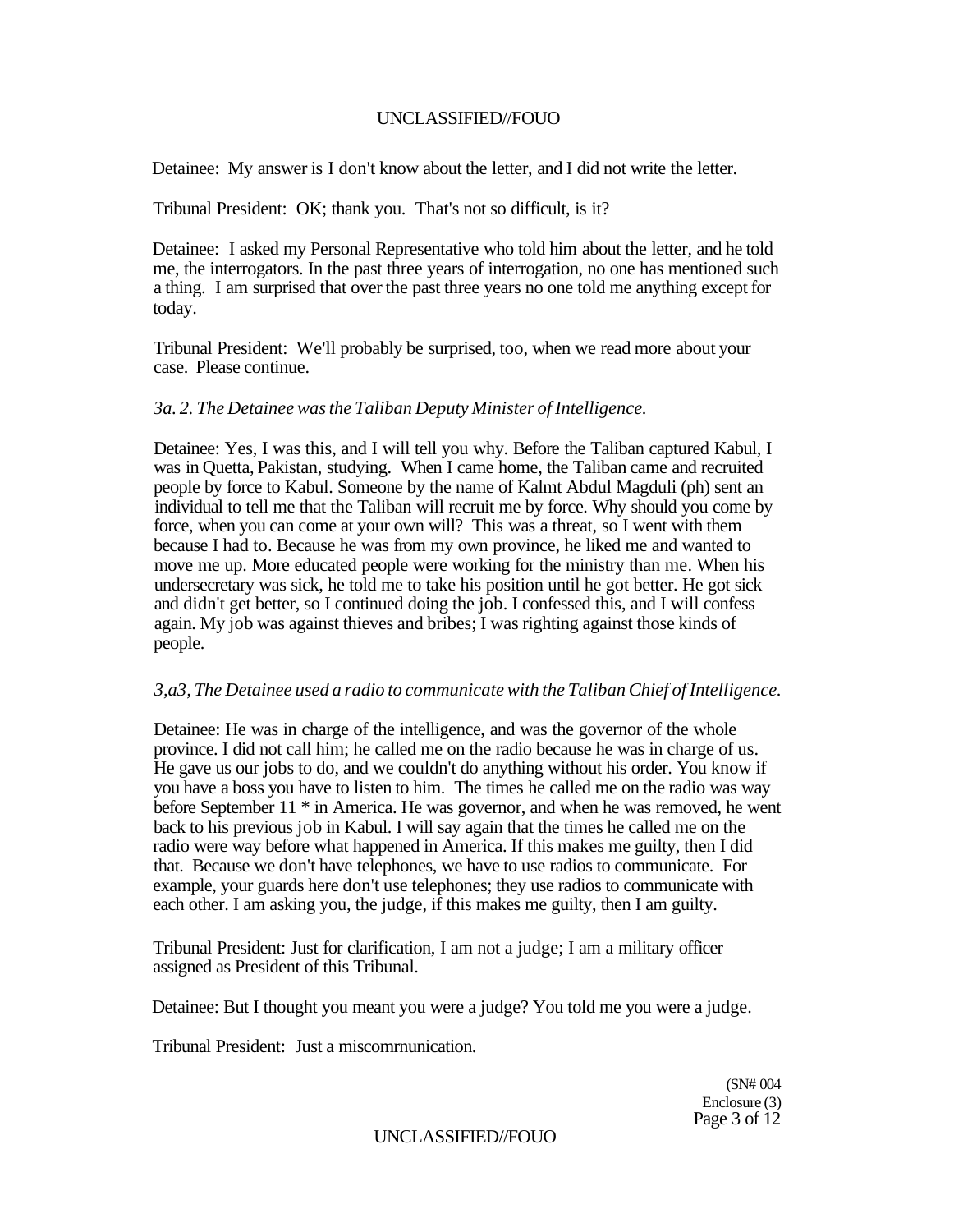Detainee: But you decide the good, or bad; you tell me if I am right, or not right

Tribunal President: That is what we'll try to do; determine if you've been properly classified as an enemy combatant today; continue, please.

3.b and 3.bl. *The Detainee participated in military operations against the coalition. The Detainee was involved in the operation to re-establish the front lines of Konduz, Afghanistan.* 

Detainee: About this charge, I can tell you I was not a military individual; I was a civilian employee. I was not the Defense Minister of Afghanistan, or a military commander. You know the military forces belong to the military, and do military things. The other thing, American forces caught me in the province of Ohazni. You may ask them if they caught me in Ghazni, or in Konduz. All of my life, I never went to Konduz. All I know of Konduz is that it's in the north, and my province is in the south. Since you are accusing me of rebuilding the front line, then bow did 1 do this and go back and get captured there? They are far apart from each other; not like from this block to that block. For the past three years, I was not accused of doing anything in Konduz; not one word have interrogators asked me about this thing.

Tribunal Member Questions to Detainee

Q: Good afternoon, Mr. Minister. Seldom before have we had someone of such prestige and responsibility.

A: That was my job, whatever you call it.

Q: Earlier you said you were in Quetta, Pakistan, before being called to duty; what were you studying there?

A: I was [earning how to pray, and about religious studies. I told my interrogators in detail about this.

Q: How long was your course of study?

A: I previously mentioned the approximate date I studied, but I forgot I was there when the Russians were in Afghanistan when I was just a little boy.

Q: How long did you live in Pakistan?

A: I can't tell you now exactly, but I told you I told interrogators approximately how long I lived there.

Q: Could you approximate or guess?

 $\mu$  ISN# 004 Enclosure (3) Page 4 of 12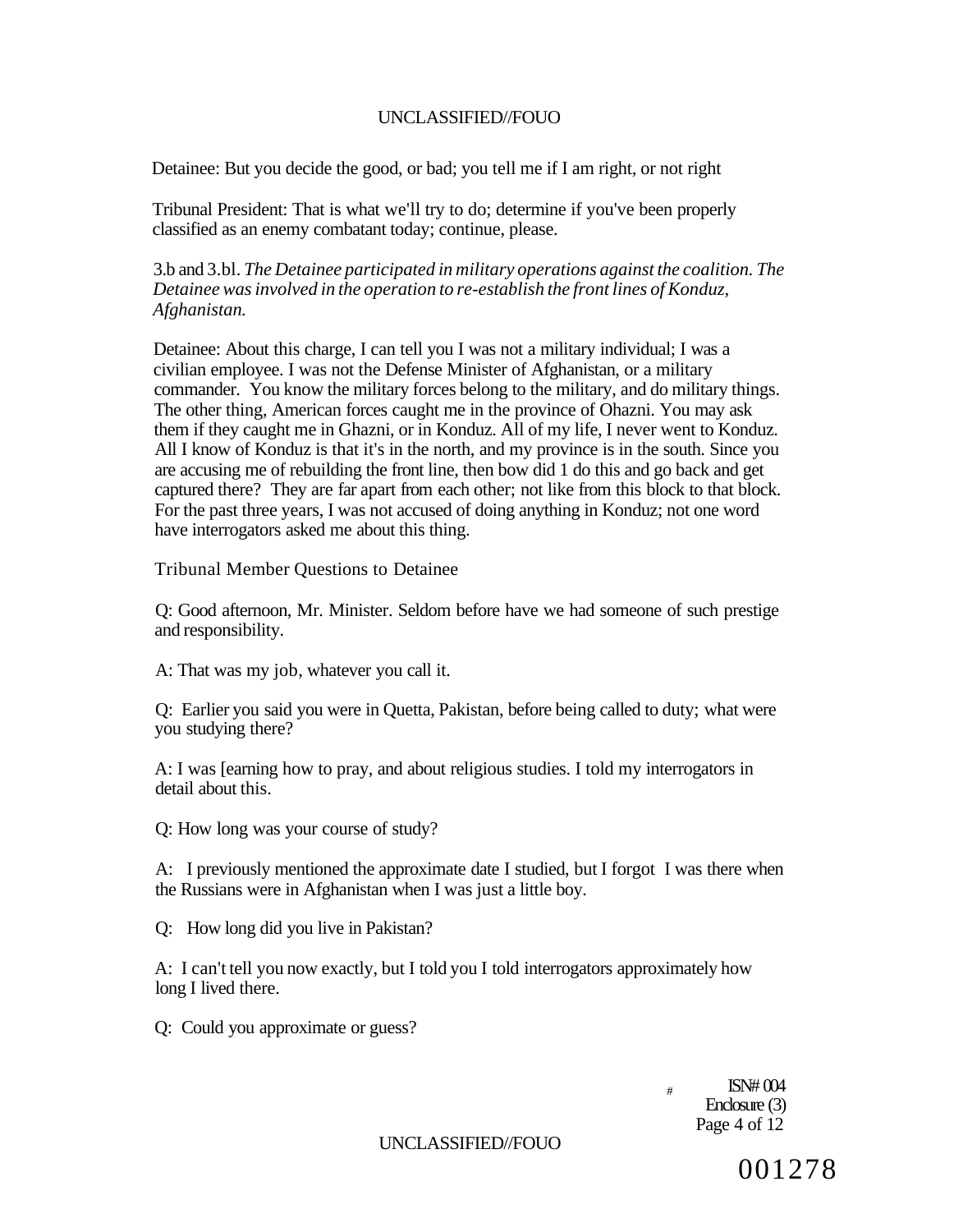A: Approximately 2 or 3 years.

Q: Were you studying to become a mullah or religious leader?

A: Who could become a mullah and feed their family? I went because of the Russians, so I could survive. Who could afford to study for a long time to be one? We had an economic problem, so I could not be a mullah.

Q: Ultimately it was your goal to return to Afghanistan when it was safe?

A: When? Of course. Afghanistan was my home. What would I do in a foreign country? I was living in mosques.

Q: Prior to your work in intelligence and religious studies, how did you support yourself or make a living? Before you began religious studies, how did you support yourself?

A: 1 was a young boy, working on our land. Thank God we had land. If you want to ask, I know how to farm. My grandfather and my father were farmers.

Q: So it sounds as though you had no special skills related to intelligence.

A: No.

Q: When Mr. Ahraadullah called you to work for him, it's because he trusted you, not because you had a background in intelligence?

A: No, the Taliban was recruiting lots of people. Everyone was trying to bring their own people into their own organization.

Q: I would think it would be most difficult for a former and religious student to suddenly become Deputy Minister of Intelligence with no background and no training.

A: Basically, many of the interrogators asked the same question, but I said, don't think the Afghanistan government is the same as the U.S. government. Ahmadullah himself was not educated; he is not here, but I tell you he is not educated.

Q: How did you know how to perform your duties then?

A: Basically, it would take me a long time to explain the details about this subject Afghanistan at the time of the Taliban was not organized. Everybody was recruited to work for the government. Many of the employees in the Ministry were much more educated than me and Ahmadullah.

Q: How long did you serve in that position approximately?

ISN# 004 " Enclosure (3) Page 5 of 12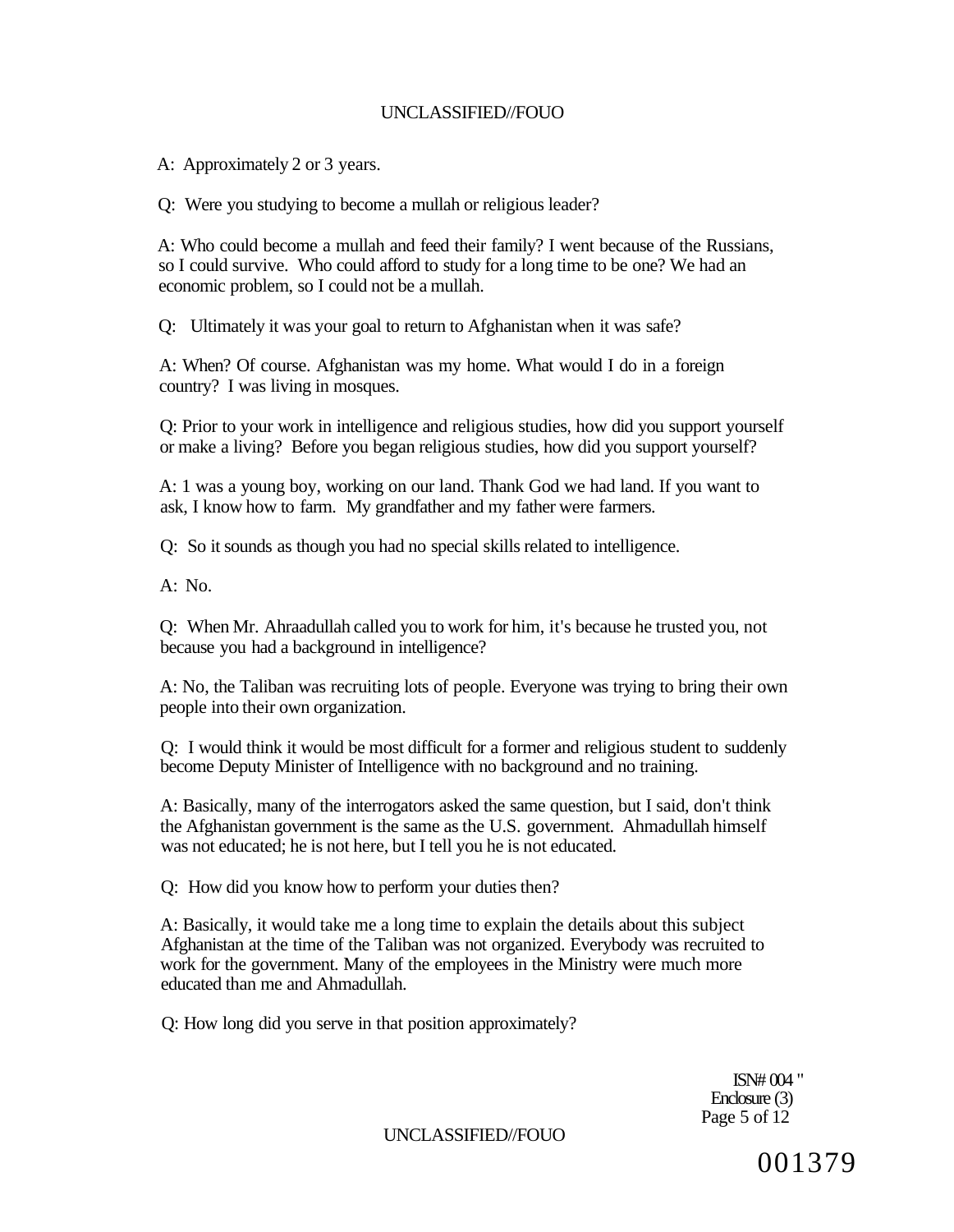A: A different subject if you want to interrogate me all over again, because I previously provided that information to interrogators.

Q: Well, as the President told you, we haven't seen your file. I'm hoping you'll be patient enough to tell us.

A: I meant no problem that you are asking, even if you have a hundred questions, but call me more often; it takes a long time for me to provide the information.

Q: I just wondered if you served the Taliban for two years, or how long you had served?

A: I told you previously between approximately 2 *V2* -3 years I was with the Taliban, but not as an Undersecretary of Intelligence in Kabul.

Q: Did you serve in other capacities?

A: I told you again, you can call me tomorrow when we have more time, so I can tell you in more detail. You probably don't have enough time to listen to my story.

Q: This is the time we've reserved for you today; I'm hoping you'll be willing to tell these things about you so we can make a more informed decision.

A: I told you approximately between 2 *Vi* to 3 years; sometimes Undersecretary of Intelligence, sometimes not

Q: Do you want to say what other capacities you served in during that  $2$   $V_2$  years when you were not the Undersecretary?

A: I told you before, I was called to be put into the position of intelligence. He put me in the guesthouse; I was living in the guesthouse.

Q: What were your duties while you were there?

A: I told you, according to our culture in Afghanistan, people are given high positions; people go to the guesthouse to greet him. I was cooking for them.

Q: Cooking for whom?

A: No, no. For example, when you are given a new position, Kabul city people would come to greet and congratulate you. We would provide food for them at the guesthouse.

Q: So they had come to congratulate you on your new position; is that what you are referring to?

> ISN# 004 Enclosure (3) Page 6 of 12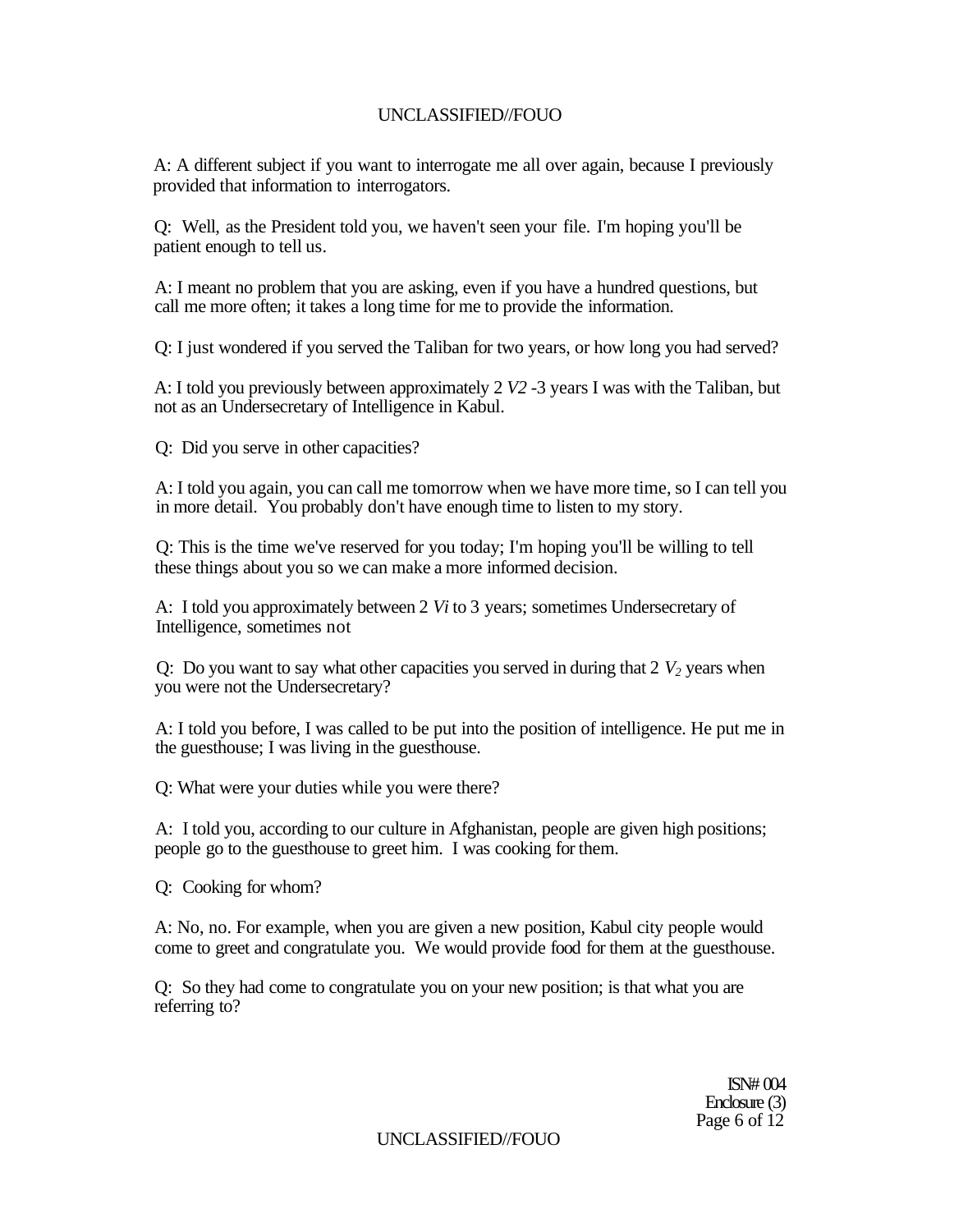A: No, no, no. At that time, I was not in the position of the Undersecretary; it was the same Undersecretary in the guesthouse, and 1 went to that house; people were coming to greet him.

Q: I'm not sure I quite understand what else you did besides serving in intelligence. Was there something else you did for the Taliban?

A: No, no. I told you I that I was working, and took his position only when he was sick. When he was working, I was not doing anything except taking a place in the guesthouse.

Q; Regarding earlier comments concerning Konduz; you said you'd never been there, and in feet were captured in a place far from there; is that correct?

A: You can ask your own soldiers; anything I tell you, you don't believe.

Q: I suppose the way it is worded here (Unclassified Summary), you were part of the operation to re-establish the front lines, and this doesn't require you to have physically been there.

A: I told my interrogators that I was not in Kabul; I was living at home. I told you I'm not military and have nothing to do with the military.

Q: Yes, but as the Minister of Intelligence, as a senior government official, you give orders to men and they follow them.

A: I was working inside of Kabul, and had an employee there; I had no one in Konduz.

Q: So are you saying that whatever this operation was, you were not involved in any way?

A: No.

**L \_** 

Q; What is your attitude towards the United States?

A: According to what?

Q: Given everything that has happened over the past few years, good or bad, what is your opinion of the U.S.?

A: You mean that now that you are in Afghanistan?

Q: That or anything else you wish to address.

A: Before my capture I did not know or study about Americans. I heard on the radio on the BBC that Americans respected human rights and I was happy at that time. I also

> ISN#004 Enclosure (3) Page 7 of 12

UNCLASSIFIED//FOUO

**001381**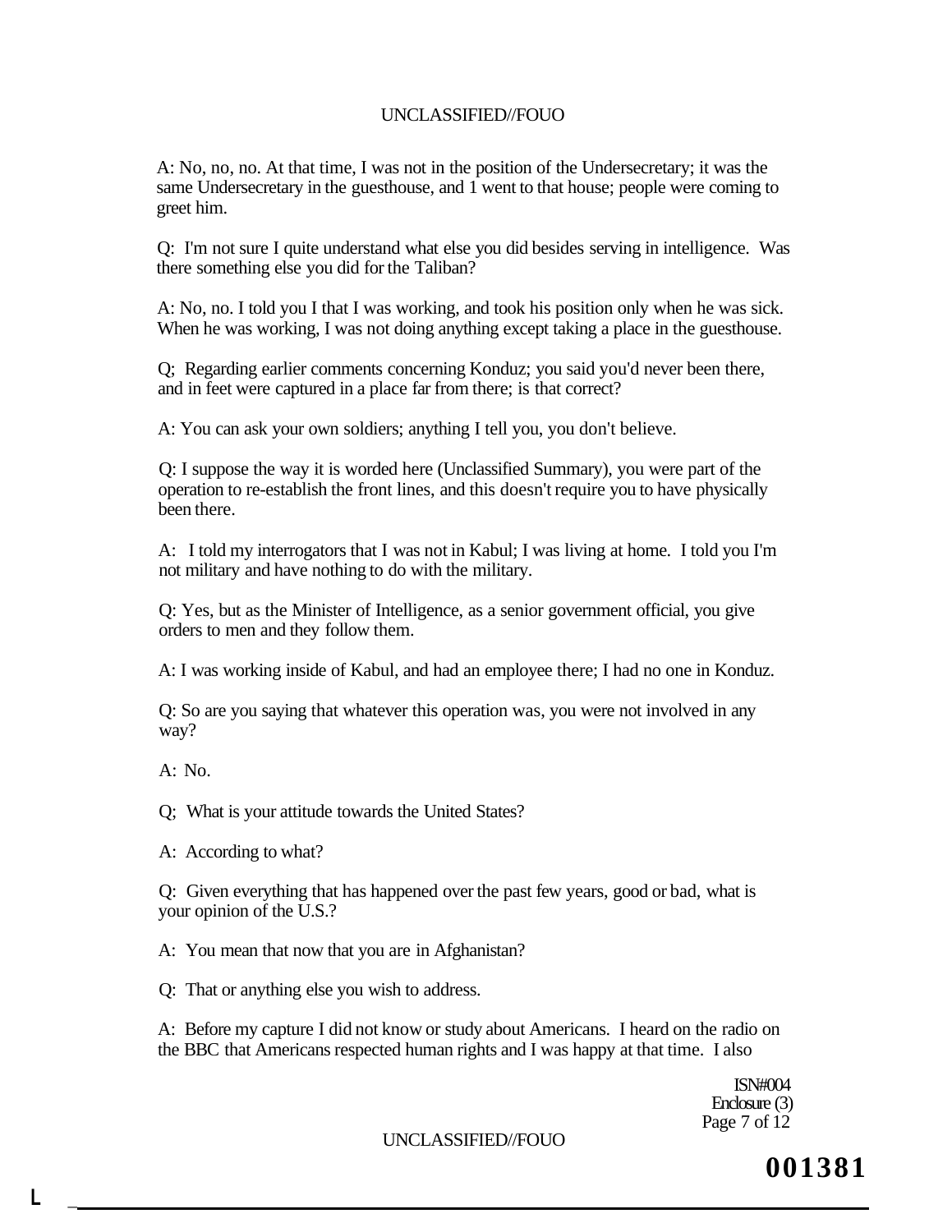heard Americans would not tell anybody if they could or could not practice their religion, and I learned that here.

- Q: Is there anything else you wish to add?
- A: You ask me and I answer you.
- Q: You operated the guesthouse near Kabul, right?
- A: Yes.
- Q: You were doing this and sometimes doing the Deputy Minister's job, is that correct?
- A: When he was sick?
- Q: When he wasn't in the office, you were in charge?
- A: Yes, when he was sick, then I was in charge.
- Q: So you were familiar with the area of Kabul?
- A: Before that, I was not familiar. But, when I went there, I spent time there.

Q: So you were familiar with the area of Kabul?

A: I swear to Allah I spent some time in Kabul, but still don't remember the names of many places in Kabul.

Q: I would expect that you'd have recollection of the more prominent places.

A: I told you I was busy working, and did not go to be familiar with many parts of the city.

- Q: But you should know or be familiar with what is around the city.
- A: I was not a regular employee to go around the city; I was sitting in my office.
- Q: And your office was where?
- A: In Kabul; a place called Shardinow (ph).

Q: What did you think of the six al Qaida training camps that were around Kabul, any of them?

> ISN# 004 Enclosure (3) Page 8 of 12

#### UNCLASSIFIED//FOUO

001382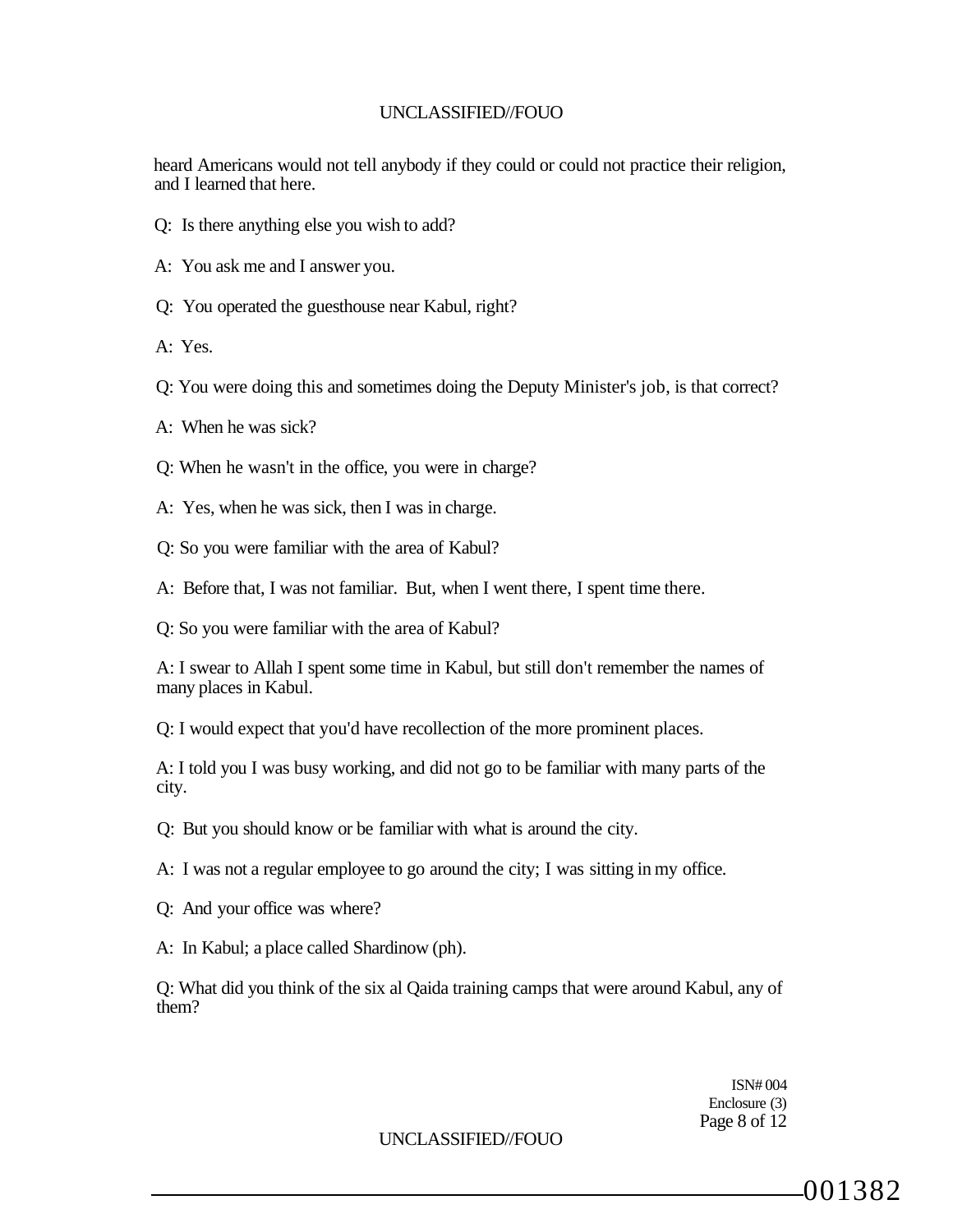A: I don't know. I swear to Allah that this is the first time 1 heard ftom your mouth that there were six training camps outside of Kabul. I heard from you there were al Qaida training camps. I don't know, I just now heard this ftom you now.

Q: Your capture; did you have enemies that brought evidence against you that led to your capture?

A: Why not? Do you not know that in Afghanistan everyone has lots of enemies there?

#### **Trihnnal Member Questions to Detainee**

Q: When the Deputy Minister of Intelligence was sick and you would fill in, how long a period of time would that be?

A: Approximately, 6, 7, 8 or 10 months at a time.

Q: Were you really busy when filling in for the Deputy Minister?

A: How?

Q: Busy, as in a lot of work; very involved with the duties of that particular office?

A: It wasn't like I was very busy; it wasn't like I had nothing to do.

Q: What were some of the duties or responsibilities of that office that you carried out for the Deputy Minister?

A: I told you, when the accusation was written my job was to fight against the thieves and people that took bribes. Because security was very important to the Taliban, they were trying to spend lots of time on these types of matters.

Q: So this was more of a police type of responsibility?

A: You asked me a very good question. Previously, I told my interrogators to ask why the intelligence member is working a police job. The Taliban had their reasons, and they were these: first, all of the people in the intelligence community with a position in that area were not educated. The people who were intelligence employees before the Taliban took over kept that position; they told us they didn't have enough money to provide a salary since we were uneducated, but this is why we are using you in this manner. They were left over from the Communist regime or Massoud's era. If you ask me why we didn't get rid of them, it was because they knew how to do the job and we needed them. For example, I cannot write any statements about the Tribunal; anybody knows better than me. This was the reason I did not do this job, and the delegation of the Afghan government asked me the same question. I told the delegation if you accuse me of being

> ISN#004 Enclosure (3) Page 9 of 12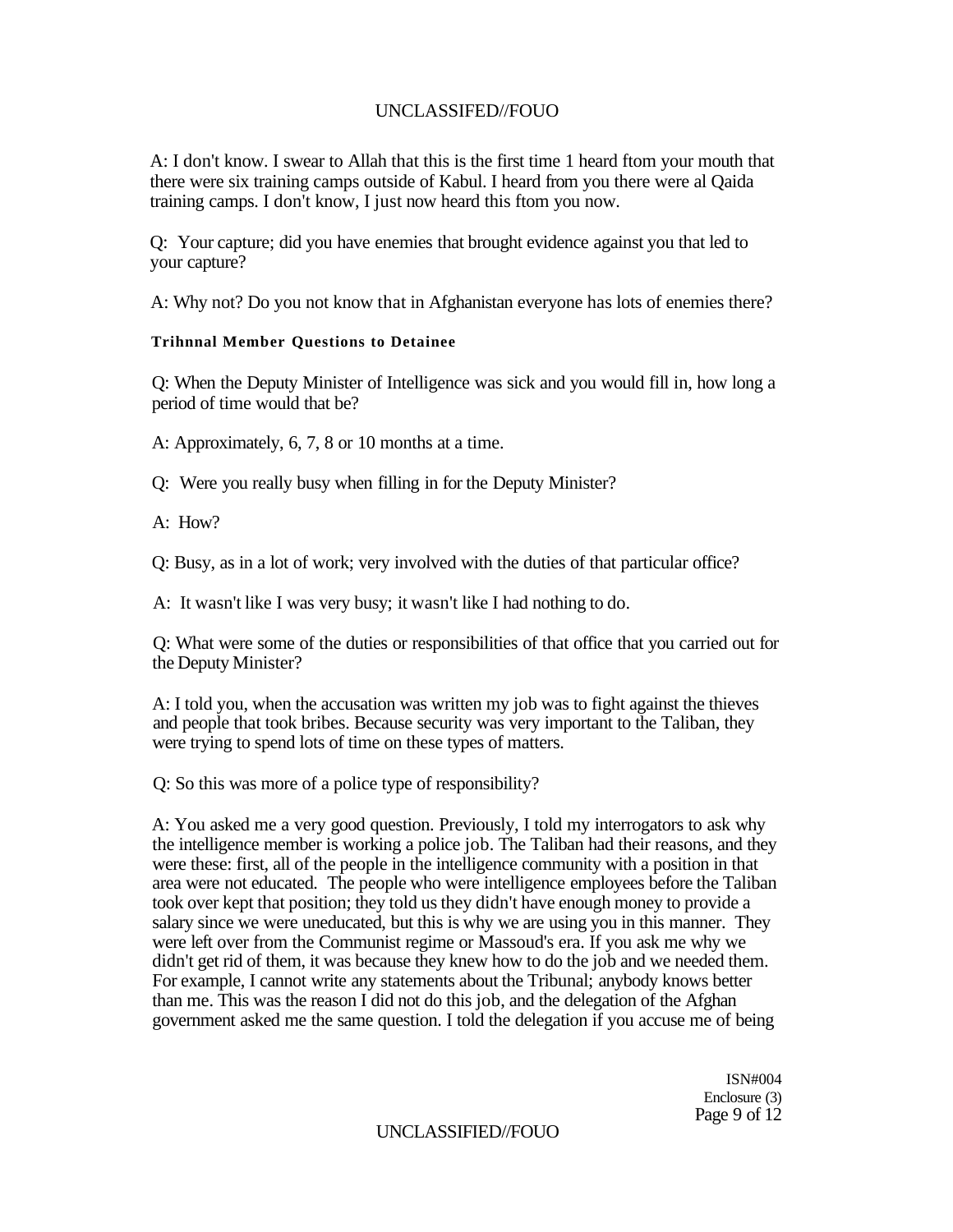involved with any part of politics, you are wrong, because you know more about me in there,

Tribunal President Questions to Detainee

Q: During the times that you would carry out those duties as Deputy Minister, did you ever encounter known al Qaida members?

A: No. Before my capture, I heard on the radio that al Qaida members were in Afghanistan. I thought all of them, maybe a few, would be on top of a mountain somewhere. When I came to Cuba I saw all of these al Qaida members and Arabs.

Q: So was it Konduz in which there was no al Qaida?

A: I told you, sir, I didn't go to Konduz; my job was in Kabul.

Q: That's right; that was my mistake there; so in Kabul, where your job was, there was no al Qaida?

A: I did not know. If anyone can prove we had anything to do with al Qaida, then I am guilty. I did not have anything to do with al Qaida in Kabul.

Q: Had they been there, you woukTve known?

A: How would I know? Kabul is not a small place; it is a huge area for a person who does not know how to take care of the place, how would he know?

Q: Some of the people that worked for you in intelligence or in police work, would they know about that?

A: I told you, I don\*t know if they knew or didn't I didn't have a connection, and never even asked if there was al Qaida.

Q: We heard al Qaida would pay large sums of money for support or favor. If your ministry was working on minimizing bribery, I thought you might become aware of those kinds of things.

A: I wish that these oppressors would give me some bribes so I could make some money. We have an old saying that you cannot hide the moon with two fingers. I worked in Kabul; still the employees of ex-intelligence community are working for the government now. You can go look at those files to see if we arrested, investigated or contacted any al Qaida; you could find out. Previous interrogators asked me if I made lots of money as an intelligence officer over there; I said to go see my office, we still have no running water over there. My office did not even have running water, and employees had no restroom. We did not have window, and had to use plastic to shield from the cold, I told the

> 1SN# 004 Enclosure (3) Page 10 of 12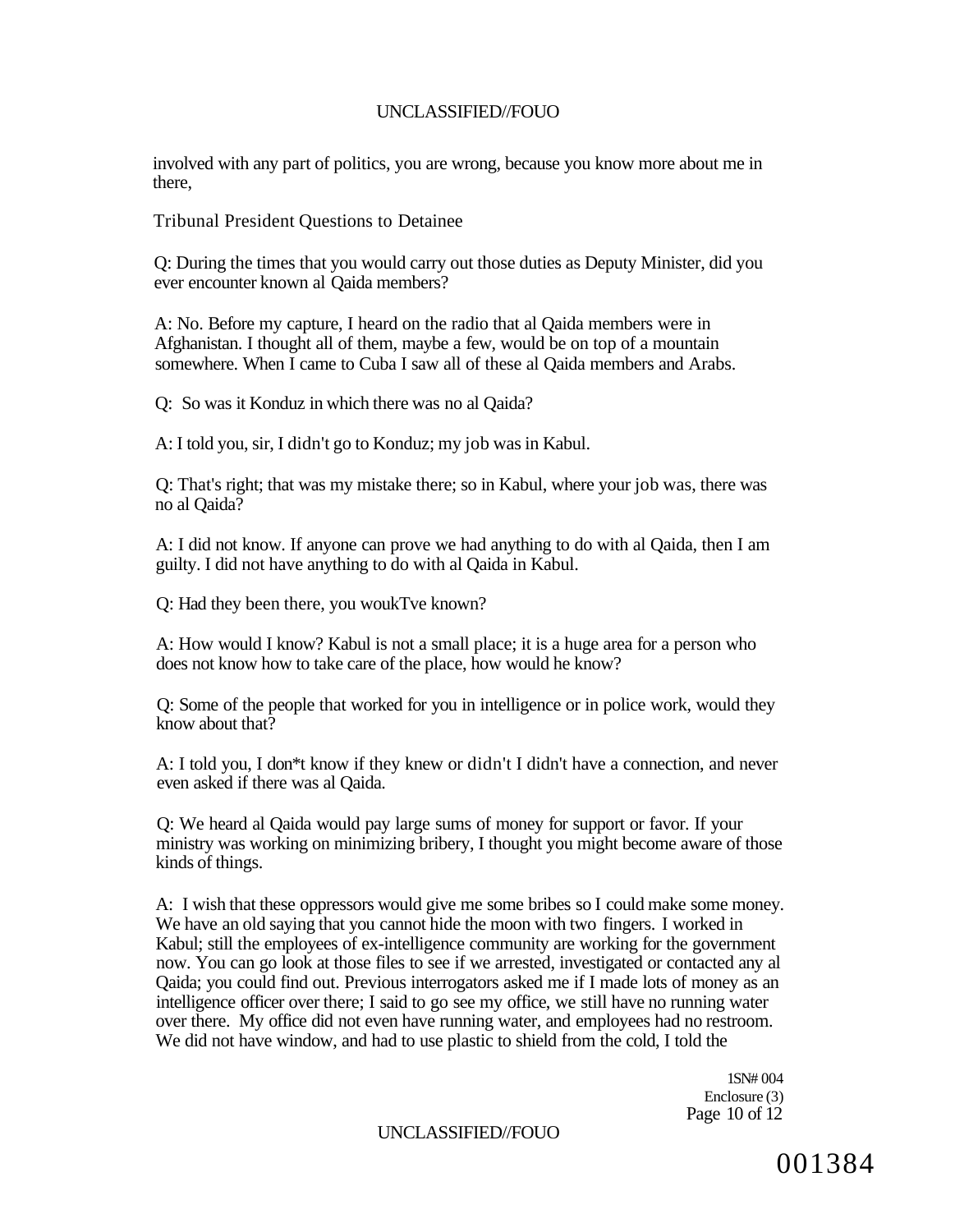interrogators if we made lots of money we'd at least bring running water to our office. The enemies or wrong accusers are making us look very big to you.

Q: Did your personal home have running water? Where you were working in Kabul?

A: In the beginning I didn't bring my family to my house, but in the end I brought my family. The house we rented in Kabul was from the dirt; and yes, we had water. Three hours in twenty-four hours we had water; we took the water inside the barrel and then we had water.

Q: As I mentioned earlier, the witness you requested was unfortunately not available today; if he had been able to provide information on your behalf, what would he have said?

A: First, my brother is against me. Because when I wanted to work for the government, he told me your father and grandfather didn't work for the government, you should not work for the government. Although he is my enemy because I didn't do what he asked me, he could still tell you where 1 was at the time of the fighting in Konduz. When there was fighting in Konduz and Kabul, he could tell you where Abdul Haq (the Detainee) was, because he saw that 1 was home. You could ask your own soldiers because they know this.

Q: So when there was fighting in Kabul, you were not there serving as Deputy Minister?

A: No. At that time, I left my job and was living at home.

Q: What time of year was that?

A: When the bombardment started in Kabul, I left my job and went home.

Q: That's a pretty good indicator that it's time to punch the clock out

### *The Tribunal President then thanked the Detainee for his testimony, and confirmed he had no more questions. One Tribunal Member had one final question of the Detainee:*

Tribunal Member: Do you know what has become of Mr. Qari Ahmadullah?

Detainee: Yes, 1 know.

Tribunal Member: What happened to him?

Detainee: He is under the grave.

Tribunal Member: Sorry to hear that; I have no further questions.

ISN# 004 Enclosure (3) Page 11 of 12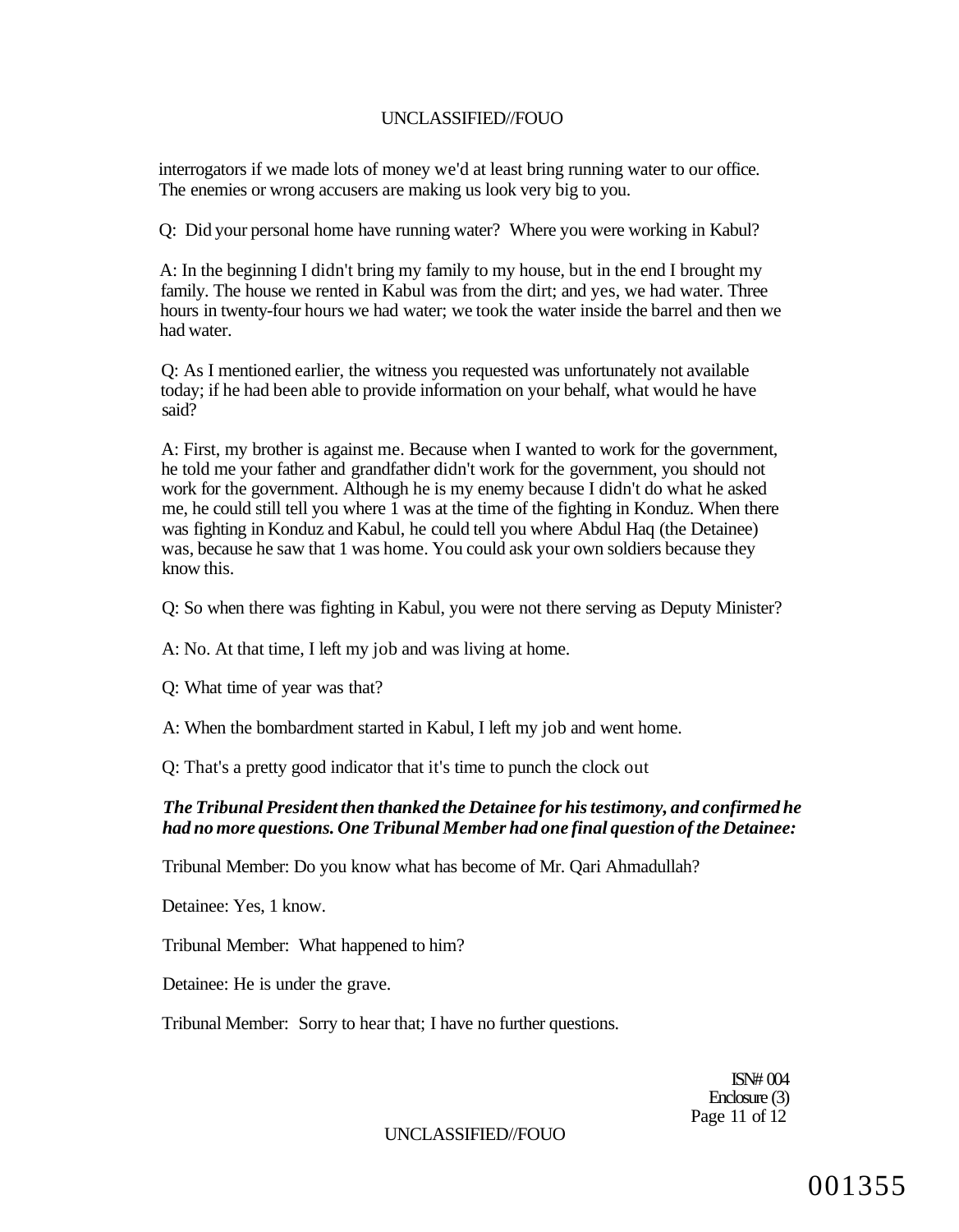*The Tribunal President re-confirmed that the Detainee had no additional information or questions for the Tribunal, and thanked him for his participation and testimony.* 

*The Tribunal President then explained the remainder of the Tribunal process to the Detainee, and adjourned the open session,* 

## AUTHENTICATION

I certify the material contained in this transcript is a true and accurate summary of the testimony gfiven during the proceedings.



Colonel, U.S. Marine Corps Tribunal President

> ISN# 004 Enclosure (3) PageI2ofl2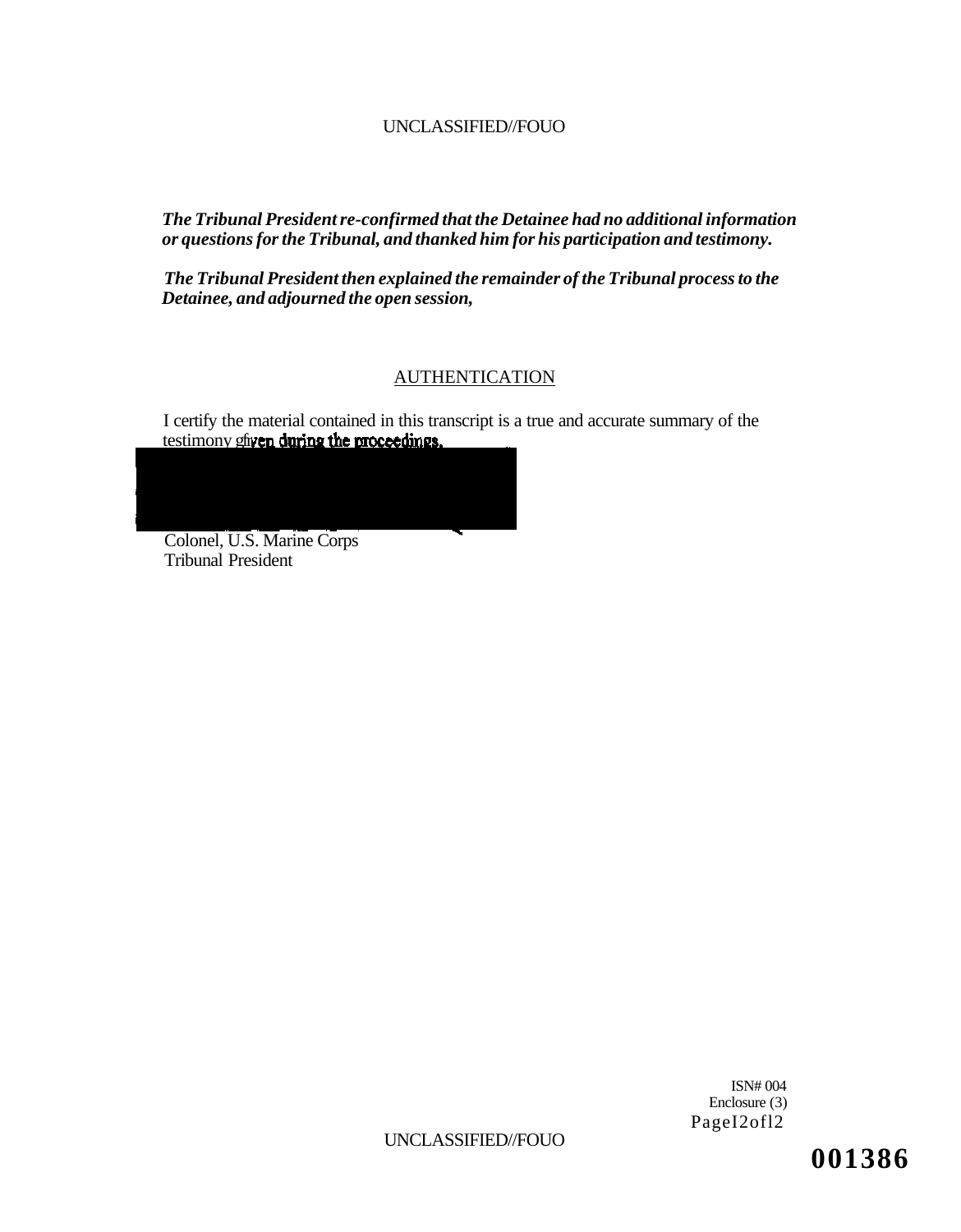#### **Summarized Sworn Detainee Statement**

*The Tribunal President read the hearing instructions to the detainee. The detainee confirmed that he understood the process and had no questions.* 

*The Recorder presented Exhibits R-l thru R-2 into evidence and gave a brief description of the contents of the Unclassified Summary of Evidence (Exhibit R-l).* 

*The Recorder confirmed that he had no further unclassified evidence or witnesses and requested a dosed Tribunal session to present classified evidence.* 

*The Detainee did want to take the Muslim oath.* 

*The Personal Representative read the accusations to the detainee so that he could respond to the allegations. The allegations appear in italics, below.* 

*3.a. The detainee is associated with the Taliban* 

*3.a.J. On 27 March 2003, a Red Cross convoy was attacked in Afghanistan, and a member of the Red Cross was murdered on the scene.* 

Detainee: I am not aware of the Red Cross members and the convoy. I haven't seen it. Nobody has seen me do anything to that convoy. I never took a gun in my hand and all of my people in my country are witnesses that I'm a person working with a shovel in my hand. I'm not aware of what happen to the Red Cross people. In that mosque somebody told me about that. I'm not a mad person (what he mean is not mentally disordered). Red Cross never killed my father or my relatives. You can get information from my country. I'm not a person dealing with guns. I'm also not aware of these accidents. They were mean with me. They put me in a jail, they were harsh on me, they told me that you did it and I'm not aware of it at all.

#### *3. a. 2. Prior to the 27 March 2003, incident authorities in the Shahawali Kot area of Afghanistan were informed of a group operating in the area with the intent to do harm to westerners,*

Detainee: The attack could be by a means of a shovel, pick, gun or whatever. Not with clothes (one pants and one shirt) in the middle of the creek. If they found such a thing on me in my home then yes I am responsible for it. For instance, if I attack you in here right away I'm telling you. If I attack I will have something on me proven I would attack you and I did attack you. I know that Americans are not mean people but this is not correct if I'm in detention and these harsh times for these allegations.

*3.a.3. The detainee lives in Shahawali Kot, Afghanistan.* 

Detainee: Yes I am living in Shahawali Kot.

#### UNCLASSIFIED/FOUO

ISN#1032 Enclosure (3) Page 1 of8 **0013S7**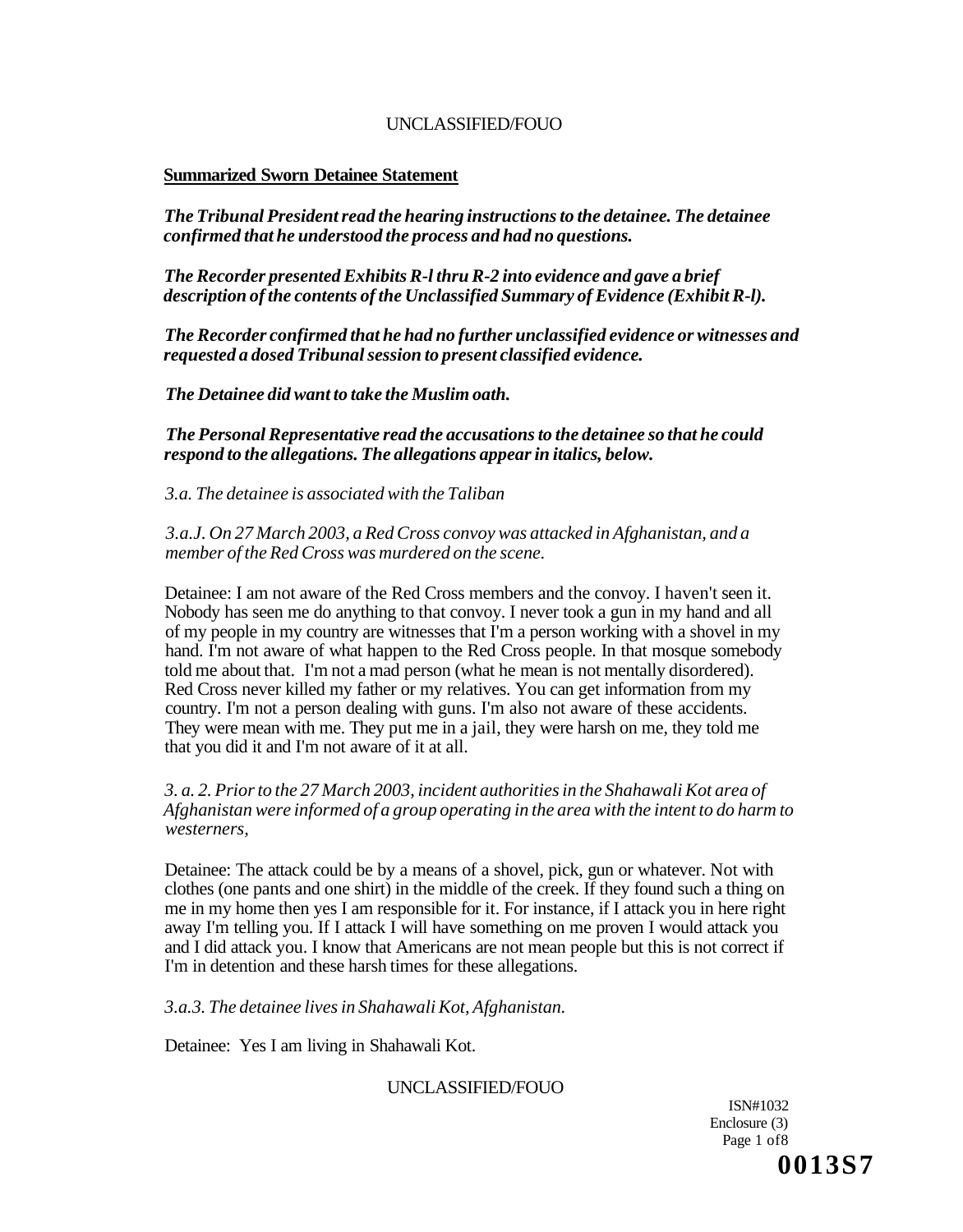## *3.a.4. The detainee is suspected of being a bodyguard of the individual responsible for the killing of Red Cross personnel*

Detainee: A bodyguard would have a weapon or something to prove that they are a bodyguard. If I were a bodyguard there would have been evidence on me like a knife, gun, or something to prove my identity as a bodyguard. When they arrested me I never had such a thing on me to prove that I was a bodyguard. Basically I'm a poor guy and I don't have a father or a brother. I only have a senior mother with five kids. Even if someone gave me the responsibility of the United States, I would not accept it because I have to support my family.

#### *3.a. 5. On 03 April 03, individual name Abdul Ghaffar was known to possesses a satellite phone.*

Detainee: If they arrest me and 1 had such a thing on me then I would accept that responsibility. I nave never had such a telephone in my hand, I never used it and I don't know how to operate it I don't know why they brought this against me because I did not have it. If it was a satellite phone with me, today they could prove that this is your satellite telephone by evidence. I have never seen in my life such a telephone. I don't know what kind of situation this is. All I know that this is kind of mean on me.

#### *3.a.6. The detainee was captured in a creek bed by U.S. Forces on 21 April 03.*

Detainee: I was in my home and my mother woke me up because I was very tired from working in the potato and okra farm. It was the sound of the helicopter why my mother woke me up to go outside to go out and check on the cattle. When out from the door, there is a dried creek in front of us and when it is raining the water is running in the creek. I went out to the creek and I heard the sound of the helicopter, it was trying to sit down. At the time I could see the dust going up so I was trying to keep myself from it and I sat down. When the helicopter completely sat down. I wanted to go back to the my home but I saw from the corner of the wall three people they came and warned me to keep your hands up, then they arrested me. At the time I wanted to get up and go back home. I was confused thinking should I go or not. This is the time the three soldiers came and point the gun at me and said don't move. When they arrested me the put the cover on my eyes, then they tied up my hands and then they transferred me from place to place; finally I arrived here and I don't know why I was arrested. If I was an enemy of combat or a person with strong fighting there should be evidence on me that I did that. Why am I being counted as an enemy of combat with no evidence? I never worked with any kind of government; in this government or previous government, I was never involved. I'm a farmer. I have my family and I have to serve for them. I have six to seven kids of different ages. Why would I leave my kids? I have to serve them first. Even at the time of the Taliban, which was two periods on Afghanistan authority. I have never been with them for during their service. Why is it now these allegations are against me and now I'm an enemy of combat? We thought with Americans coming to Afghanistan would be a help. I can see now that it is worst than the Taliban. They brought me from (inaudible) up to Cuba. Right now it is roaming between people that

#### UNCLASSIFIED/FOUO

ISN#1032 Enclosure (3) **p a \* e2ofdoi2**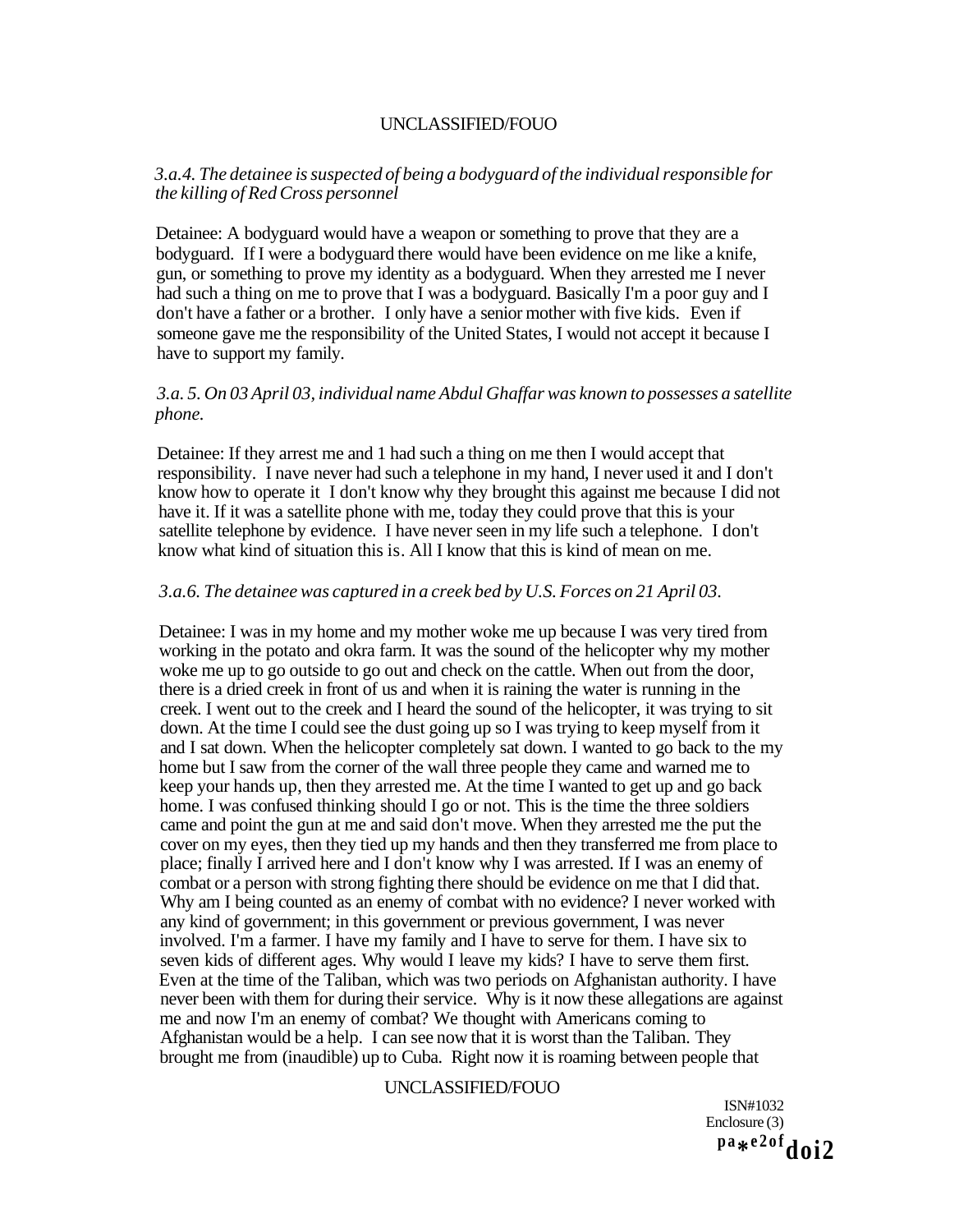Americans are helping and giving jobs to people paying \$5000. I'm the kind of person that has never seen a dollar and I don't know what it is. What I'm thinking is that I have animosity in my enemies. They handed me to the Americans because for their revenge they send me here and my family would be in trouble, this is what Fm thinking. I don't see any problem with me and the animosity is the basic cause for this. I was happy for my government and my country. If they were kind and friendly with me I could get a hundred people from my village or my country and those people were aware of my situation. They know that I fought in my life. I have never put my hand on a gun or done such an action. Even at the time of Jihad (he referring to the time of the Russians) I didn't pull up any weapon because the only purpose I had in my mind was serving my mother and my sister. My family was not happy about going into Jihad because my mother was getting upset when I was trying to talk about Jihad or going to Jihad.

Tribunal President: At this time is there anything you would like to tell the tribunal about your case?

Detainee: Yes.

Tribunal President: This is your opportunity.

Detainee: We were very happy (U.S.) came into our country because our country was under the harsh time of a dry year. At that time 1 borrowed 50 kilos of wheat from somebody and I have to pay him by working as a laborer for this person and that person. Right now, regarding to the hard economy, this year I send my little kids to my father-inlaw house, I don't know what will happen. Why do Americans want to be mean to me? What is my crime? What crime was I arrested and detained in here for? Americans, instead of helping us with the poor and innocent people because our economy is not straight. They brought those innocent people to jail. Instead of helping and providing food my kids, which I'm not with them because I am sitting in this jail. Even though I didn't have a gun and I didn't do anything I'm stilt in this detention. What will happen to my children? Isn't this very mean to me?

Tribunal President: Let me tell you at this point. The only thing we know about your case is the unclassified summary. That is all we've seen about you.

Detainee: I want to say this in my testimony. This is a request for you all. Please look at my case and pay attention to it. If I have any evidence that proves my guilty being. I am responsible for it. This is my request.

#### *The Personal Representative and the Recorder had no further questions\**

#### Tribunal Members' questions

- Q. You mentioned that maybe an enemy turned you in. Did you say that?
- A. I don't know exactly. This is my idea. There had been chaos for twenty-five years in Afghanistan. People have animosity toward each other. We could see UNCLASSIFIED/FOUO

ISN#1032 Enclosure (3) Page 3 of 8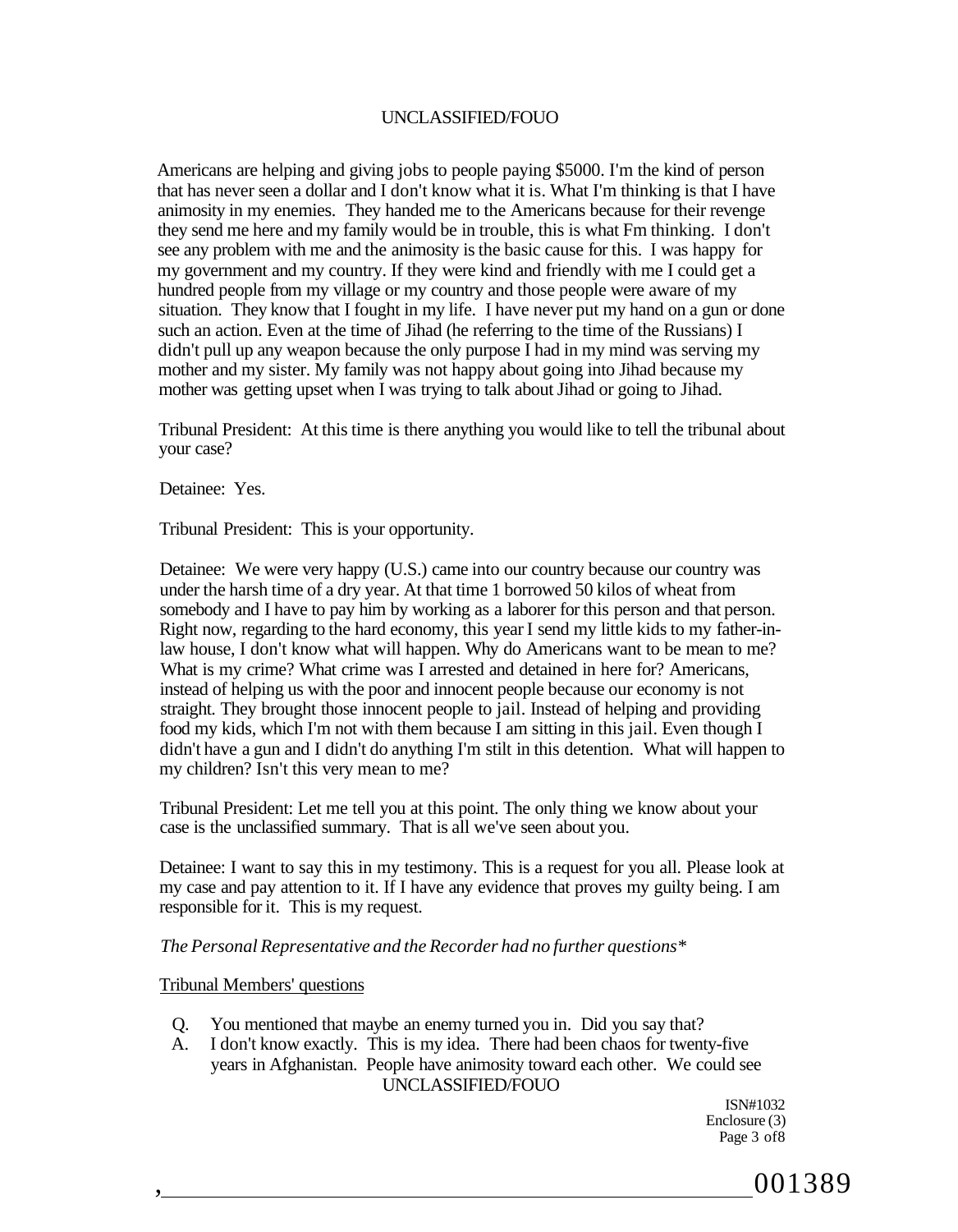that Americans paid \$5,000 for each person. People handed different people to them. These people are thinking that once the people go to jail, like the time of the Russians, they will not return again. I'm thinking strongly it could be a person behind this that is thinking that my family, my sister, and my mother should be alone and they sent me to jail. Americans should not accept a person from just anyone for detention; they should have proven documents with him. I had only my clothes when I was arrested. There were no documents to prove that I did such activities.

- $\overline{O}$ How many people are in your village?
- A Our village is a very big village. I don't know how many people are living there.
- $\overline{O}$ Is everyone of the same tribe?
- A, No there are different tribes.
- $\overline{O}$ You mentioned you fether past away. Did he die fiom violence?
- A No. He past away from a sickness, I was only twenty-five years. I (inaudible) only three years ago because he past and I (inaudible).
- Q. Do you know if your home was searched after you were captured?
- A. No. They didn't search my home.
- Q. Would you have had weapons in there?
- A. No, except for canton beds, pillows, floor, shovels that I work with and some knives that I use to cut tomatoes and eggplant for cooking.

Can you write? I can write a little bit. Only I can understand. It is not fluent.

In your village are there other people with the name Ghafaar? It is four or five people.

Do you always spell your name the same way? Yes it is all the same.

How old are you today? 47

You indicated that you wanted to join the Jihad but your family would not let you. Have you ever received any military training?

No I have never had any military training. I never served the government I have never been with people who have been supporting with guns.

Q. Have you ever traveled outside of Afghanistan?

A. No.

#### UNCLASSIFIED/FOUO

ISN#1032 Enclosure (3) Page 4 of 8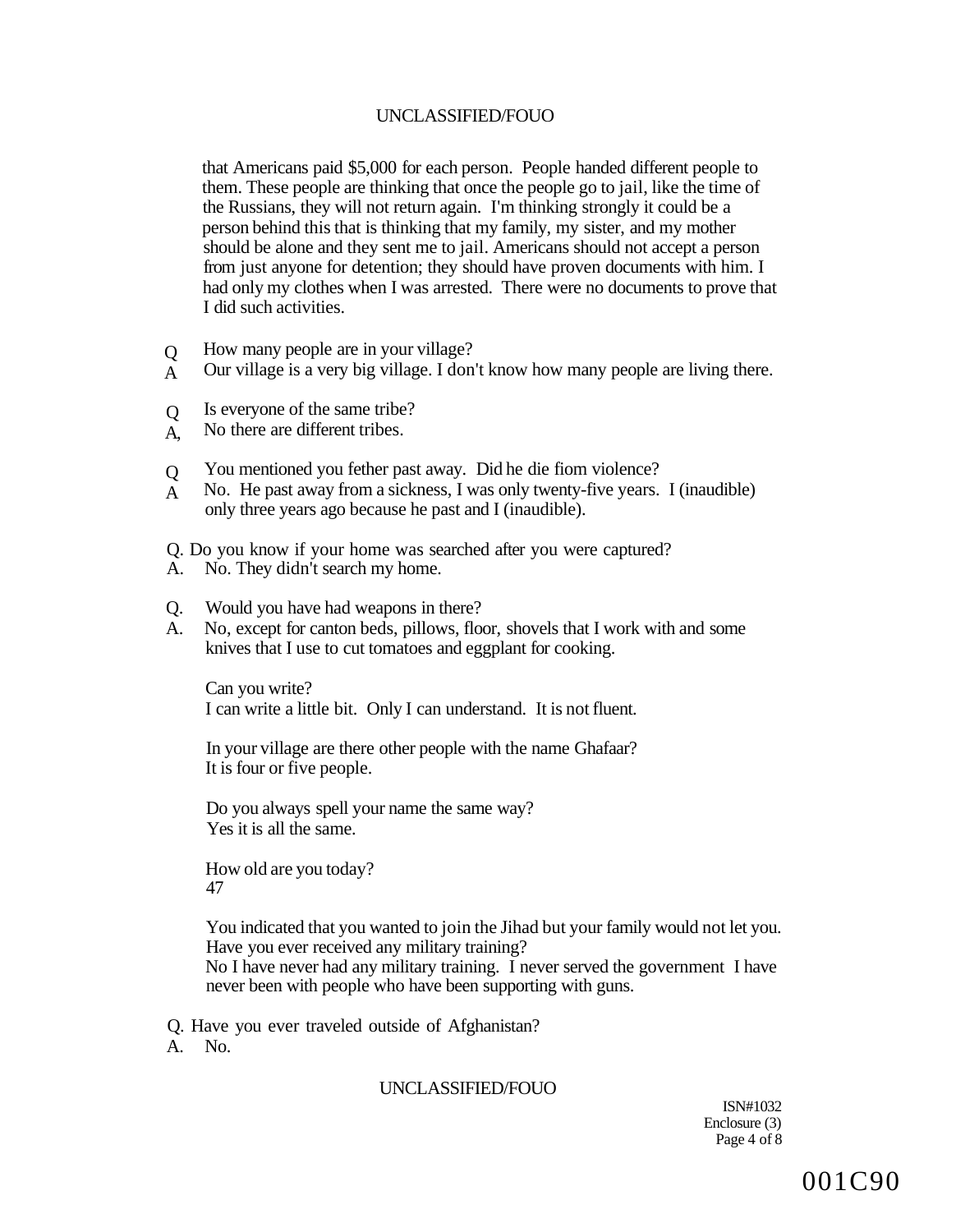- Q, So you don't have a passport or no identification?
- A, From my village up to Kandarhar I have traveled, but not more than that. I know names of the province from the books we studied in the very primary classes and more than that I don't have information about the cities and province.
- Q. No passport?
- A. No.
- Q. Do you know whom the Red Cross is? Have you seen Red Cross personnel in Afghanistan?
- A. I have seen the Red Cross over there. They are helping organizations; they help doctors and watching the kids. One time in the bazaar over the loud speaker they were announcing about the (inaudible). My teeth were painful and I went over there to get treatment, they said no that these doctors are only for vaccinations and kids doctors not more than that They were helping us with the wheat and other stuff over there.
- Q. Have you ever seen any violence against the Red Cross?
- A. No I have never seen such an action against the Red Cross. I am a simple fanner. All day I'm working and not going anywhere except for supporting my family by working for this person and that person. Right now also people are asking for the money that I borrowed from them. I said to my mother you have to find some people to pay for that
- Q, When you were arrested were you arrested by Afghani troops or Americans troops?
- A. It was dark but when they (inaudible) it was American Forces.
- Q. Were you the only one arrested?
- A. At that that time no but when I transferred to Bagrara it was four or five people and one of them was released from Bagram. The other guys were released from Kandarhar.
- Q. Have you seen any of your villagers here in Cuba?
- A. No.
- Q. Your story about the ditch, I need to clarify. Were you in the ditch or beside it?
- A. Like I described it. The helicopter was coming to sit down and the wind was blowing the dust The ditch is not to far from my home. I went to ditch and kept myself down. When I stood up the three soldiers from the opposite direction from a narrow spot came and put the gun on me and arrested me.
- Q. I'm assuming if you lived in Afghanistan all of your life, you knew who the Taliban were?
- A. A person who is working in that area will know the limit of his professional area. With the type of work that he is doing he will know those peoples. I'm a farmer UNCLASSIFDED/FOUO

ISN#1032 Enclosure (3) Page 5 of 8

**001391**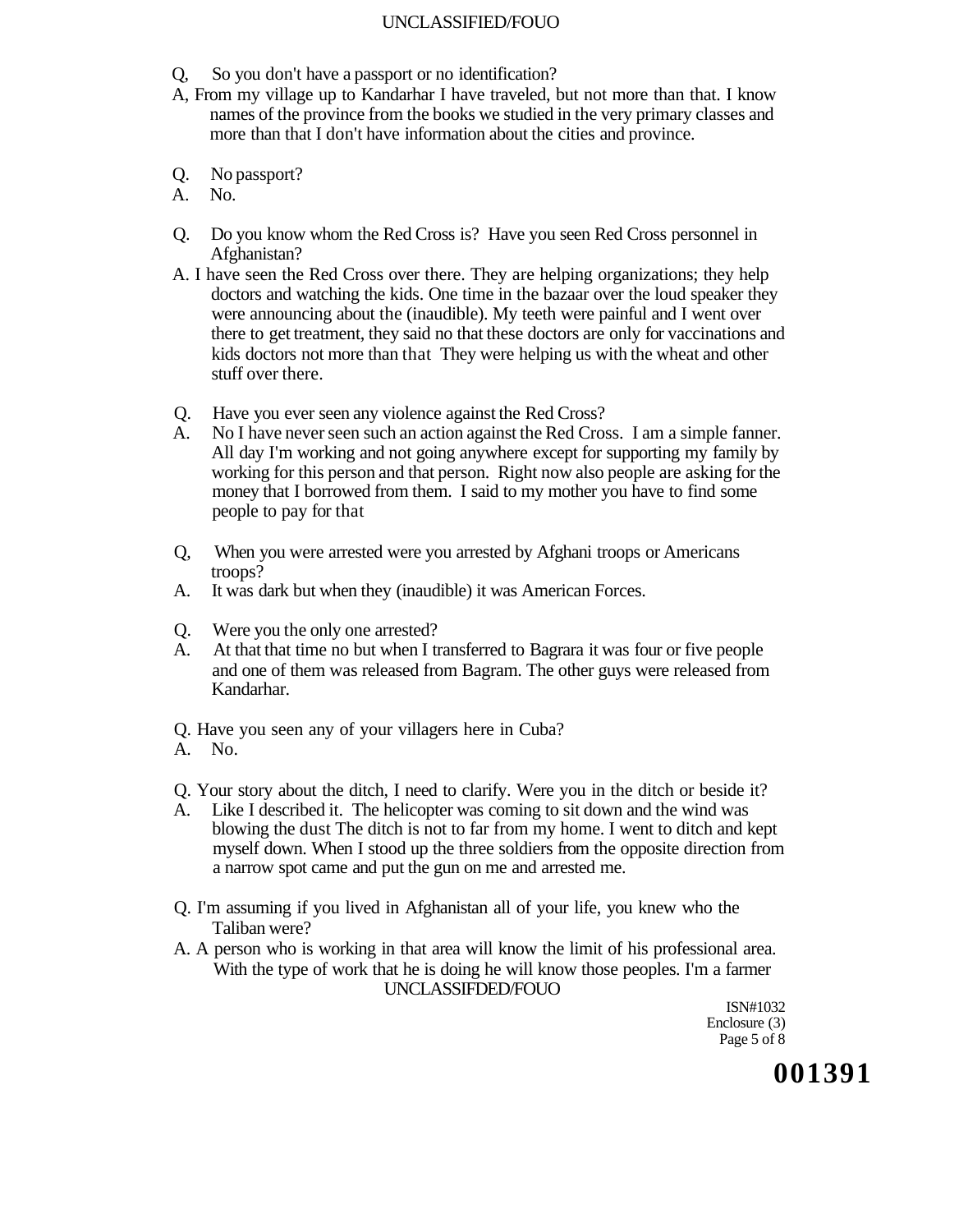and I could recognize a lot of farmers from my village. A person who was working with the Taliban could recognize different Taliban members. If a person is working with Mullahs he could recognize Mullahs. I was a farmer. If you ask me about the Taliban and ministers I would never know who they are. Somebody woricing with the director of Kings should know those people with their higher rank and government. In our village there were two or three people that were Taliban but they disappeared and I didn't even know who they were. I never worked with the Taliban to recognize their members.

Q. Did you ever see anybody in your village that had a bodyguard? A. No.

Detainee: Can I talk about the jail?

Tnbunal President: If you think it pertains to your case to help us to make the determination. Yes.

Detainee: I'm talking about my personal interrogations. It was harsh on me. For example some of the questions like you are related to Bin Laden or Mullah Omar, they were very harsh and bother me very bad.

Tribunal President: I am aware of some allegations that you told your Personal Representative and those have been forwarded up to the appropriate channels.

Detainee: I'm asking in here because you guys are all responsible people. Why it's harsh on me this much?

Tribunal President: Again the only thing we know about your case is just simply what is here.

#### Tribunal President's questions.

- Q. Would you consider you village a safe place to live?
- A. I'm a former. Who will deal with me? Nobody deals with me.
- Q. I know some of the larger villages had actual security ibrces to keep control. Did your village have one as well?
- A. In our village we can see that some of the commanders were working for the government They were up and down, they are over there, and we could see their chains with them. The American Forces were not. We were having a hard time with the Rebels and they were hard on us and we were happy the Americans were going to do security for us but right now no one is doing security.
- Q. I guess I'm still just curious. I know through a lot of other detainees they have told us that they had weapons in their house because it was such an unstable area and they were concerned about their own personal safety. Would you have been UNCLASSIFIED/FOUO

ISN#1032 Enclosure (3) Page 6 of 8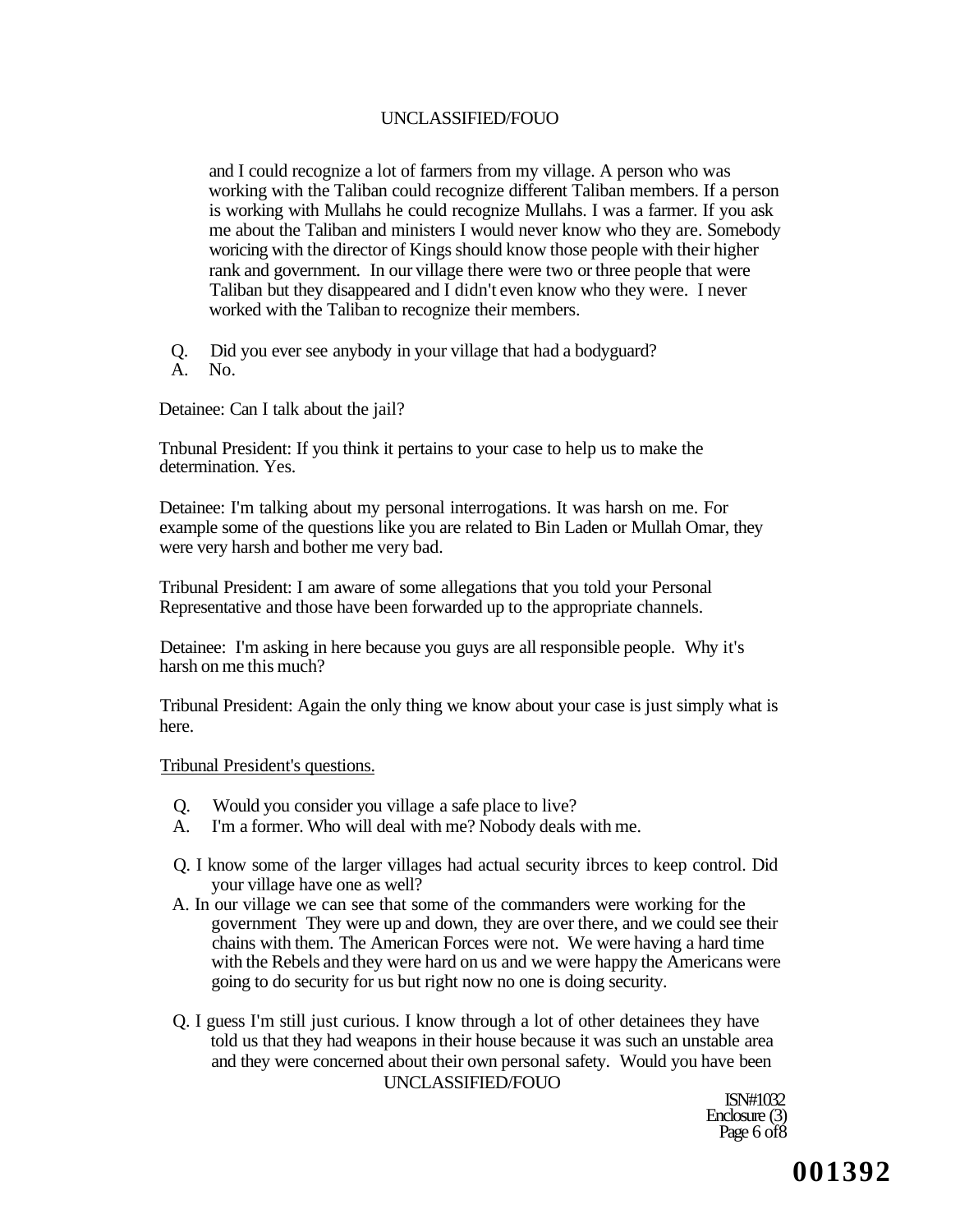allowed to have one? Would the government in your area allow you to have a personal weapon if you wanted one?

- A. I'm a poor guy. I am not wealthy enough to keep a gun in my home. Those people keep a gun or rifle in their home are wealthy people and they protect them self from being robbed. I'm a poor guy and I don't have any type of machine gun or rifle. If I'm a poor guy and I have a machine gun or rifle in my home then that it self is my enemy. The other thing is Americans arrested me and maybe somebody reported it wrong. I'm thinking that because of my sister and my mother or because of the \$5000 Americans are putting their hand. A long time ago I shot three bullets in a gun and somebody shot it for me and that was in a marriage party. They told me if you pull the trigger and squeeze it hard you can shoot. I didn't anything more than that on a gun. The gun did not belong to me. I had an argument with one person. His name was Abdul Haleke(ph). He told me you have to go to my room. I rejected him because he robbed people and that is why I didn't go. This why I suspect that guy, other than that I don't have a problem with no one in the village. This is what *Vm* thinking because I have never had any problems with anybody. When people were talking that Americans are arresting people and paying money for each person, that guy told me I will hand you to the Americans. I told him to get up from here. I told him you can't do anything because I don't have anything on me. I'm thinking that this guy did do something to me.
- Q. Would you say that \$5000 is a lot of money in Afghanistan?
- A. In Afghanistan you are talking about \$5000. One dollar is a lot of money in Afghanistan currency. If I worked two years I could not make \$5000. Even three years I could not make \$5000.
- Q. Did you work specifically for a specific individual or would you go to different people as they had jobs they needed for you to do?
- A. This is sort of like a village deal. Five days I would work for somebody and probably five with somebody else, who ever needed me. After awhile if I needed to work on my land I had to do that one also. Sometimes I was cultivating tomatoes and eggplants and this was after I finished my work and I have free time and if somebody needs me then I would go and work for him, whoever needed me.
- Q. Did they usually pay you in money or did they pay you in goods?
- A. For one period of the harvest I would receive 50 kilos of wheat. This is how they would pay me. Five days if go and work for somebody and it is farmer work. For example I would cultivate for him. Then after those five days another person would come and need me to make a mud wall or something, I have to work for him. Then another five days if I have some free time I will work on my land to do the cultivatioa Then if I finish my cultivation. I will work for anybody that ask me. This is the way I survive.

#### UNCLASSIFIED/FOUO

**ISN#1032 Enclosure (3} Page 7 of***&*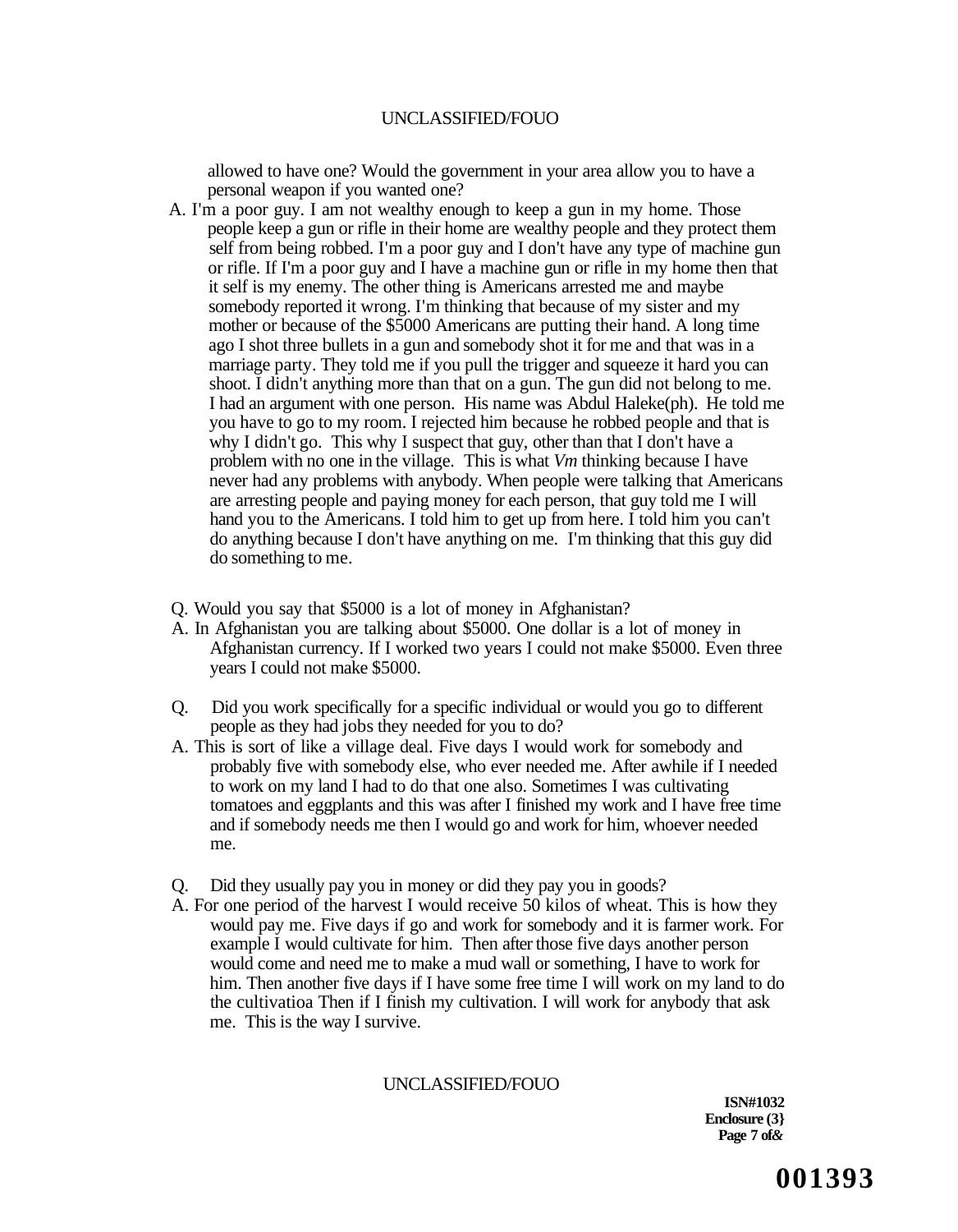#### *The Tribunal President confirms that the detainee had no further evidence or witnesses to present to the Tribunal, The Tribunal President explains the remainder of the Tribunal process to the detainee and adjourns the Tribunal*

## AUTHENTICATION

I certify the material contained in this transcript is a true and accurate summary of the testimony given during the proceedings.



Colonel, United States Army Tribunal President

UNCLASSIFIED/FOUO

**ISN#1032 Enclosure (3) Page 8 of8** 

**001394**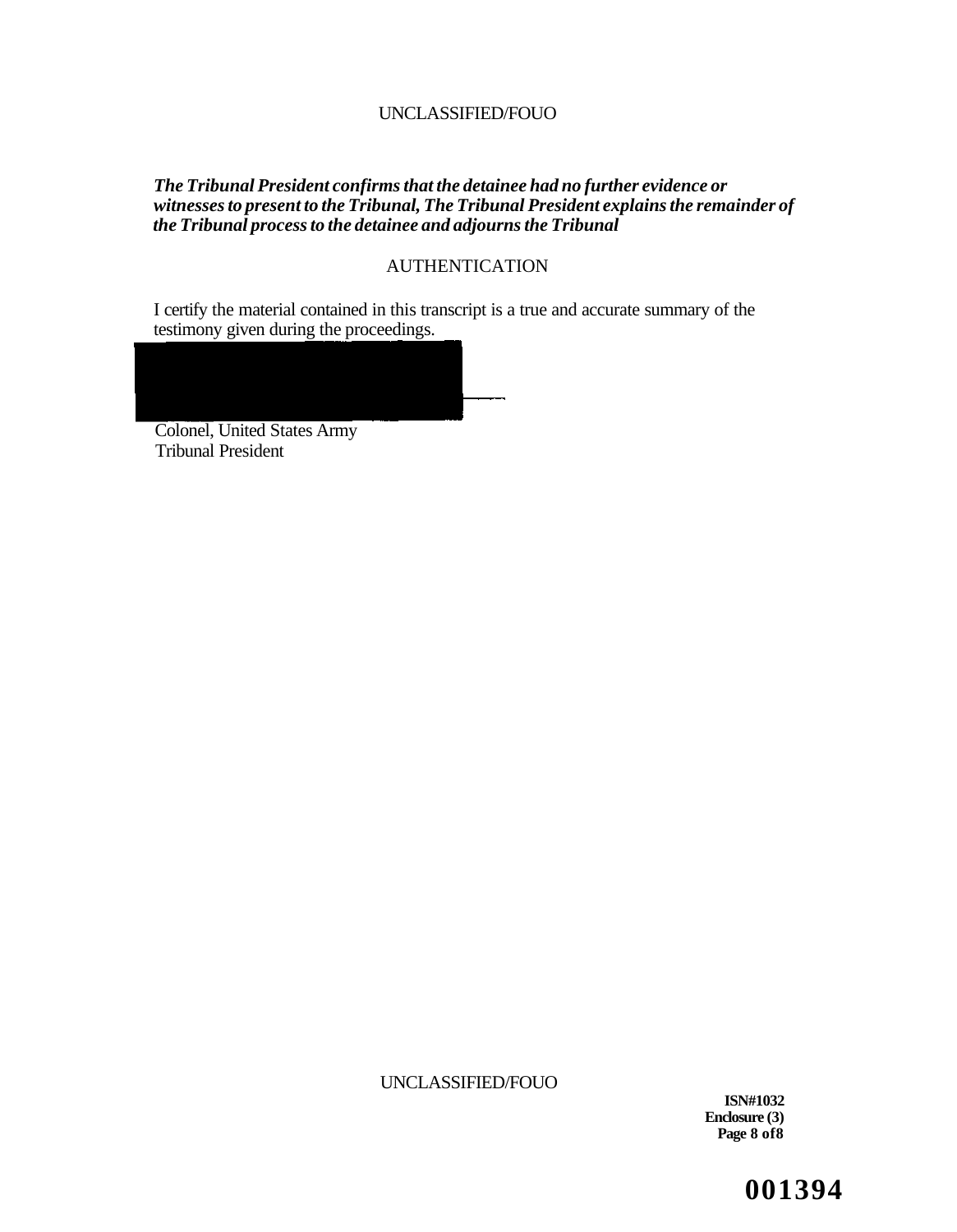#### **Summarized Detainee's Sworn Statement**

*The Tribunal President read the Hearing Instructions to the Detainee and confirmed that the Detainee understood and had no questions.* 

*The Personal Representative presented the Detainee Election Form (Exhibit D~A) to the Tribunal* 

*The Recorder presented the Unclassified Summary of Evidence (Exhibit R-l) to the Tribunal* 

*The Recorder presented Exhibits R-2 into evidence and gave a brief description of the contents of the Unclassified Summary of Evidence (Exhibit R-l)\** 

*The Recorder confirmed that he had no further unclassified evidence or witnesses and requested a closed Tribunal session to present classified evidence.* 

### *The Tribunal President, referring to the Detainee Election Form, made the following statement;*

Tribunal President: I see by the Detainee Election Form that you have elected to participate as evidenced by your being here today. I also see that you requested two witnesses from Afghanistan. The first witness was Haji Manan. You offered that this witness was with you fifteen days prior to capture and can testify that you did not engage in hostilities against the United States. The second witness you requested was Khurallah, your father. Basically you said he could testify that you are not associated with the Taliban or al Qaida and that you were staying at home learning how to drive a tractor from your brother. As such, I ruled that this testimony appeared to be relevant to your case. In accordance with standard procedures, the request was sent to the U.S. Department of State on 4 January. An additional follow-up request was sent on the  $17<sup>th</sup>$  of January. To date the Department of State has indicated they have had no response back from the foreign embassy. As such, I've determined that based on the attempt to locate and lack of response that these witnesses are not reasonably available. I will tell you that if this testimony does in fact become available at a later time the Tribunal will consider whether to reopen your case or not Rahmatullah you may now present any evidence you have to the Tribunal and you have the assistance of your Personal Representative in doing so. Do wish to present information to this Tribunal and would you like to make your statement under oath?

Detainee: Yes.

Tribunal President: Recorder would you please administer the oath?

#### *The Recorder administered the Muslim oath to the Detainee.*

#### *The Tribunal President opened the Tribunal to the Detainee to make his statement*

ISN# 964 Enclosure (3) Page 1 of 8

UNCLASSIFDED//FOUO

001395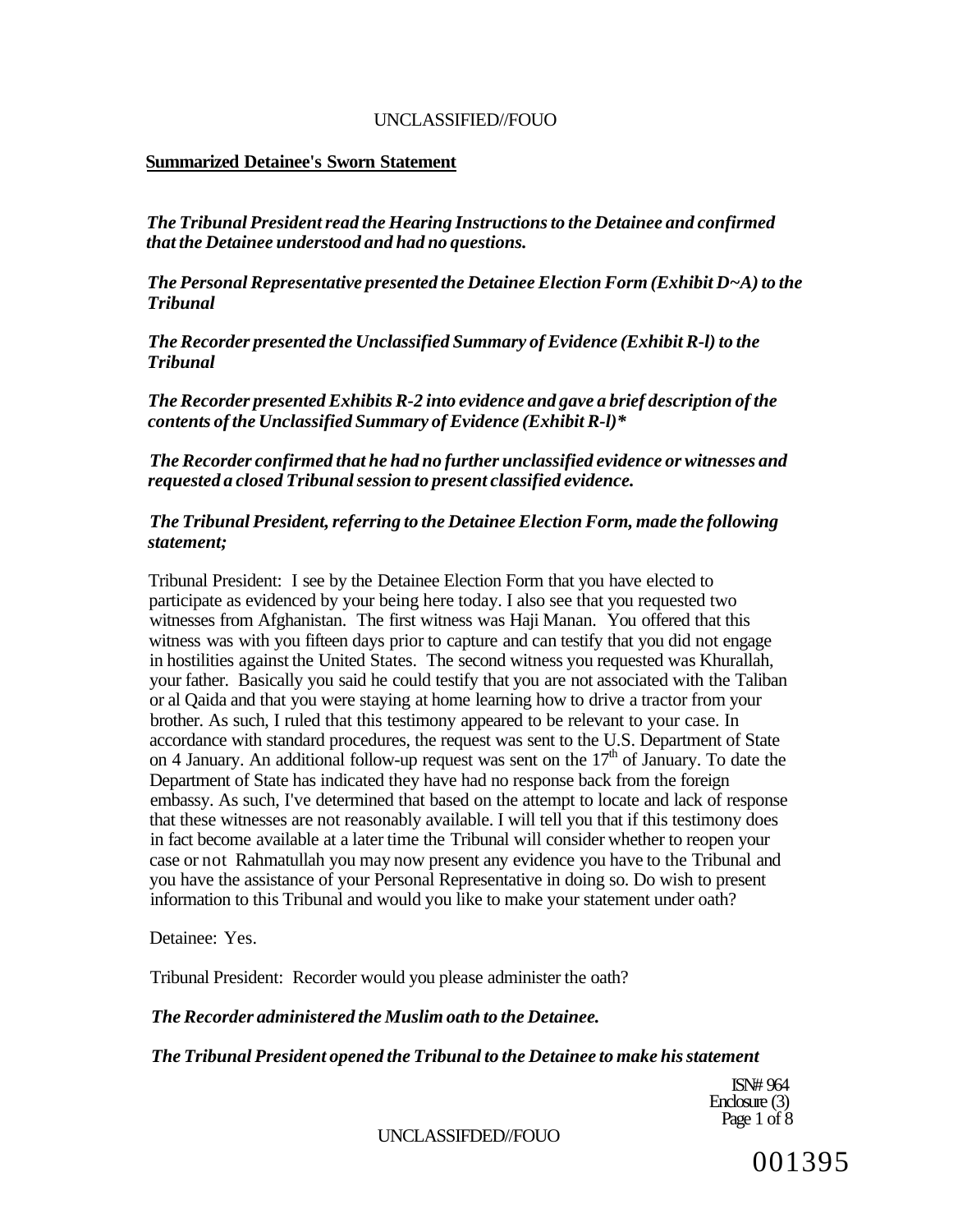Personal Representative: Madam President, prior to the Tribunal I met with the detainee and he wishes me to read the allegations and he will respond to them.

## *3.a. 1. The detainee has strong ties to the Taliban.*

Detainee: I don't have strong or poor relations with the Taliban. I don't know who is a Talib. I never saw any Talibs. I don't know them. Who are the Talibs and who is working in the government? My job was to operate a tractor and this work does not have any relations with the Taliban or to work in a Talib government.

*3.a.2. The detainee organized a violent anti-government protest in Tarin Kowt, which urged Afghans to Idll United States Forces and any Afghan who assisted the United States Forces.* 

Detainee: I don't know where Tarin Kowt is. How come people will accept my words when I was a little kid at that time when I was arrested? It's not possible for all people to be opposite of the government. By my order I was a little kid.

*3.a.3. The detainee was reported to have close ties to a former senior Taliban military commander.* 

Detainee: 1 don't have any relations with any senior Taliban and I don't even know a junior Taliban even if I had a relationship with a senior Taliban. If I had a relationship with a senior Taliban, who is he? What is his name?

## *3.b. I. The detainee fit the description of one of the individuals leaving the site of the ambush against U.S. forces.*

Detainee: Whatkindof description is on me? If it was that I had ambushed the United States, why did I go directly to my home? They arrested me in front of my home. After I sat in the car and went to my home, I didn't have any weapons on me. If I were involved in an ambush against the United States why would I sit in the car and come directly home to be arrested? I would go somewhere else.

*3. b. 2. The detainee was involved in the ambush of United States Forces and was captured with a large cache of weapons.* 

Detainee: I didn't participate in any ambush against the United States and I didn't have any weapons on me at all.

*3.b.3. The detainee suffered hearing loss when captured, which was caused by firing weapons.* 

> ISN# 964 Enclosure (3) Page 2 of 8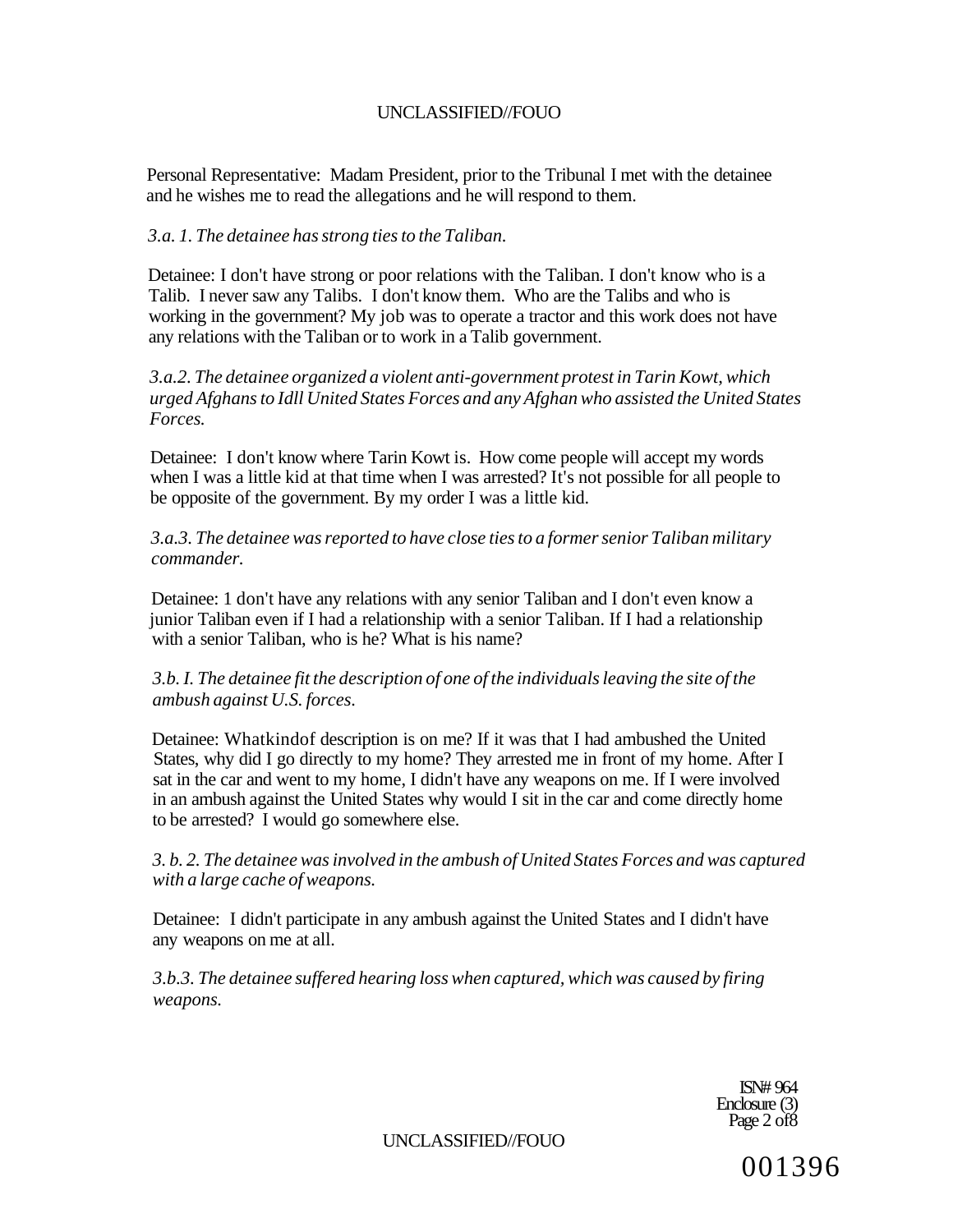Detainee: 1 never had any difficulty with my hearing. If I had difficulty with my hearing why didn't they tell me? Why didn't they treat me? They never gave me any medication and they never checked my ears.

Tribunal President: Is there anything at this time that you would like to tell us?

Detainee: I don't know why these lies came to me. These allegations are not based on truth. I was a little kid and I was supporting my family, to work and support my life as well. At the same time, I was a little kid and I was trying to learn how to operate a tractor from my brother. This is another reason why I was working hard to support my family. In that fifteen days that I operated the tractor, I was away from my home. When I returned to my home they arrested me. At the time I was arrested it was similar to right now in here. The day was like today in here and. I was arrested.

Tribunal President: I would like to tell you at this point the only information we have about you is what we've been provided in the unclassified summary. We may have some questions that we would like to ask you. Would you be willing to answer questions for us?

Detainee: Yes. Of course you can ask questions. If I have the answer I wilt tell you the answer, if I don't, I will tell you I don't know that.

Tribunal President: Personal Representative do you have any questions for the detainee?

Personal Representative: No Ma'am.

Tribunal President: Recorder do you have any questions for the detainee?

Recorder: Yes Ma'am.

#### Recorder's questions

- Q. You mentioned you were a little kid at the time when we discussed the protest in Tarin Kowt Please clarify if you were actually there at Tarin Kowt or are you saying that you were you a little kid at the time participating in any type of protest?
- A. Like I said, I don't know where Tarin Kowt is. I said that I was a little kid but the time was not clear to me. When was that? I was a grown boy? I'm not sure about this age. Nobody will accept from me if I was opposite of the government.

Q. Do you know how old you are now?

- A. I don't know exactly how old I am. Approximately I am twenty-two years old. In a few days I will complete two years here. Around EIDI was arrested and EID is starting in a few days.
- Q. You mentioned you were arrested in front of your home. Where do you live? Where were you captured?
- A. No I was on the way home not in front of the house.

1SN# 964 Enclosure (3) Page 3 of8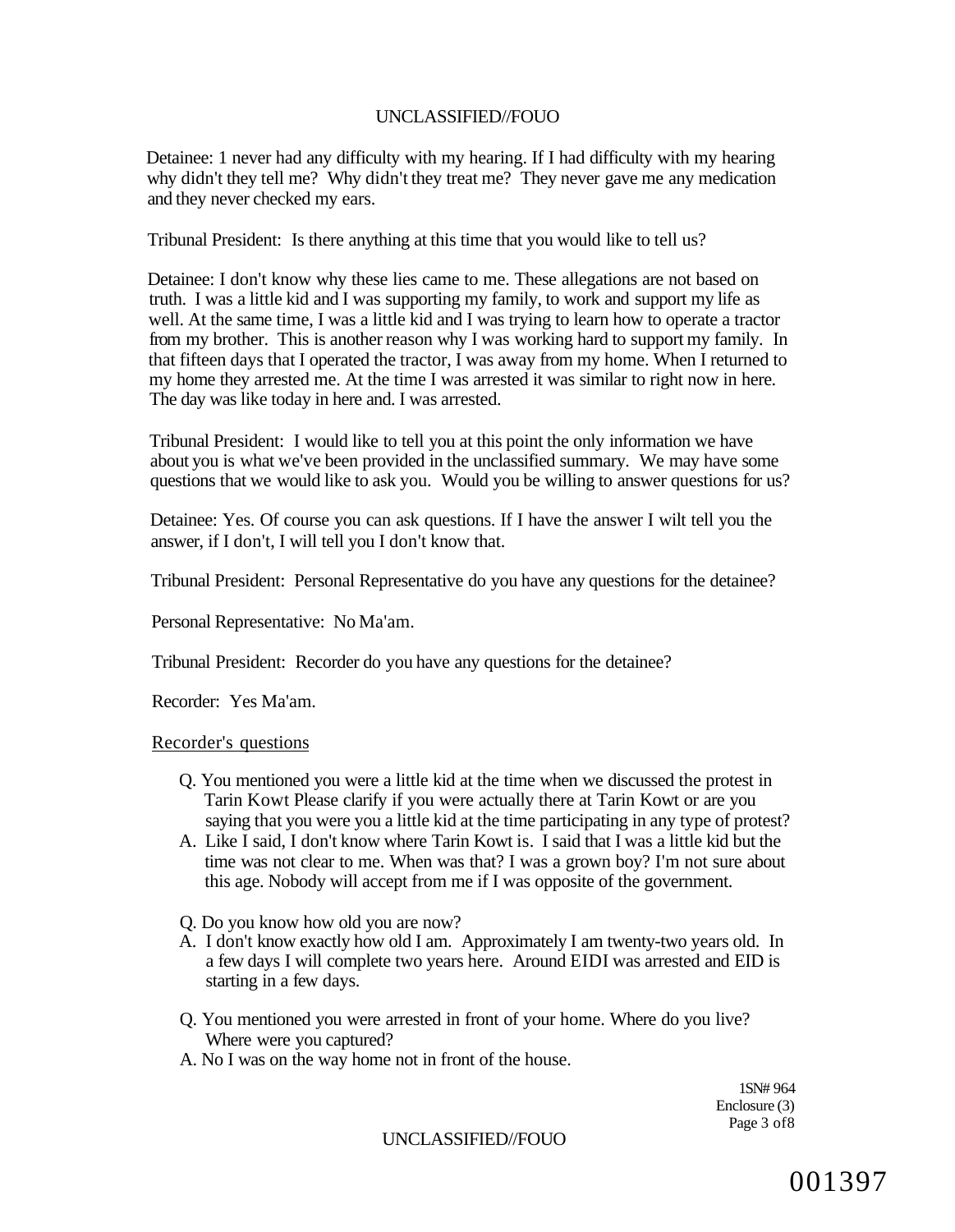- Q. Were you in a vehicle? Were you walking? How were you captured? What was the scenario?
- A. We were on the way and they wanted to check the bus. They stopped the bus and asked us to come down from the bus. After they checked us, they arrested us and brought us to the place for detention.
- Q. You were actually in a big bus or was it a car?
- A. It was a small car but it had a few people in it.
- Q. One more question. What town was this in? What village?
- A. Close to Lcejai village in Baghran district in Helmand province.

Tribunal President: Do any Tribunal Members have any questions for the detainee?

#### Tribunal Member's questions

- Q. Did you live at home with your parents?
- A. Yes.
- Q. Do they own a farm?
- A. Yes.
- Q. Is that what your father's occupation was? Was he a farmer?
- A. He is not a farmer but he works on his land He worked in the market. My father has a store in the market. He either runs the store or works on his land.
- Q. I'm not sure where Helmand province is, what's a big city? Is it near Kandahar? I want to get a picture of where you lived.
- A. I swear I don't know the correct answer. I know it is close to Kandahar.
- Q. When you were on the bus, where were you coming from and where were you going to?
- A. I wanted to come from the place I was operating the tractor to my home.
- Q. How far away are those two locations?
- A. This is the first time I was away to that point. I don't know exactly how far it is.
- Q. I don't need to know exactly but was it a five-minute drive or a ten-minute drive on the bus?
- A. No it is approximately two and a half hours to three hours away from my home but exactly I don't know. The reason I don't know is because from this side I went by tractor from that side I came by car. That is why I'm confused about the time and the distance.
- Q. You went to this location by tractor? Whose tractor was that?

ISN# 964 Enclosure (3) Page 4 of8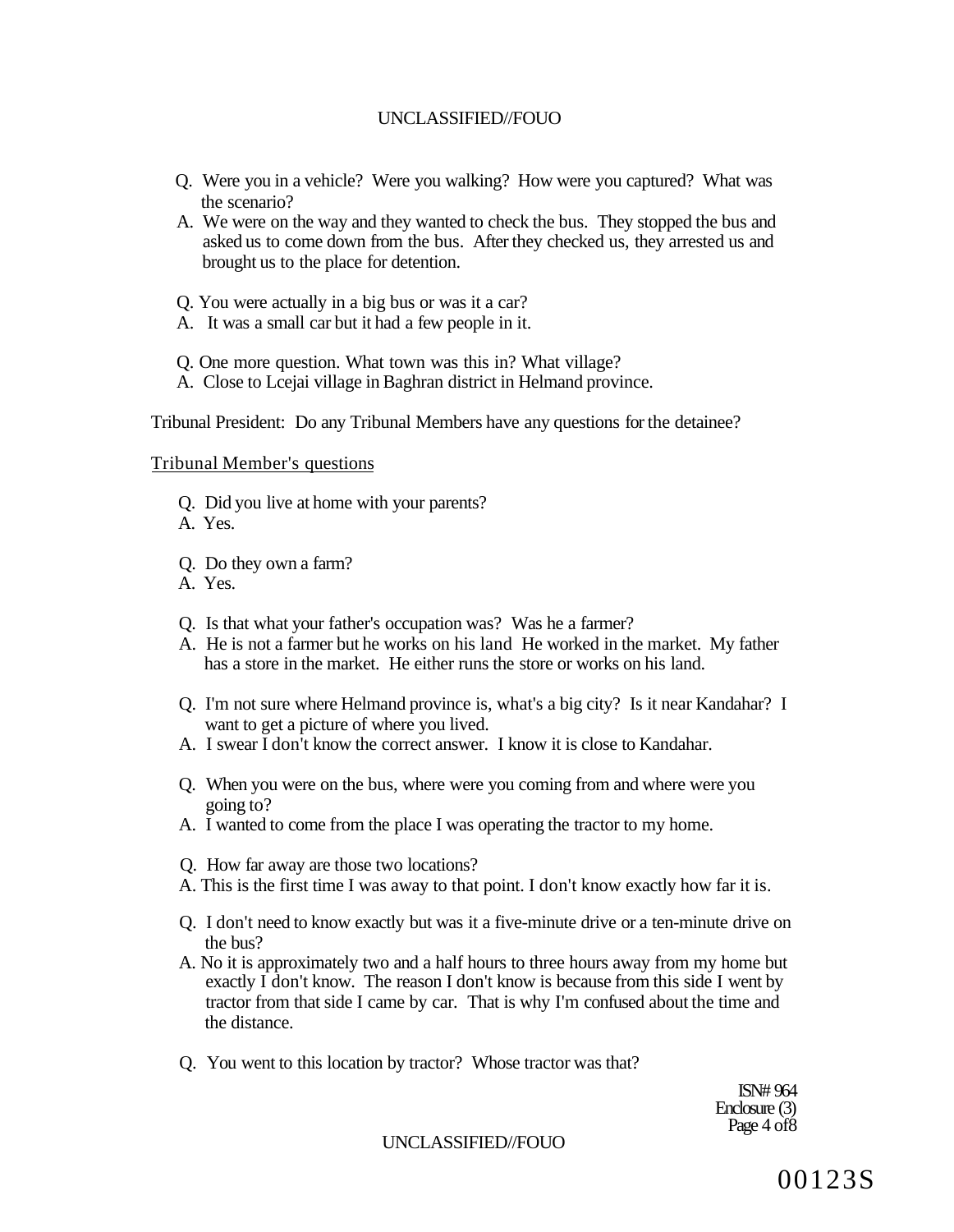- A. It belonged to Haji Manan.
- Q. I guess I don't understand. Why do you have to drive more than two hours to learn how to drive a tractor when your neighbor already has a tractor?
- A. This tractor belonged to that guy (Haji Manan) and he was paying me. I was operating it. That tractor did not belong to me it belonged to him and he wanted me to operate and take it up there.
- Q. Did Haji live two hours away from you?
- A. That place that I described a while ago it was approximately three and half hours distance from me. That is the place he is living.
- Q. Do your parents have any weapons in their house?
- A. No.
- Q. Did Haji have any weapons?
- A. I don't know about Haji, I just operated the tractor.
- Q. On the bus, how many of you were captured from the bus?
- A. Approximately, God willing, it was seven people. This is long ago that's why I can't figure out the numbers exactly. God willing, I previously I confessed that seven is the exact number.
- Q. Of those seven or so, do you recognize any of them here? Are any of them here that you know of?
- A. The guards know, I don't know. The reason that I don't know is that when I sat in the car I didn't know those feces. If they are in here, I don't know.
- Q. When you were captured, did they give you a reason?
- A. No they didn't give me any reason.
- Q. Were you arrested by Afghanis?
- A. No it was American Forces.

Q. I would just like to clarify a few things. Do you have any formal education? A. No.

- Q. Do you have any military training?
- A. No.
- Q. You said earlier that there were no weapons in your house. Have you ever fired a weapon?
- A. No.
- Q. To clarify, you do not know any Taliban members? A. No.

ISN# 964 Enclosure (3) Page 5 of 8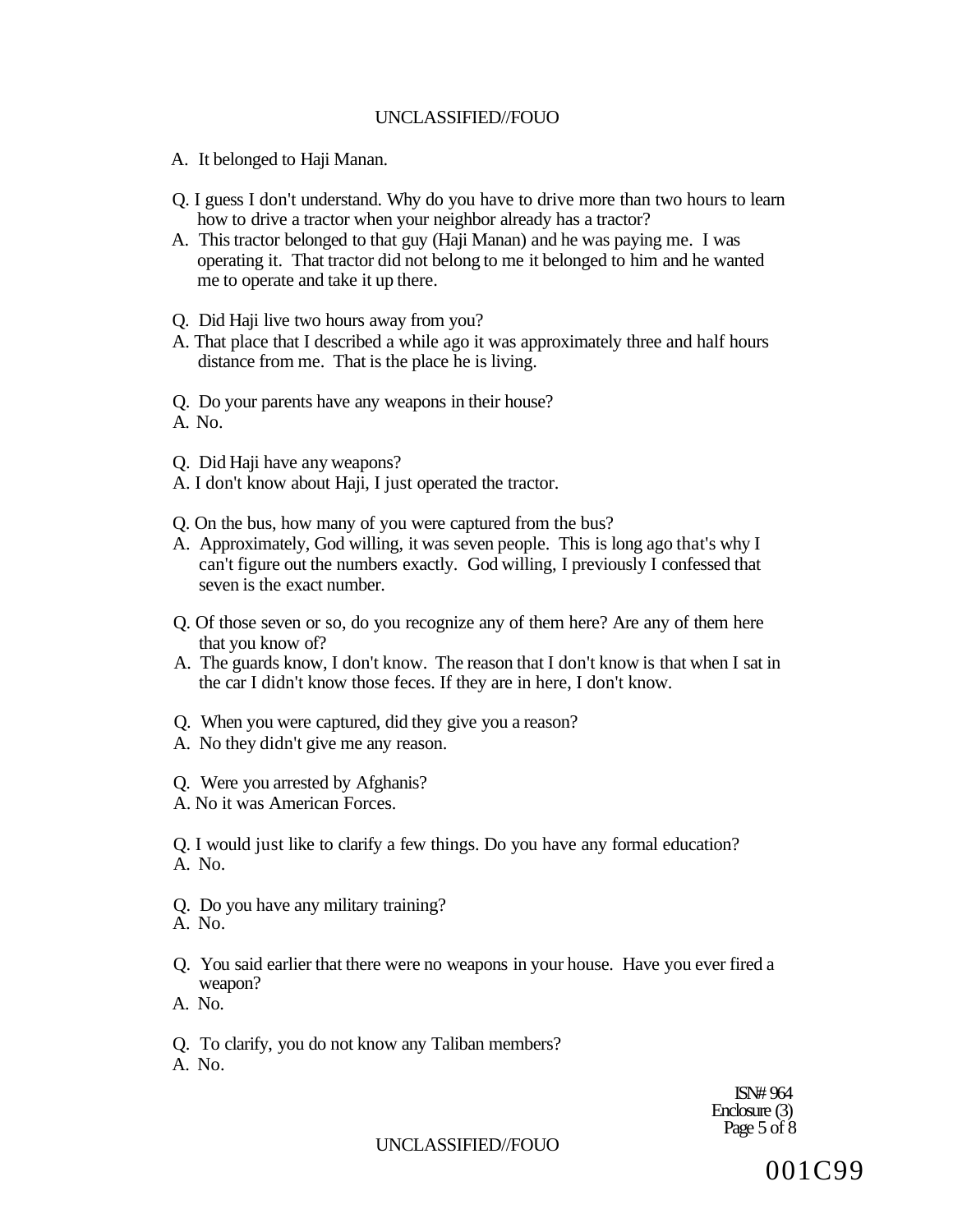#### UNCLASSIF1ED//F0U0

- Q. Have you lived in Afghanistan your entire life? A. Yes.
- Q. Have you traveled outside of Afghanistan?
- A. No.
- Q. Do you have a passport?
- A. No.
- Q. Do you know if any of your friends like Haji or family members have attacked U.S. Forces?
- A. No.
- Q. Have you ever protested either the new government, the Taliban or the U.S. Forces?
- A. No.
- Q. For the record, what is your brother's name?
- A. Essatullah.
- Q. Is your brother older or younger than you?
- A. He is older than me.
- Q. When you were away for your fifteen days of training, did you stay with your brother?
- A. No. Before those fifteen days I was with my brother. The fifteen days that I operated the tractor I was with Haji.
- Q. Does your brother live at home with you?
- A. Yes.
- Q. Did any of the passengers in the car have weapons?
- A. I didn't see any weapons on them and I didn't know them at all.
- Q. Is Haji's house or farm close to yours?
- A. That's the difference of the distance between Haji and us, two and half hours.
- Q. For clarification, it was it Haji's tractor?
- A. Yes it was.
- Q. Did your family borrow the tractor and you were returning it to Haji?
- A. No. I said before that the tractor belonged to Haji and I was operating that for him and he paid me, hourly or weekly.

ISN# 964 Enclosure (3) Page 6 of8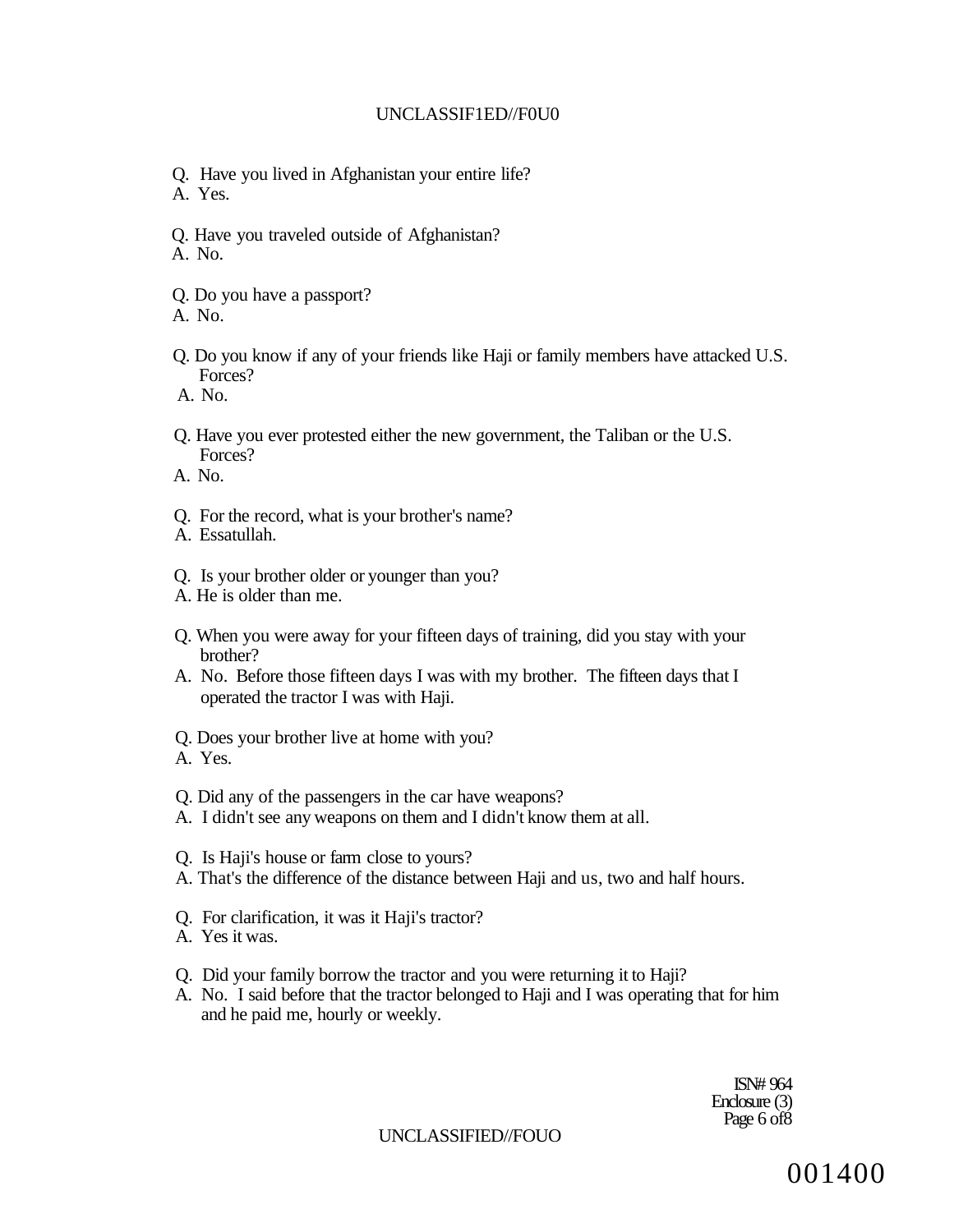#### UNCLASS1FIED//F0U0

- Q. I thought I understood that you drove the tractor from your home to Haji's house and then caught a bus back.
- A. Yes of course. He brought it to our village and he left it in the bazaar. From the bazaar he told me to drive it up to his home.

## **Tribunal President's questions**

Q. You said you were working on a tractor. What kind of crops was Haji growing? A. Wheat

- Q. What specifically were you doing with the tractor? Were you cutting down weed or were you prepping the fields? What were you doing?
- A. I plowed the ground.
- Q. You were getting it ready for crops?
- A. Yes. When I was plowing the ground behind me they were spraying the seeds.
- Q. What province is Haji from?
- A. Helmand.

Q. It's in the same province?

- A. He is living in Seyachaw village, Baghran district in Helmand province.
- Q, Tell me a little about your bus ride. How did you link up with this transportation?
- A. When the sun rose, I got off from the Sirai (ph), which is a big place where people live, and I went to the side of the street. When I stopped on the side of the street a car came. I waved my hand. When he stopped the car I climbed into the car. We came after the time the people were standing and checking the car.
- Q. Where did the driver say that he was going? How did you know that car was going to take you where you needed to go?
- A. Basically in our country, each village has separate cars for transportation. Everybody knows his or her village cars, which is passing from the bazaar. When they are coming and you are waving, you can recognize these cars are going to our side. It's easy to recognize it One side goes to toward the bazaar and I had to catch that car.
- Q. Did you pay for this transportation?
- A. When I arrived at the bazaar I had to pay him. At the final destination I had to pay him.
- Q. Were there already others in the vehicle when you got into it?
- A. Yes. All ofthem were in the car except one. One ofthem climbed in after me into the car.

ISN# 964 Enclosure (3) Page 7 of 8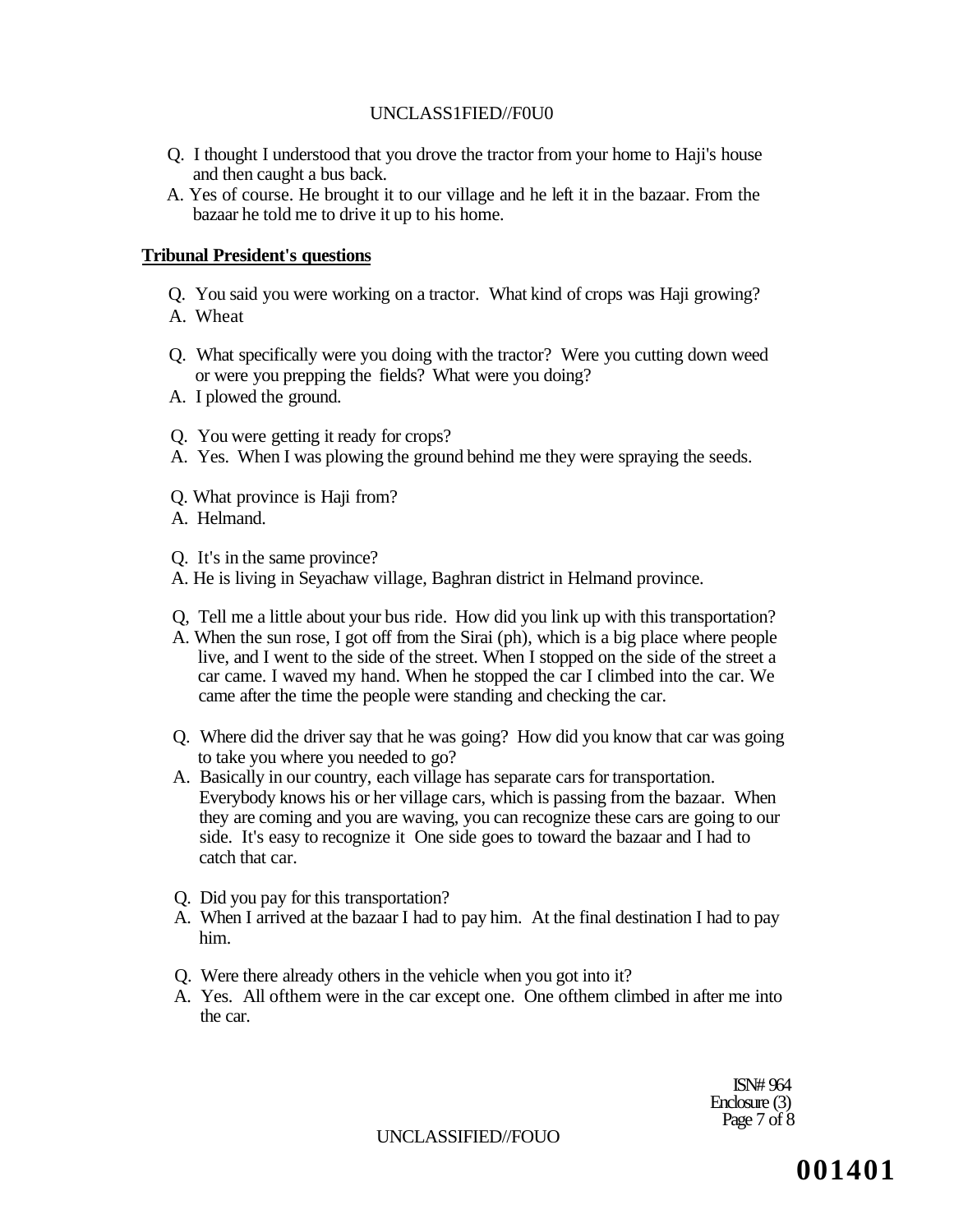## UNCLASSIF1ED//F0U0

- Q. You rode for two and half hours, did you engage in conversation with the other travelers?
- A. No. I did not talk to anybody. I didn't need to talk to anyone. Basically if I had a friend with me or someone I knew I would talk. If I don't know anyone when I climb into a car I would say hi to everyone then I would sit in my spot and not talk.

Q. Is your name common, Rahmatullah? Are there others in your village? A. Yes.

Tribunal President: At this time do you have any other thing that you would to tell the Tribunal?

Detainee: This is the question I have. The allegations that came on me, none of them are true. It's my fault and enough is enough. Like I described I'm not interested to do such a job. I am only interested in my professional job, which is operating the tractor. For the rest of the allegations, I don't know about it and I don't like it.

## *The Tribunal President confirmed with the Personal Representative that he had further evidence and that the Detainee had no previously approved witnesses to present to the Tribunal*

*The Tribunal President explained the remainder of the Tribunal process to the Detamee and adjourned the open session.* 

# **AUTHENTICATION**

I certify the material contained in this transcript is a true and accurate summary of the testimony given during the proceedings.

Colonel, U.S. Army Tribunal President

> ISN#964 Enclosure (3) Page 8 of8

UNCLASSIFIED//FOUO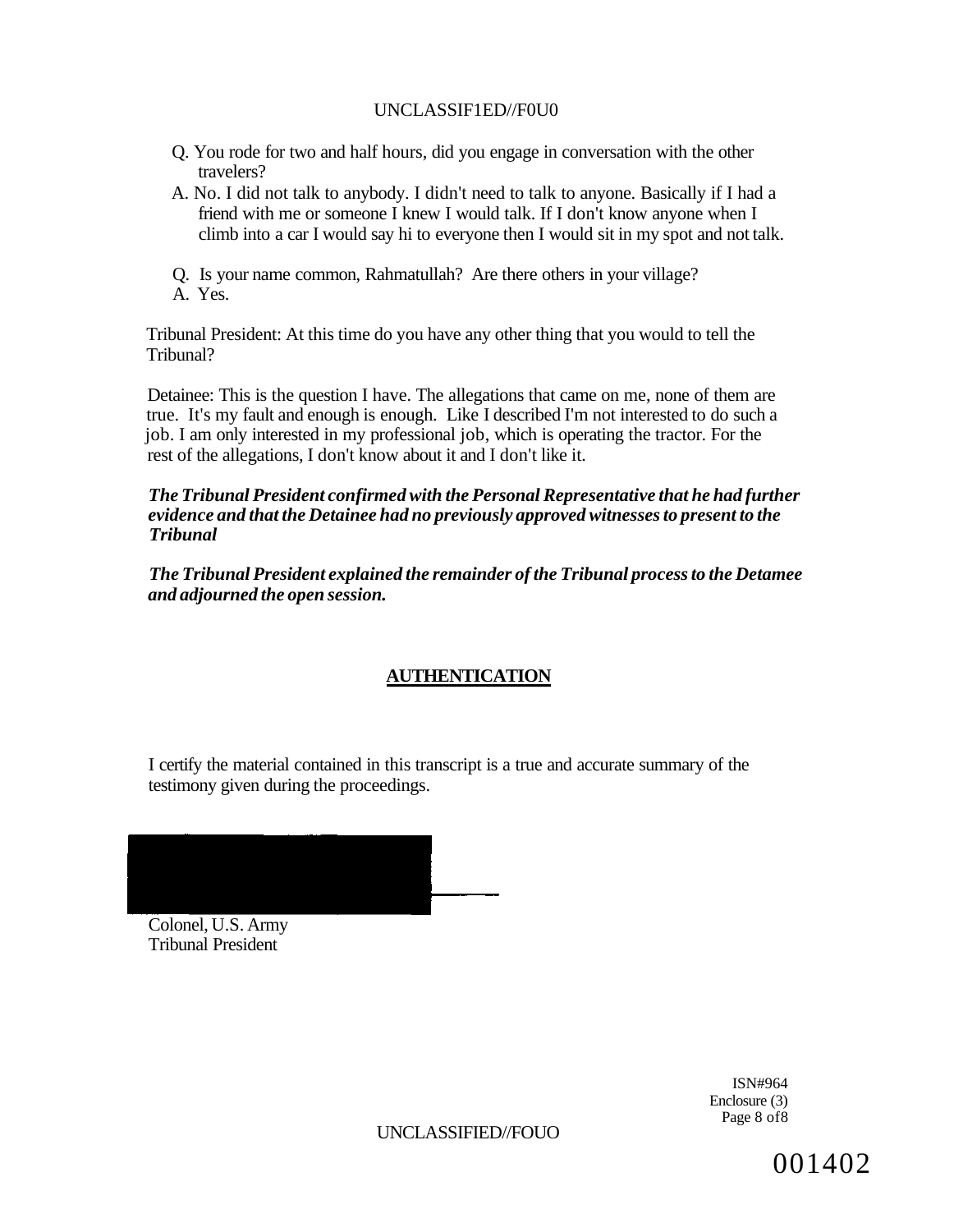Detainee: All of the things said about me earlier are not true. What should I present if they were not true?

Tribunal President: You will have an opportunity to make a statement, and, with the assistance of your Personal Representative, you can tell us your story.

Detainee: If you bring me true accusations, I will talk about them, but those are all false. How can I reply to something that's false?

Tribunal President: That will be your decision. You will have an opportunity to reply and we may ask you questions.

Detainee: All the points said before were all not true. What else should I say? I'm telling you they are all untrue.

Tribunal President: After you have made your statement and we ask you some questions, we'll give you an opportunity to call your two witnesses. They will have the opportunity to testify on your behalf, and you will be given the first option to question the witnesses. The Tribunal panel will then question the witnesses, and then we will continue with the process. Before we conclude the open session, I will explain the processes following this tribunal.

Before we continue, would you like to make your statements under oath?

Detainee: Yes, that's no problem.

*The Detainee began to cough due to his fasting and requested a cup to spit in. The Personal Representative retrieved a cup and napkins for the Detainee\** 

*The Detainee had a question and the Tribunal President asked him to wait until the Personal Representative returned to ask his question.* 

Personal Representative: The Detainee had that cough during our interview sessions as well.

Tribunal President: Whenever you're [Detainee] ready, you may ask your question.

Detainee: How did they decide Pm an enemy combatant when all of the evidence is not true?

Tribunal President: We'll be happy to discuss that after you take the oath.

1SN# 691 Enclosure (3) Pagel of 19

UNCLASSIFIED//FOUO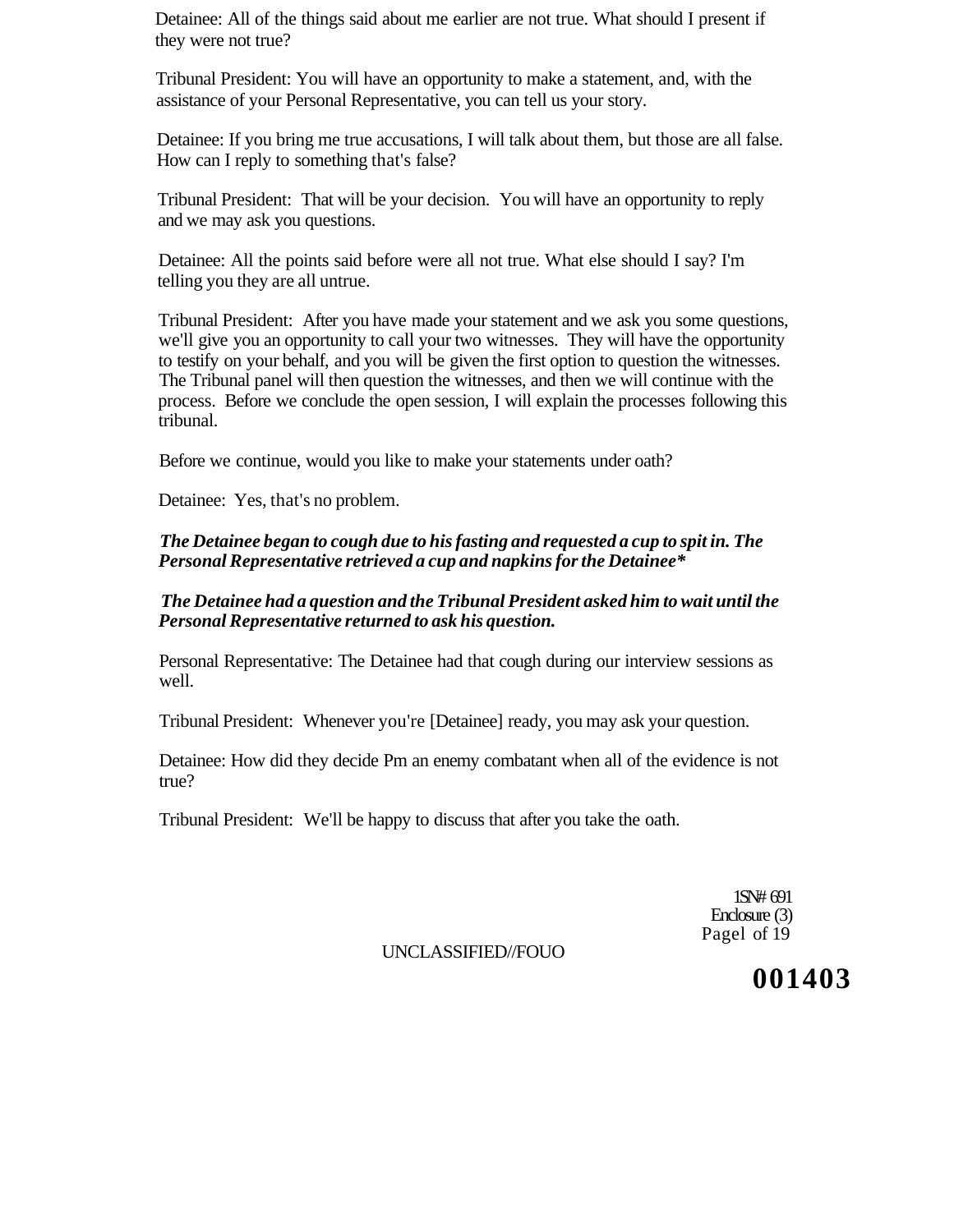*The Detainee was sworn,* 

#### **Sworn Detainee Statement**

Tribunal President: To address your question, the Tribunal has been assigned to determine whether you have been properly classified as an enemy combatant or not. We have come in here with an open mind; we have not seen your file and we did not see this evidence until this morning.

The United States government has previously determined you to be an enemy combatant because of the items listed on the Unclassified Summary of Evidence. Today, you are given an opportunity to be made aware of that, to make a statement on your behalf in reference to these allegations and you've been given an opportunity to call witnesses, You've decided to do that and we've allowed two witnesses to appear today, who will also be given the opportunity to testify on your behalf.

After we have heard your statements and reviewed the evidence, we will close the open session. If there is classified evidence against you, we will review that as well. After we have reviewed all information about you, we will make a decision about your classification as an enemy combatant Later in these proceedings I will explain what will happen after the Convening Authority notifies you of our decision.

If you are ready, you may begin your statement.

Detainee: All the accusations that were said before are not true. There were two points mentioned about me being a member of Jama<sup>1</sup> at al Tabligh. That is not true; I am not a member of Jama'at al Tabligh.

I only left to learn about Jama'at al Tabligh; I was not a member. I learned about [their] religion only. The second point was that Jama'at al Tabligh helped me. That's not true. They never helped me. I only took one paper from them, which proves I was there to learn. That paper was to help me get a visa. They never helped me with anything.

The rest of the points are not true. I'm not them in any way and I cannot talk about it.

Personal Representative: The Detainee and I met on 25 October [2004] for about an hour. Like today, he denied the majority of the evidence. He did clarify that the Jama'at al Tabligh only helped him put paperwork together to get a visa. He stated he was not a member of Jama'at al Tabligh, nor a member of the Taliban or al Qaida.

For the record, on the Unclassified Summary of Evidence, 3(a)5 through 3(a)8 are outright not true.

The Detainee also told me that he did not go to Afghanistan at any time, so point 3(a)4, that he met a senior al Qaida Lieutenant at a guesthouse in Kabul, is not true either.

> ISN#691 Enclosure (3) Page 2 of 19

UNCLASSIFIED//FOUO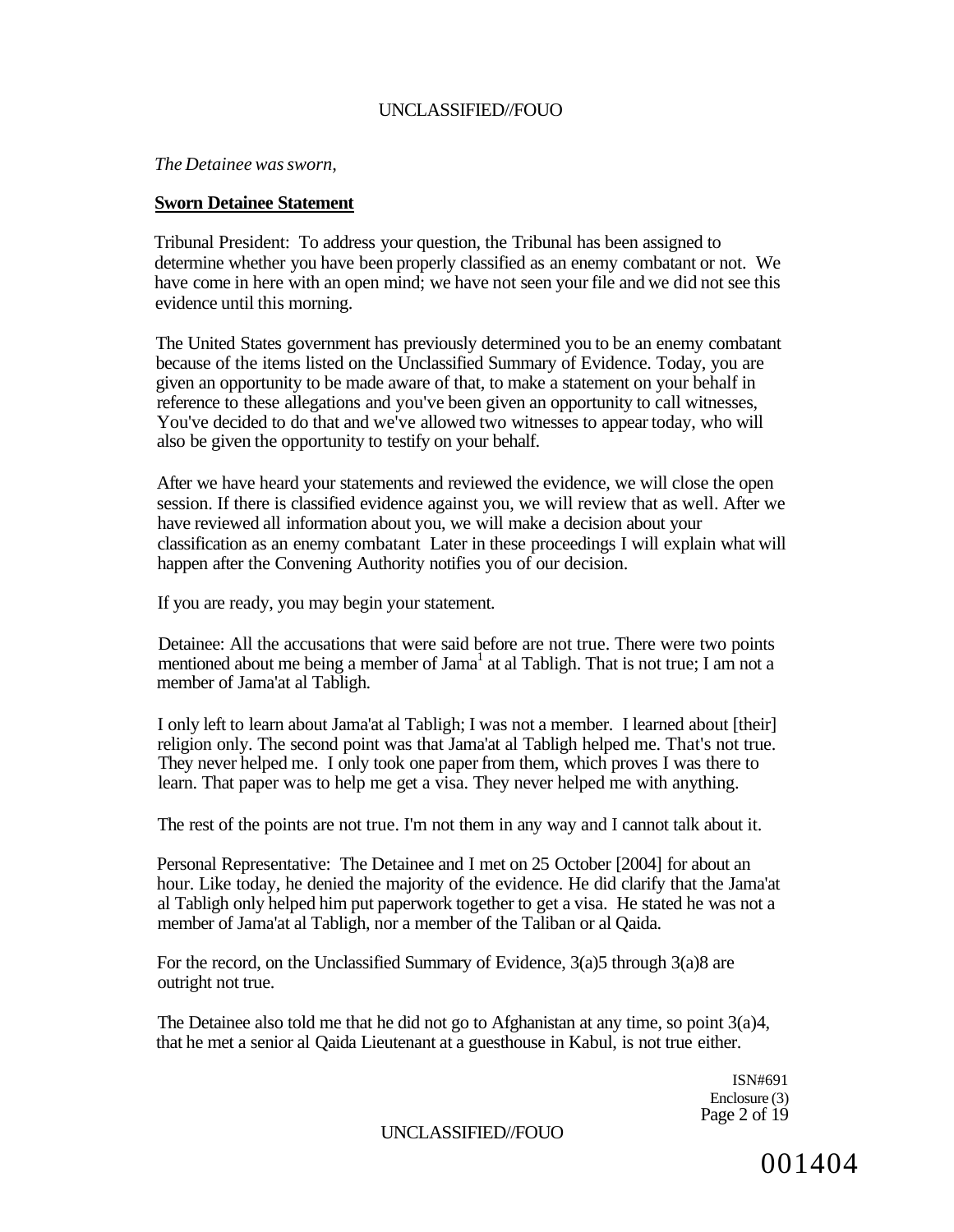The Detainee stated he was arrested in Pakistan, but points 3(b)l and 3(b)2 are not true. He then talked about the 14 people in the house that were all arrested, and that he would like some of those witnesses help identify that he was there and what he was doing and that he was not there to be a fighter.

Correct me if I'm wrong [Detainee], you went to learn about Islam as a student Is there anything you'd like to add?

Detainee: What do you mean when I went to study Islam?

Personal Representative: You were in Pakistan to learn about Islam?

Detainee: I was in Pakistan with Jama'at al Tabligh to team.

Personal Representative: Would you like to add anything else? Sir, [Tribunal President] that was the essence of OUT meeting.

Detainee: I don't have anything else.

#### Personal Representative's Questions to Detainee

- Q: You stated you never went to Afghanistan?
- A: I never went to Afghanistan.
- Q: When did you go to Pakistan?
- A: I went to Pakistan in the end of February.
- Q: Of what year?
- A: I don't remember. I've been here three years. It's in my file. After ten months the Americans arrested us in the house, through the Pakistan government
- Q: How long were you in the house? Ten months?
- A: I was in that house a month and a half.
- Q: You and thirteen others were arrested at the same time?
- A: Yes, but they were not with me. Correction.. -the date was August, not February. There were people in the house when I went there and when I was there people were coming in that 1 did not know.

ISN# 691 Enclosure (3) Page 3 of 19

UNCLASSIFIED//FOUO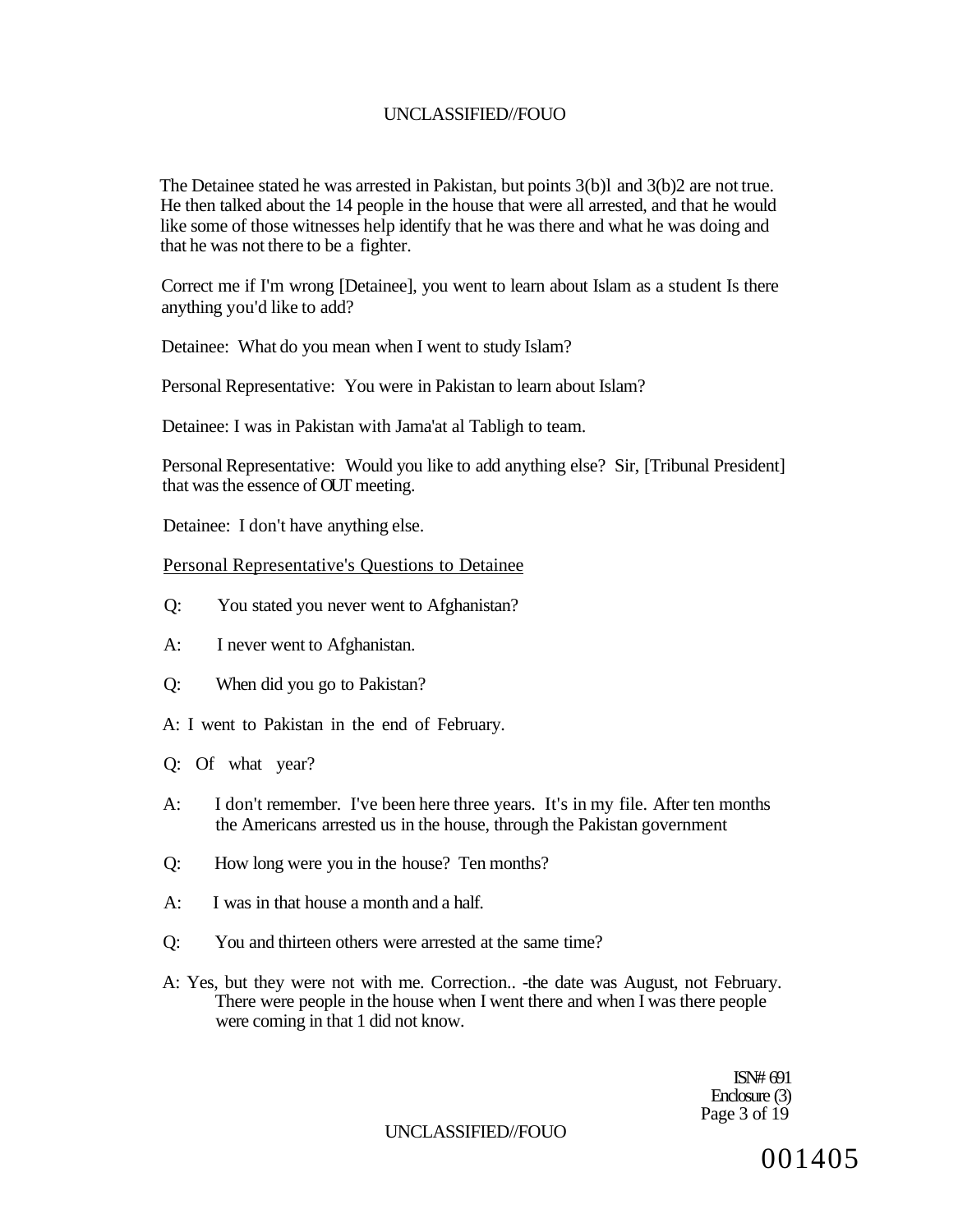- Q: What was the purpose of what was going on in that house? What were people doing?
- A: People were students; some were sick. People I don't exactly know.
- Q: You were a student?
- A: They were studying religious philosophy. They were students.
- Q: Why do you think you were arrested?
- A: It was pointed out to the Pakistan government that we were religious students. I do not know why they arrested us.

#### **Tribunal Members' Questions to Detainee**

- Q: What country do you come from?
- A: Yemen.
- Q: What was it that made you decide to go to Pakistan?
- A: I replied to all of those questions. When you review my file, you will find all of my answers.
- Q: As explained earlier, we have not had access to your file. I'm trying to understand the rest of your story.
- A: Because I've been here three years, I've forgotten most of the details. I remember the things that stood out.
- Q: I thought I'd start with a pretty easy question, which was why did you decide to go to Pakistan?

I went to learn about Jama'at al Tabligh,

Did you have an occupation in Yemen before you left for Pakistan?

I was a former.

Do you have a strong interest in religious matters?

The only important thing to me was agriculture.

ISN#691 Enclosure (3) Page 4 of 19

#### UNCLASSIFEED//FOUO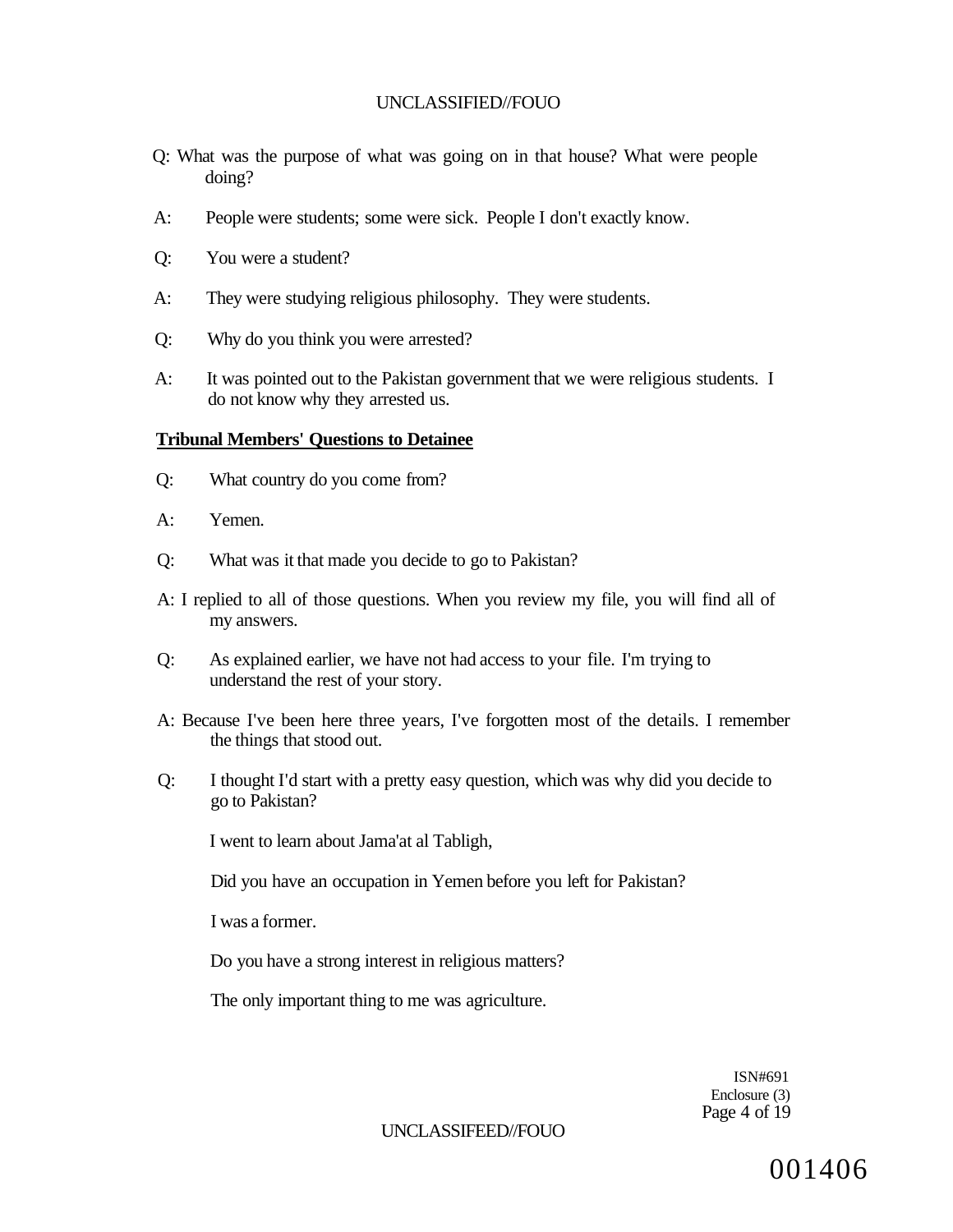- Q: Was it an expensive trip from Yemen all the way to Pakistan?
- A: In my situation, I would say yes, it was expensive for me.
- Q: Did anyone help you fund your travel or did you have to do it yourself?
- A: No one.
- Q: How long were you originally planning to stay in Pakistan?
- A: I didn't have a time. I was going to finish my learning and leave.
- Q: Did you have a form at home and someone was taking care of it for you?
- A: I had a farm; I had people watching it. The time I took off was vacation time. I wanted to be back for planting season to start planting.
- Q: What time of year is planting season in that part of the world?
- A: Planting time differs by which kind of plant.
- Q: When you were in Pakistan, were you only in one place or did you move around to different places?
- A; I would go with Jama'at al Tabligh from one mosque to another.
- Q: Roughly, your total time in Pakistan before you were arrested was about three months, or was it longer than that?
- A: With Jama'at al Tabligh, four months, and when I was sick in that house, and there is proof that 1 was ill because I was taking medication, it was about a month and a half.
- Q: So, four months with Jama'at al Tabligh and you were sick for a month and a half?
- A: Yes.
- Q: Were you seriously ill, if you don't mind me asking what was wrong with you?
- A: I broke out, and I had pimples on my hands, like chicken pox. I have scars from them. [The Detainee showed the pox marks on his hands and wrists.] I had medication I was taking in Pakistan. It was in the house with me. The Americans have it all.

**ISN# 691 Enclosure (3)**  Page 5 of 19

UNCLASSIFIED//FOUO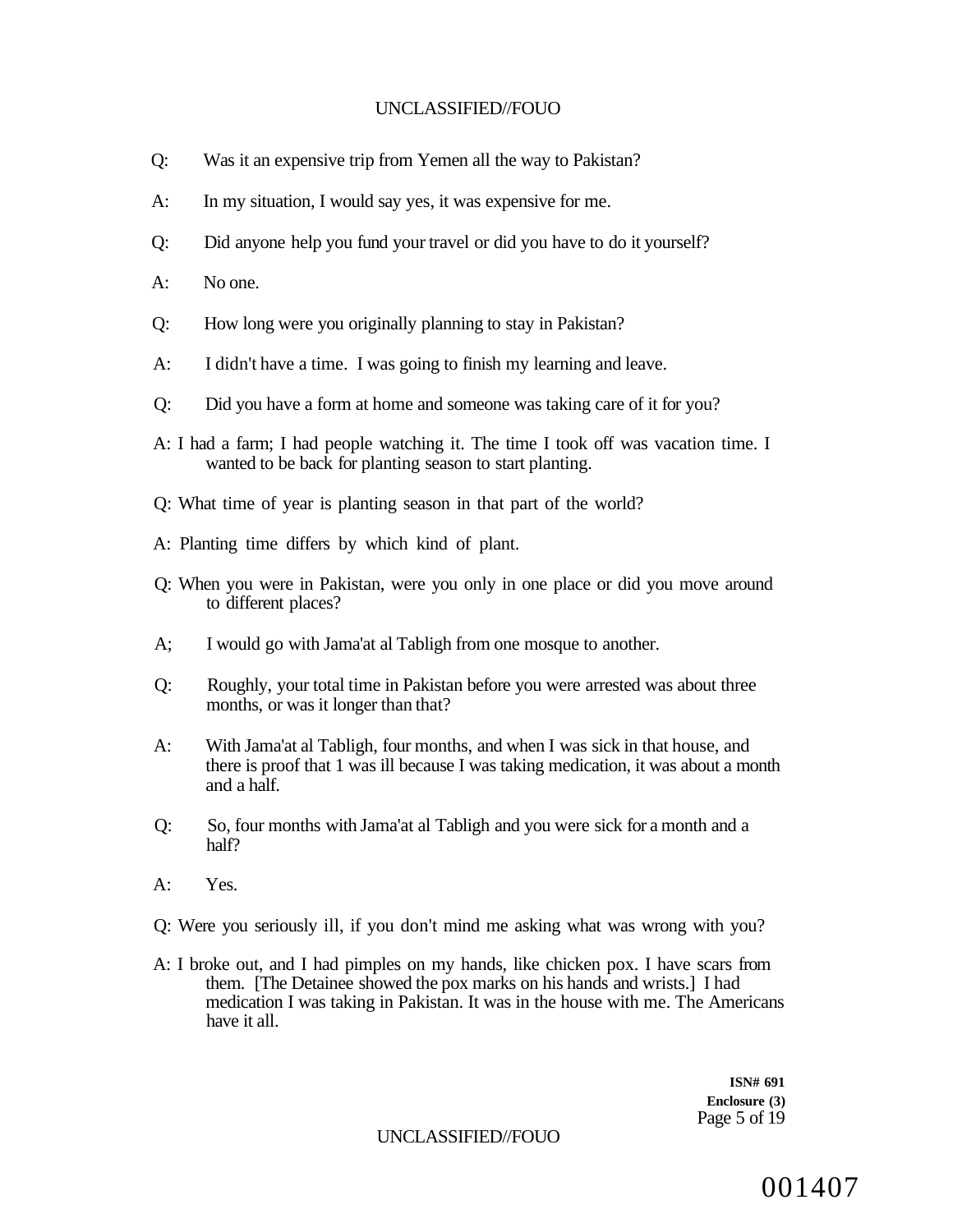- Q: Were you restored to health before you were arrested or were you still ill when you were arrested?
- A: I was still ill.
- Q: You did get some medical care in Pakistan?
- A: Sometimes I would get shots and take pills.
- Q: Did they help you at all?
- A: In prison, or...?
- Q: No, I assume you were taking the pills in the house.
- A: I never improved.
- Q: The people in the house with you when you were arrested, were they all from Yemen?
- A: There were people from Yemen and people from other places. I don't know exactly where. I didn't go there for those people; I just went there to get medication and to study. That's it.
- Q: The Jama'at al Tabligh people are the ones that helped you find the house to stay in?
- $A:$  No.
- Q: How did you know how to find the house to stay in, where they would accept you?
- A: When I went to the Salafia University, the religious university, they told me where to go. I sat with a group of Arabs and also to get better so I could go back to the University to finish my studies.

So, you were enrolled as a student there?

I was a visitor, visiting for an hour or two only.

You didn't take any classes there?

At the time I was very sick. I just wanted to get well. Just to meet people.

ISN# 691 Enclosure (3) Page 6 of 19

UNCLASSIFIED//FOUO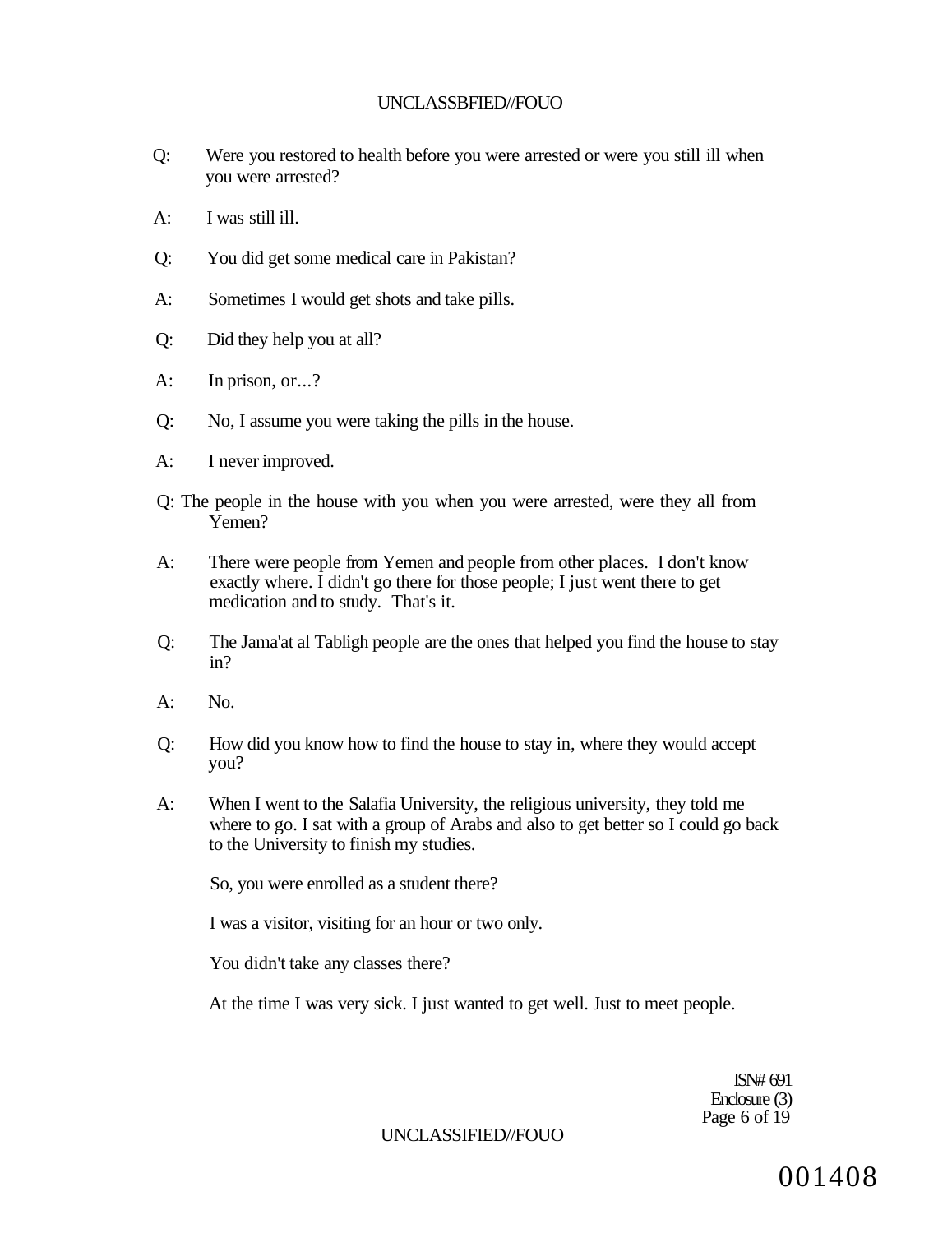- Q: You didn't get sick until you were in Pakistan. Is that correct?
- A: I got sick in Pakistan.
- Q: Concerning the witnesses you have asked to testify for you today, what do you expect they will tell us?
- A: They know I was at that house, that I was a student, and I was with Jama'at al Tabligh.
- Q: Were they also people that were studying with you?
- A: I was with Jfama'at al Tabligh and they were studying at the university, but I do not know who they are exactly. When I see them, I can tell you who they are and I can tell you if this guy was studying or if he was Jama'at al Tabligh.
- Q: So, some people at the house were at Salafia University and some people were like you, with Jama'at al Tabligh?
- A: Maybe one was Jama'at al Tabligh. I don't remember exactly. I don't know if he's registered as Jama'at al Tabligh.
- Q: When you traveled to Pakistan, was that the first time you left Yemen?
- A: Yes.
- Q: So, you were never anywhere else in the world besides Yemen?
- A: No.
- Q: When you were in the house, you said that people were either students or learning about religion. Were there any individuals in the house that spoke about al Qaida, the Taliban, or fighting for Islam?
- A: I never mixed with other people. Most of the time I was sick in the room. At the house, I think just one of them was Jama'at al Tabligh; most of them were at Salafia University.
- Q: All the money you needed in Pakistan came from your own money that you saved and brought with you?
- $A^T$  Yes.

ISN# 691 Enclosure (3) Page 7 of 19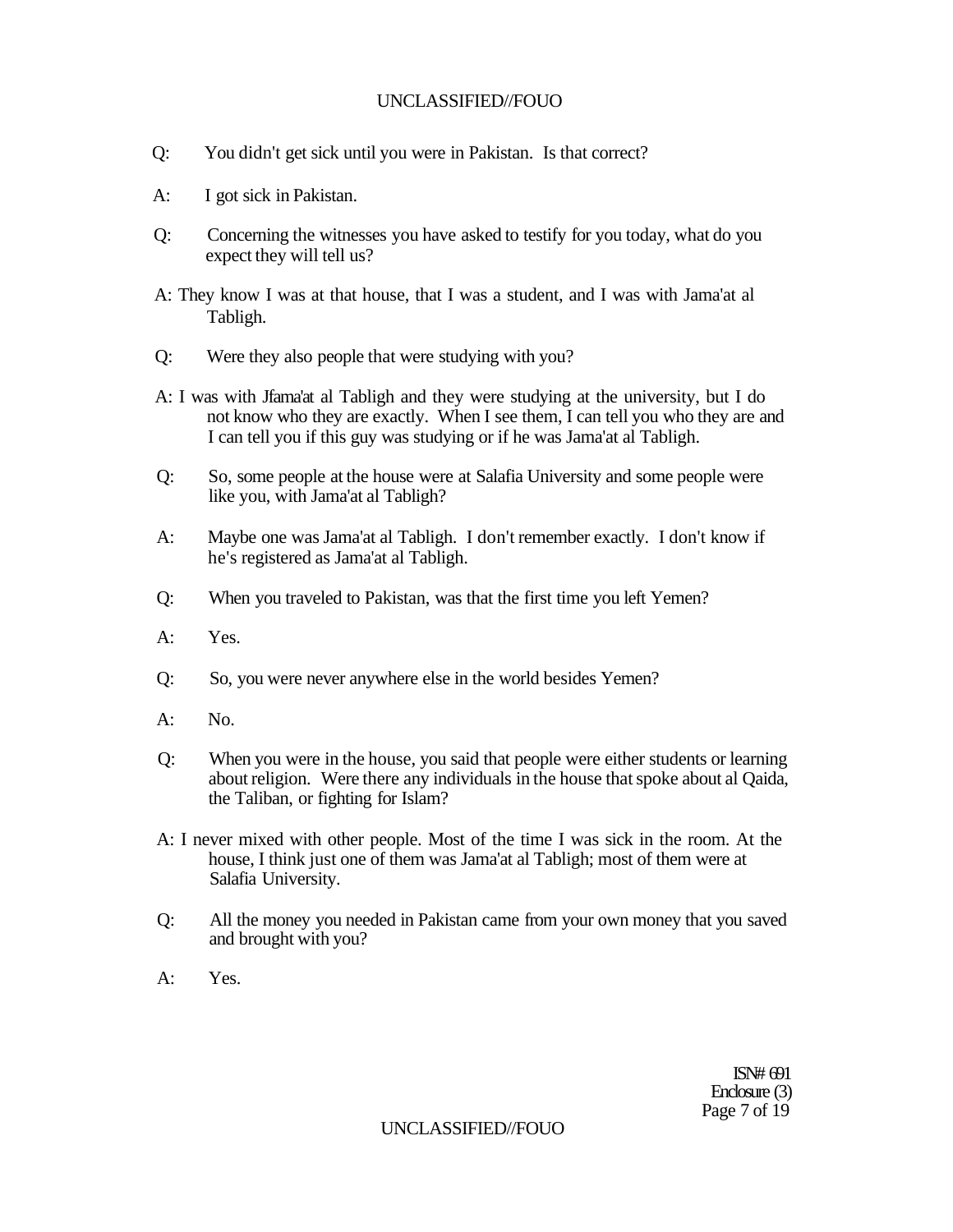- Q: When you were arrested, did you have a passport?
- A: It was in the house.
- Q: So, you had it?
- A: It was with me in the house. When the Pakistani government took me outside, my passport was in my bag, inside the house.
- Q: Have you ever seen your passport again?
- A: When I spoke about it, they [unknown] told me the Pakistani government took it.
- Q: Do you have any idea why someone thinks you altered dates in your Pakistani visa?
- A: That's not true. At my last interrogation, they told me they don't have my passport, so how can they bring such a thing if they don't have my passport?
- Q: Have you ever had, in your lifetime, any military training?
- A: I've never known anything about it.

#### **Tribunal President's Question to Detainee**

Q: In Yemen, what type of crops did you grow as a farmer?

- A: According to the season, we have tomato season, potato season and we have flower season. What kind of crop I would plant would depend on the season. I planted many things; not just one. I just wanted to make a living and make some profit
- Q: Was life good, or did you have trouble sustaining your family?
- A: Sure, it was a little difficult
- Q: What caused you to decide, at this time in your life, to travel to Pakistan to study with the Jama'at al Tabligh?
- A: Religious purposes. The most important thing is to learn about religion.
- Q: Did any religious leader suggest this to you in Yemen?
- A: No, it was my choice to go or not.

ISN#691 Enclosure (3) Page 8 of 19

#### UNCLASS1F1ED//FOUO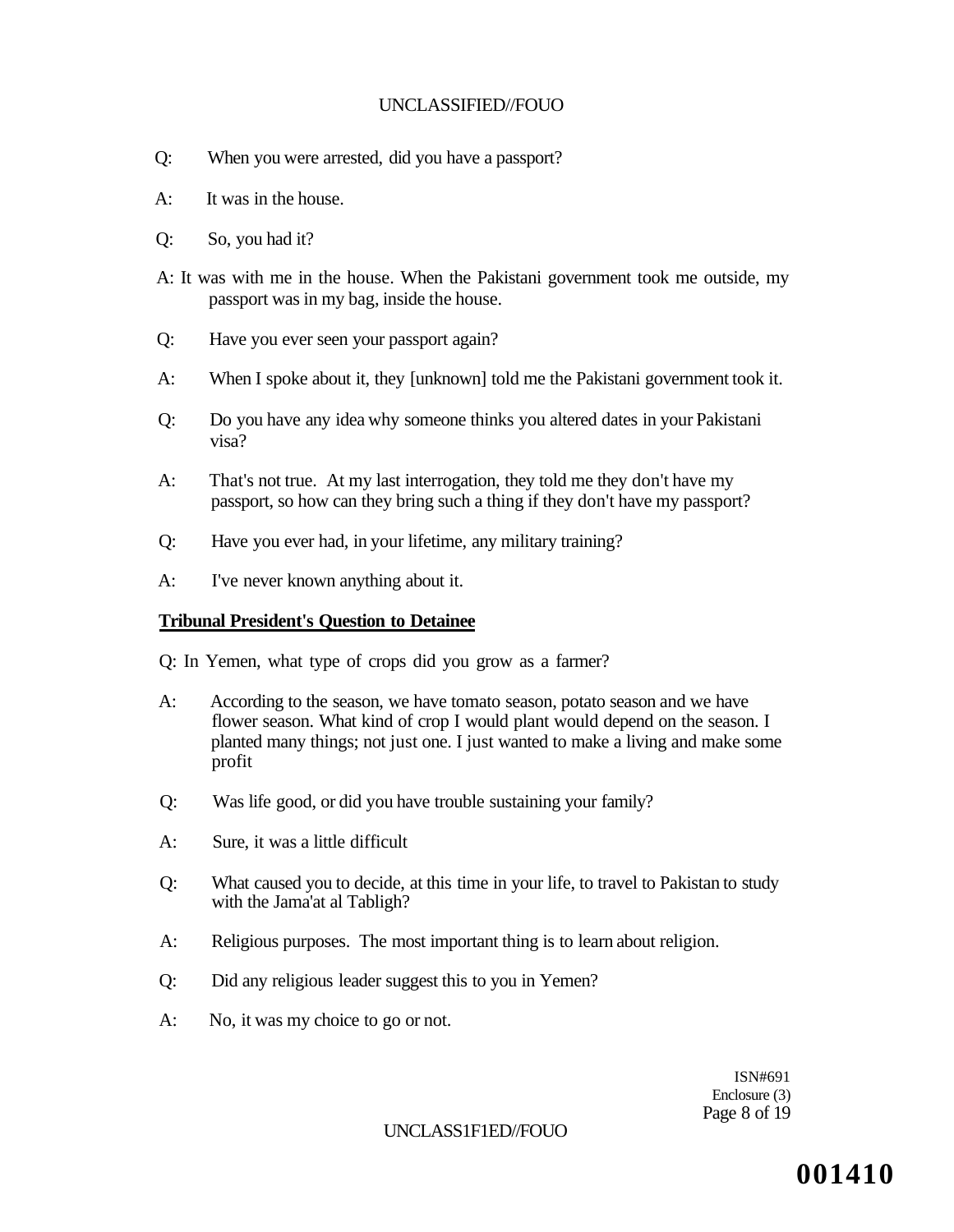Did any of your family or friends do this before you?

- No, most of them were busy. They didn't pay attention to those things. A
- How did you learn about Jama'at al Tabligh in Pakistan?  $\overline{O}$
- From the Jama'at al Tabligh in Yemen. A
- Did they assist you in your transportation and setting up your travel to Pakistan? Q
- They didn't help me. I only went with them from Yemen to learn. The origin of the missionary or the Tabligh came from India and Pakistan, so I chose to go there to learn more. There were more things to learn there. A
- Q: Did you have any stopovers before you got to Pakistan, or was it a straight flight from Yemen to Pakistan?
- A: I stopped in one place, but I don't remember if it was Qatar or United Arab Emirates, but I think it was United Arab Emirates. We stopped for 45 minutes, more or less.
- Q: Was there someone there at the Pakistan airport to meet you from the Jama'at al Tabligh?
- A: Yes, I was a stranger and didn't know anything, so they came to the airport.
- Q: Before you got sick, were you able to conduct any missionary work, with the assistance of the Jama'at al Tabligh?
- A: I was with them for four months. After that, I got sick, but it wasn't major. I had chicken pox, but it wasn't as bad. I didn't pay attention to it in the beginning; I thought it was a rash and it would go away. Day by day my situation got worse. I used a lot of medications and most of them didn't do anything. I was at Salafia University as a visitor. They said there was a house with Arabs, so I decided to go stay there to get treated and get well. X asked some of them for help if I needed to go to the hospital or to take medication.
- Q: I'm interested more about the time you were healthy; the four months you were studying with the Jama'at al Tabligh. What type of activities did you do during that time?
- A: I stayed with them in Lahore for two months, and we went from mosque to mosque. Every three days, we'd go to a different mosque. We'd sit and learn. Two months after that I went to Islamabad and we did the same thing there. When those two months ended, I went to (inaudible). I took my passport and my

ISN# 691 Enclosure (3) Page 9 of  $19$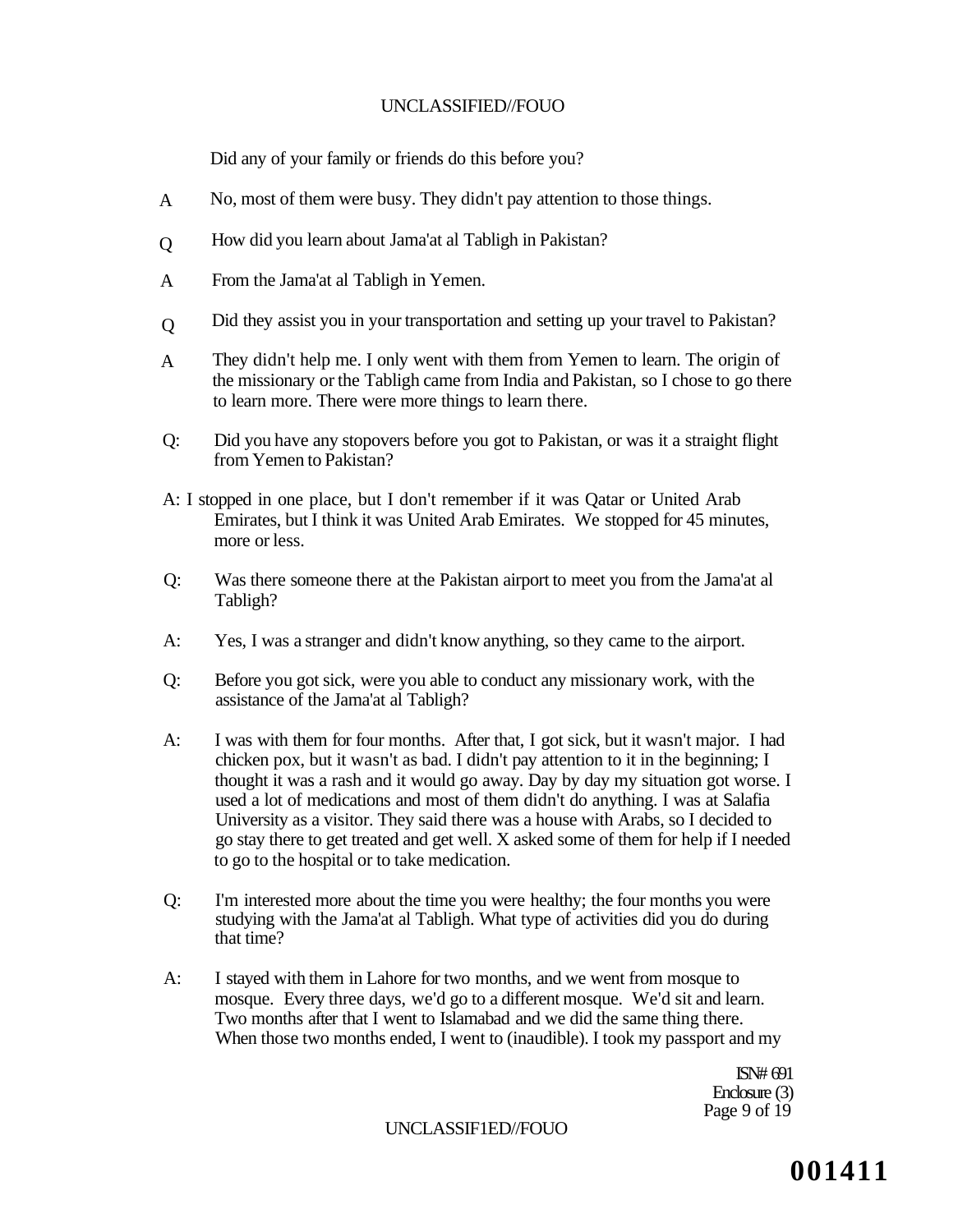personal belongings and by then if I wanted to benefit more from the Islamic teaching, I should attend Islamic schools. I went to Faisalabad to visit the university to see what kind of classes and programs they have and that's when I was notified about the Arab house, so I went to the Arab house.

I don't have a problem repeating my story twenty times. Every time interrogators and investigators ask me the same thing, so I have to repeat it over and over again. If there were a tape recorder and a tape, if you played it that much, it would have been broken by now. I've said it so many times, and hopefully this is the last time I'll say it.

*The Personal Representative called Ahmed Abdul Qader, ISN 690 and Mohammed Hassan, ISN 681. The Detainee did not know the witnesses by name, but stated that we could bring them in.* 

*The Personal Representative showed the Detainee photographs of the individuals identified as witnesses. The Detainee recognized them, but knew them by slightly different names.* 

*The Tribunal President stated as long as the witnesses are still acceptable to the Detainee, we will call them.* 

Personal Representative: State your name please. [Witness, ISN 690]

Witness: My name is Ahmed Abdul Qader.

Tribunal President: You have been called here to testify on behalf of Mohammed AH Salem Al Zarnuki, The Recorder will now administer the oath.

Witness: I choose not to take the oath.

Tribunal President: Witnesses will be required to take an oath, or they will not appear. If you choose not to take a Muslim oath, we will ask that you promise to tell the truth. The Recorder will identify the promise you will take.

Witness: Good.

Tribunal President: Are you willing to take the Muslim Oath?

Witness: Yes.

*The witness, Ahmed Abdul Qader, ISN 690, was sworn.* 

ISN#691 Enclosure (3) Page 10 of 19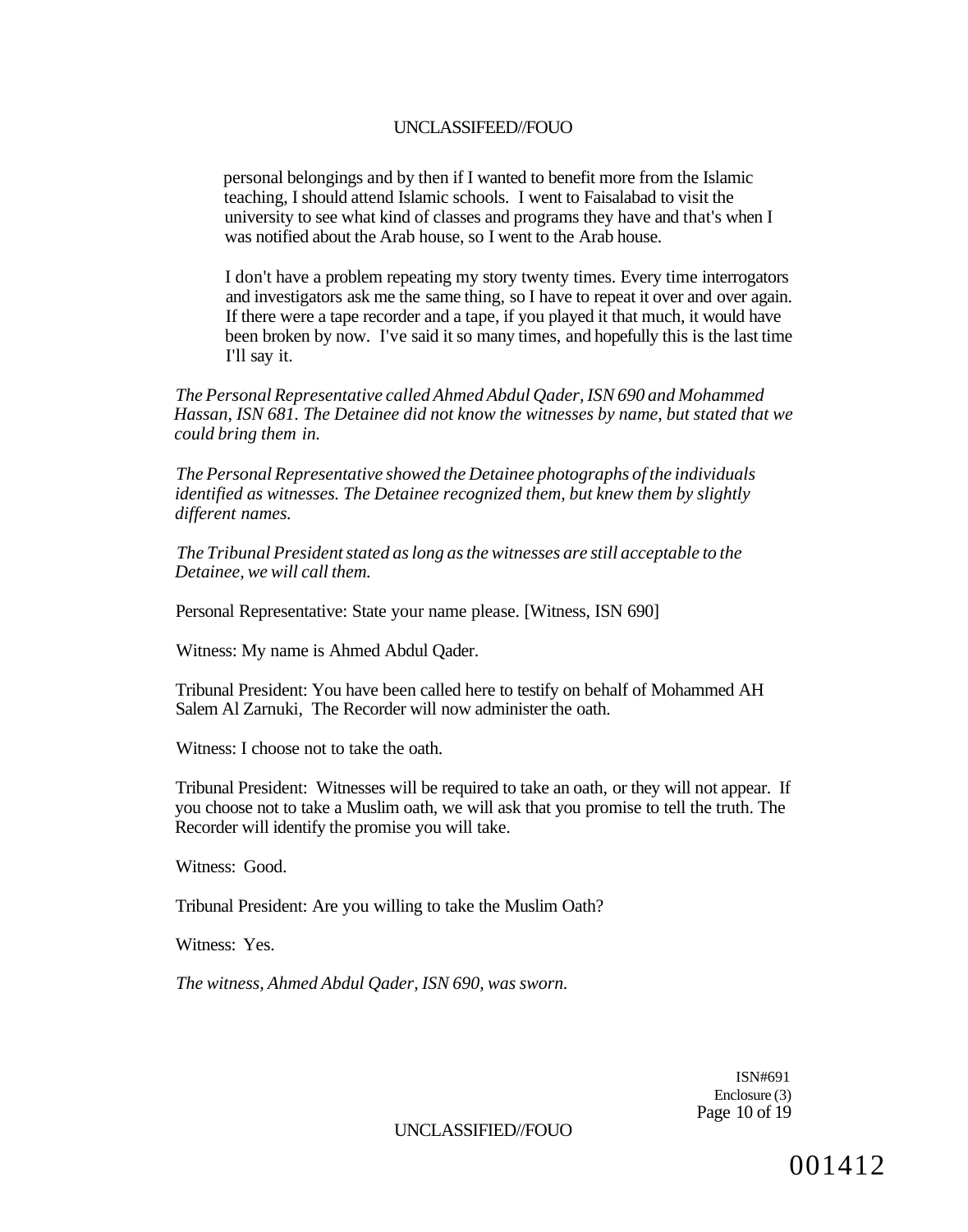#### **Detainee's Questions to Witness Ahmed Abdul Qader, ISN 690**

- Q: I was shown your picture, Ahmed Abdullah, and I was told I could have you as a witness because you were one of the people in the house. That's why I called you here. You were brought here to testify that I was at that house. Please tell them [the Tribunal panel] what you know about me and that I was at the house. You know everything about me living in Pakistan.
- A: I know this man from a house in Faisalabad. About a month and a half before.. .1 only know he is a missionary person. I have never seen him before that That's what I know about him.

#### **Personal Representative's Questions to Witness Ahmed Abdul Qader, ISN 690**

- Q: First, thank you for coming to testify today. The house you stayed at; how big was the house?
- A: I don't know the distance, but I'd say it had about five rooms.

Detainee: There were four rooms, a kitchen and two bathrooms.

Q: How many...

Tribunal President: Excuse me. Let's clarify, for the record, that the Detainee responded, not the witness. Now, if the witness could answer that question?

I'm not sure, but I'd say four to five rooms.

Did each person have his own bedroom?

No.

So, you shared sleeping quarters?

It was a particular place. Personally, I didn't have my own place.

Did you get to see people coming and going throughout the day?

I did not see them.

Are you a student?

I didn't study in school.

ISN# 691 Enclosure (3) Page 11 of 19

UNCLASSIFIED//FOUO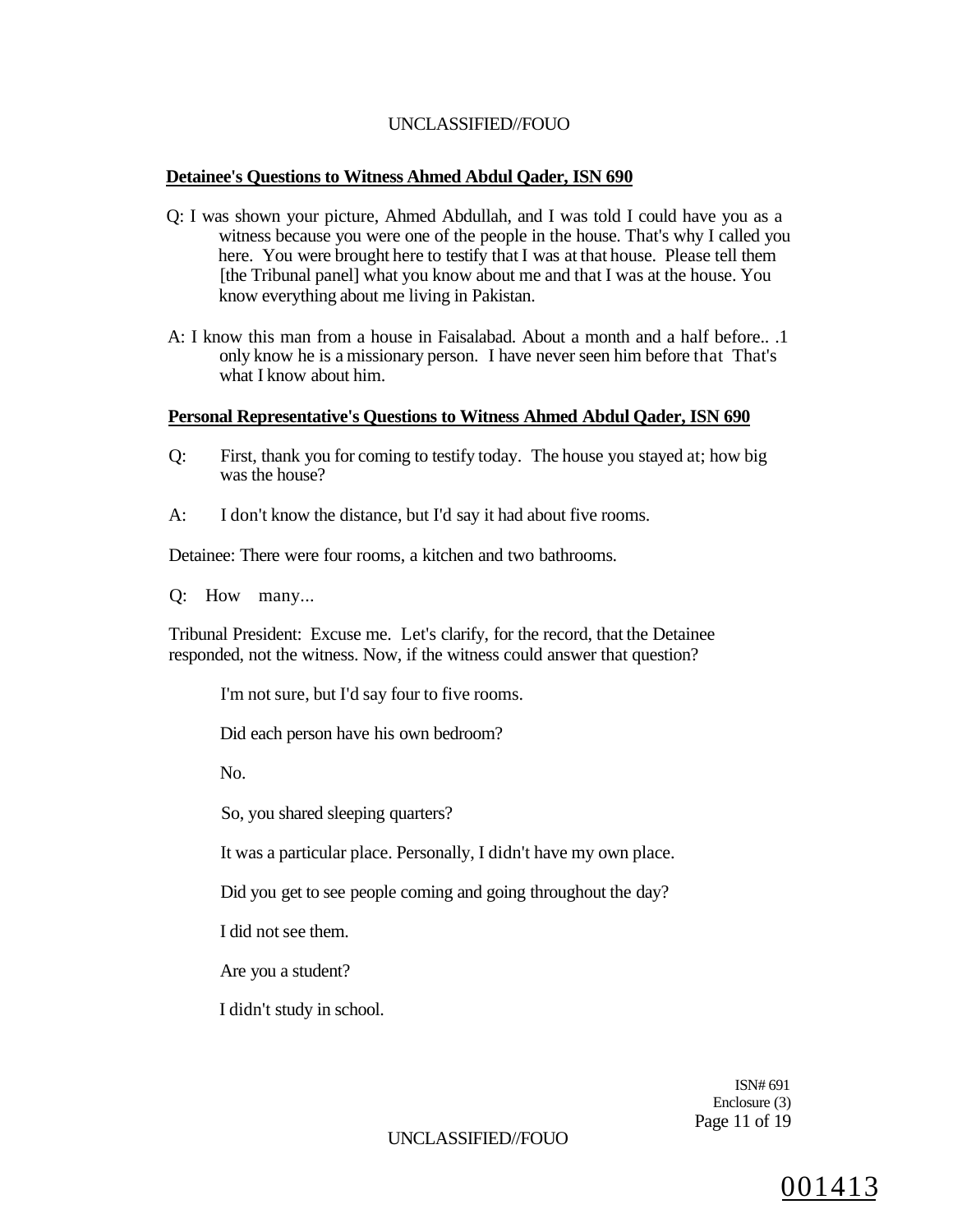- Q: What was your purpose for being in the house?
- A: I wanted to return to Yemen.
- Q: How often did you see Mohammed Ali [Detainee]? Once a day? Once a week?
- A: We all ate together and we would pray together during prayer time.
- Q: You saw him every day then?
- A: Sometimes, he was ill and couldn't eat and pray with us, but we would eat and pray together.
- Q: Did you say he was ill? He was sick?
- A: I'm not sure if I said if he was. I can't say I saw him everyday, but I saw him regularly or normally during prayer time and eating time.
- Q: You did not see him coming or going out of this house?
- A: I did not.
- Q: Do you know if he had his own room?
- A: I do not remember.
- Q: Do you know what the other people were doing at the house?
- A: We would cook and clean together. We didn't have work.
- Q: Why do you believe the group was arrested?
- A: Me, personally, I didn't know why I was arrested. When they came and asked for my passport and I gave it to them, I think I was arrested because my visa was expired.

#### **Tribunal Members Questions to Win»«< Ahmed Abdul Oader. ISN 690**

Did you say you were also a student in Faisalabad?

I didn't study.

So, what was your purpose for being in the house?

I wanted to return to Yemen.

ISN# 691 Enclosure (3) Page 12 of 19

UNCLASSIFIED//FOUO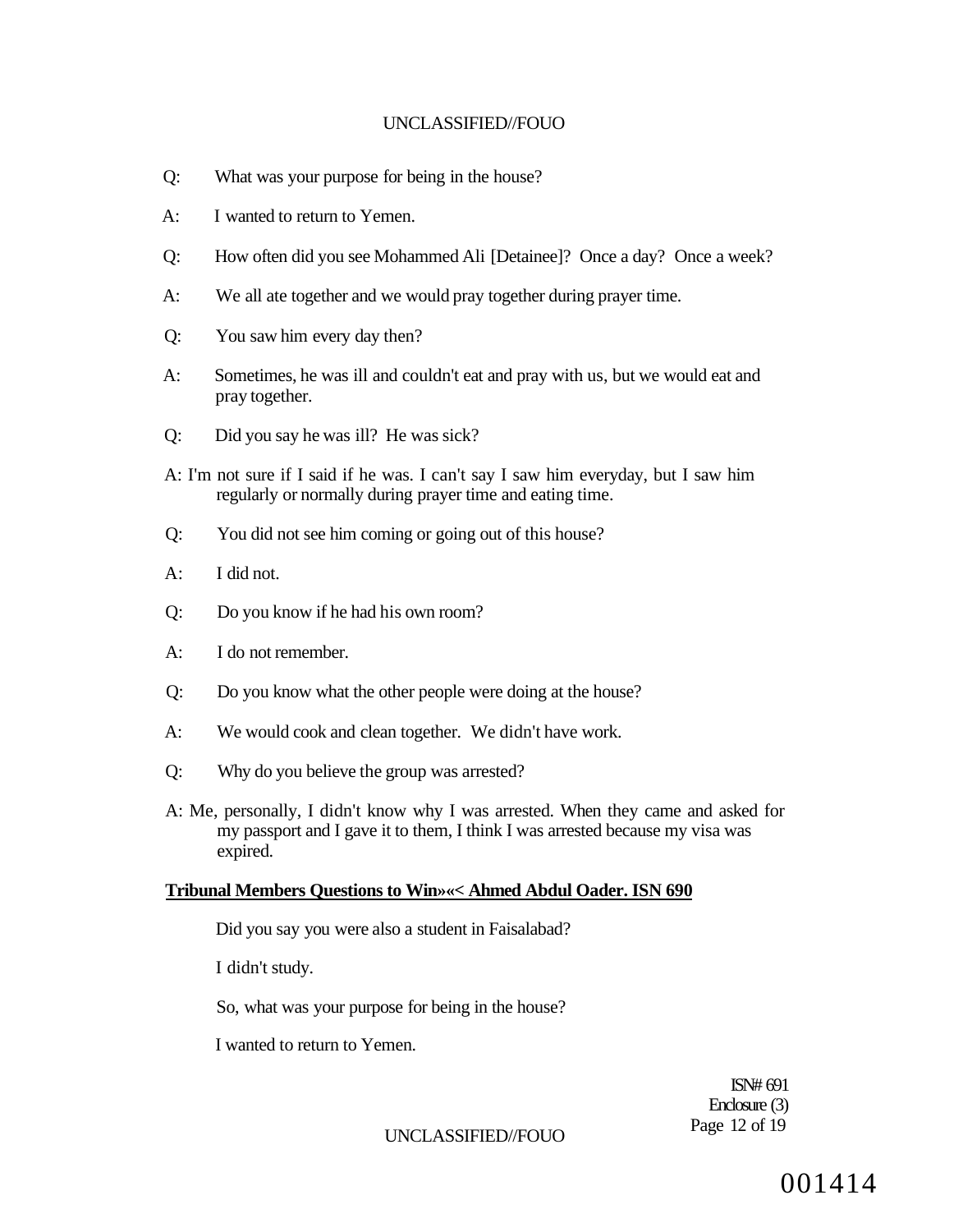- Q: Were you also involved with the Jama'at al Tabligh missionary group?
- A: No.
- Q: So, your computer study, was that something on your own or did you go to school for that?
- A: I wanted to register in school, but Z didn't see a school that was teaching in Arabic.
- Q: You traveled all the way from Yemen to Pakistan to study computers, but you didn't know where to enroll to do that?

No.

Was there anyone to help you figure out how to do this?

No.

Were you in the house longer than Mohammed Ali [Detainee], or was he there before you?

I was there before he was.

The entire time he was in the house, you were there also?

Yes.

The people in the house, they were all doing different things, but they were all Arabic people?

They were all Arab. The cook was Pakistani.

The Arabic guests all had their own reasons for being there?

I did not know all of their reasons for being there, but I know they were all Arabs.

Were any of them with you doing the same things you were doing?

I don't know.

ISN# 691 Enclosure (3) Page 13 of 19

## UNCLASSIFIED//FOUO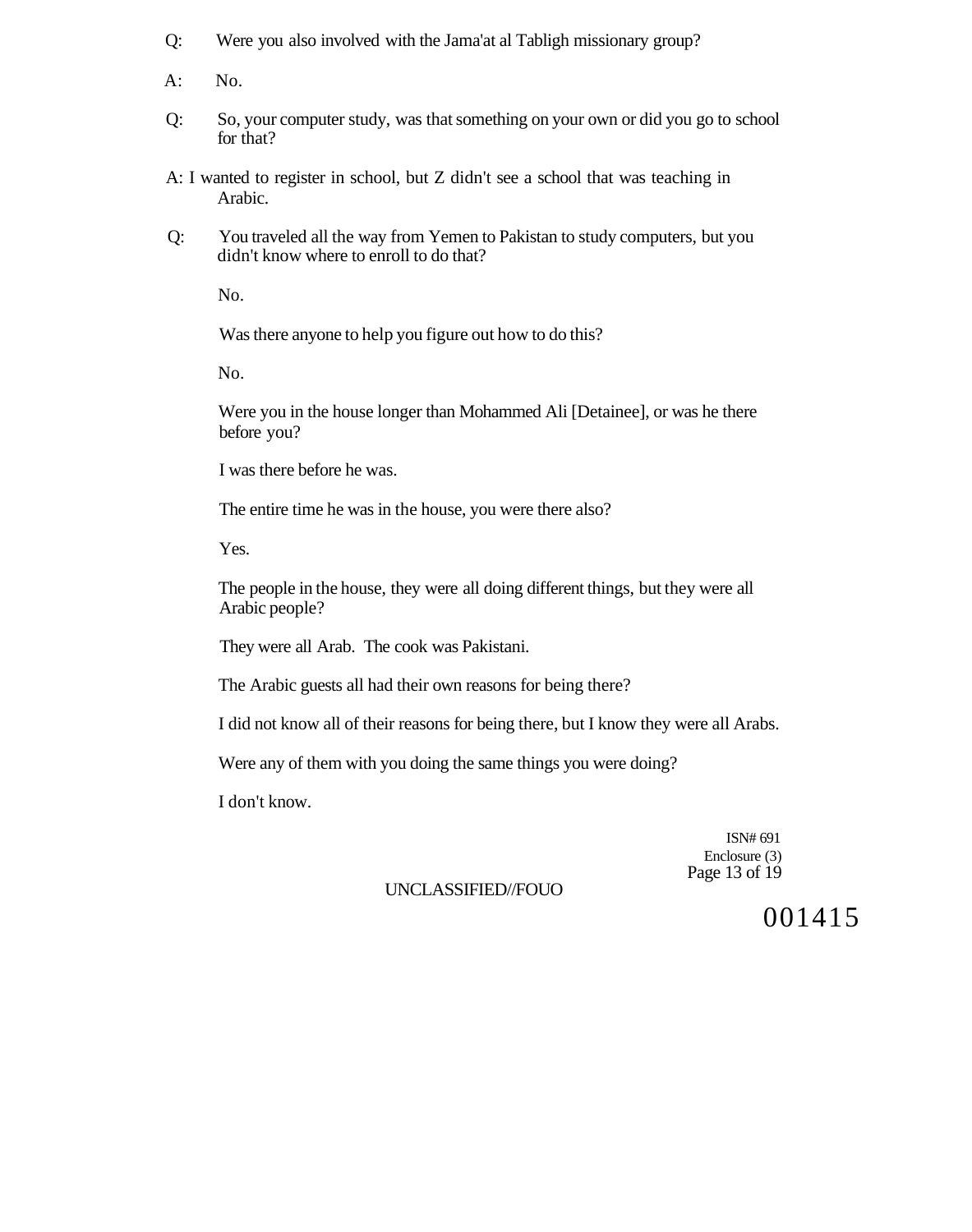- Q: There were no other computer students or people to study the Koran with you?
- A: I don't know.
- Q: Did you travel anywhere else other than Pakistan?
- A: I wanted to say my story in my own tribunal, with the help of my own Personal Representative, but I'm here to testify about the time I spent with him [Detainee].
- Q: Okay. At the time of the arrest of the 14 people in the house, did you own a computer?
- $A:$  No.

*The Witness, Ahmed Abdul Qader, ISN690, was excused,* 

#### *The Personal Representative left the room to call the next witness.*

Detainee: I just want to remind the Tribunal that there was a Russian with us.

Witness: It's true. I remember now. There was one Russian with us.

Detainee: God be with you [Witness].

#### *The witness, Ahmed Abdul Qader, ISN 690, was removed from the Tribunal room.*

## *The Tribunal President advised the Personal Representative that the Detainee and the Witness stated there was also a Russian at the house with them.*

Detainee: I thought I was given a chance to questions or ask my witness. I thought you were going to give me that chance. It appears to me that he forgot the number of rooms and that we had a Russian with us. If we had met before, we might have been able to ask each other what we remembered. Maybe he would have remembered more.

Tribunal President: You will be given the first opportunity to ask the questions to your witness. If there is anything...

Detainee: I don't have a problem with anything; I just wanted to be prepared to ask the questions. We've been away from each other for three years now.

Tribunal President: You'll have the opportunity to do whatever you want in the time we have here.

> rsN#69i Enclosure (3) Page 14 of 19

UNCLASSIFIED//FOUO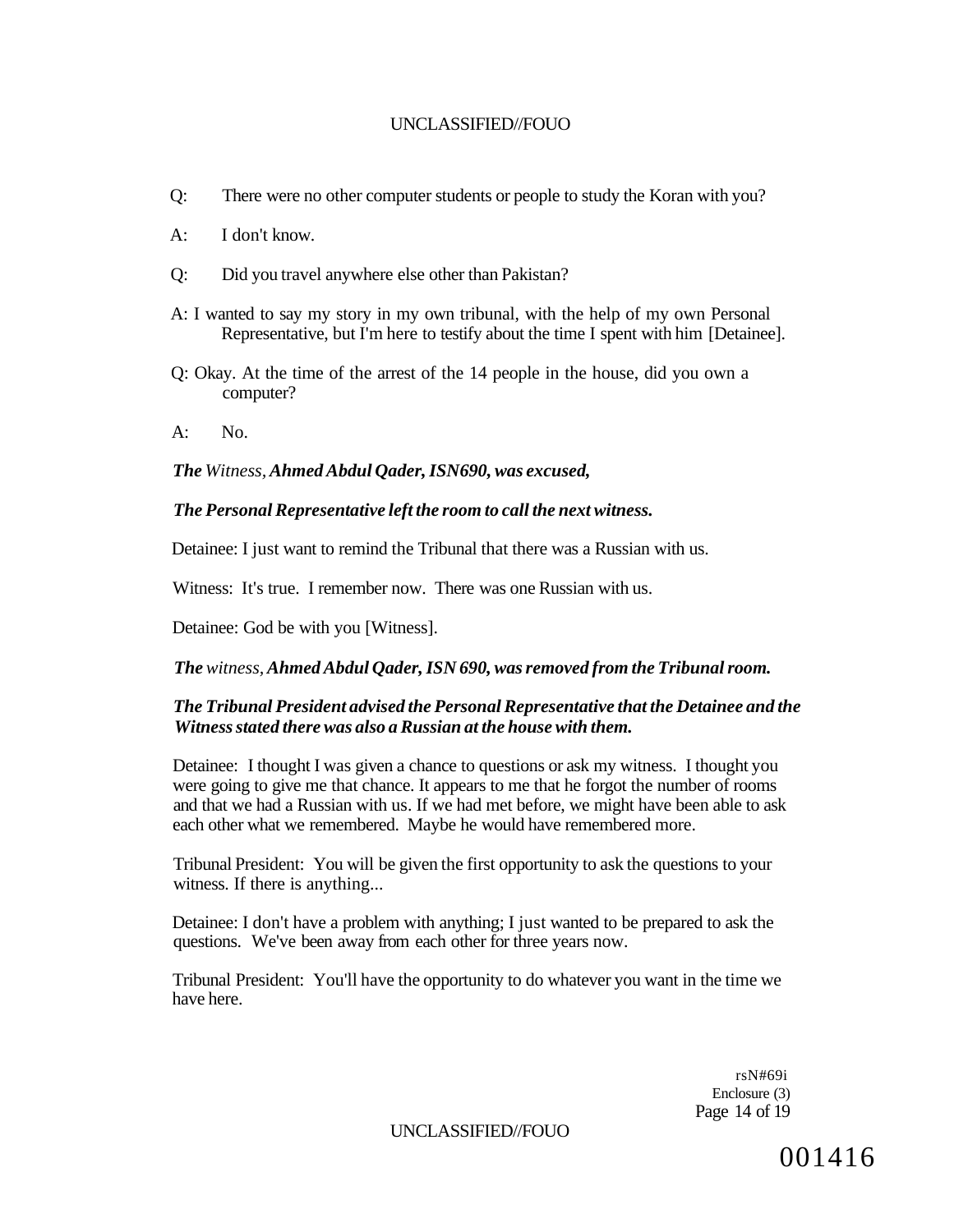Detainee: When I was in Pakistan, 1 was ill, but I was being treated. Here, I am ill and no one is giving me any treatment.

Tribunal President: It is my understanding that you have access to medical care here.

Detainee: Not 100%. I've had the bump on my head for one year now and I've been telling them about it. This happened to me here in Cuba and it hurts a lot, especially when I pray. [The Detainee had a bump in the center of his forehead approximately the size of a quarter.] I don't know why I'm not getting the treatment

Tribunal President: We will bring it to the attention [of the appropriate agency] that you are not getting medical care.

Detainee: If you could do that

#### *The Personal Representative catted the witness, Mohammed Hassan, ISN681.*

Tribunal President: The witness is here to testify on behalf of this Detainee.

Personal Representative: Please state your name [Witness].

Witness: Mohammed Mohammed Hassan Al Udien.

Tribunal President: I'd like to confirm with the Detainee that this is an acceptable witness for him.

Detainee: I can talk now?

Tribunal President: No, I just want to confirm that this is one of the witnesses you requested.

Detainee: I want to say that he [Witness] came in the night we were arrested and he knows we were arrested together in Faisalabad and he will tell what happened.

Tribunal President: This is one of the witnesses you requested, yes?

Detainee: Yes, he is one of them. He will testify to what he knows.

Tribunal President: Very good. That's all I wanted at this point Now, to the witness, you are here to testify on behalf of the Detainee. We ask that you take an oath or a promise to tell the truth. Would you like to take the Muslim oath?

Witness: Yes.

*The witness, Mohammed Hassan, ISN 681, was sworn\** 

1SN#691 Enclosure (3) Page 15 of 19

UNCLASSIFIED//FOUO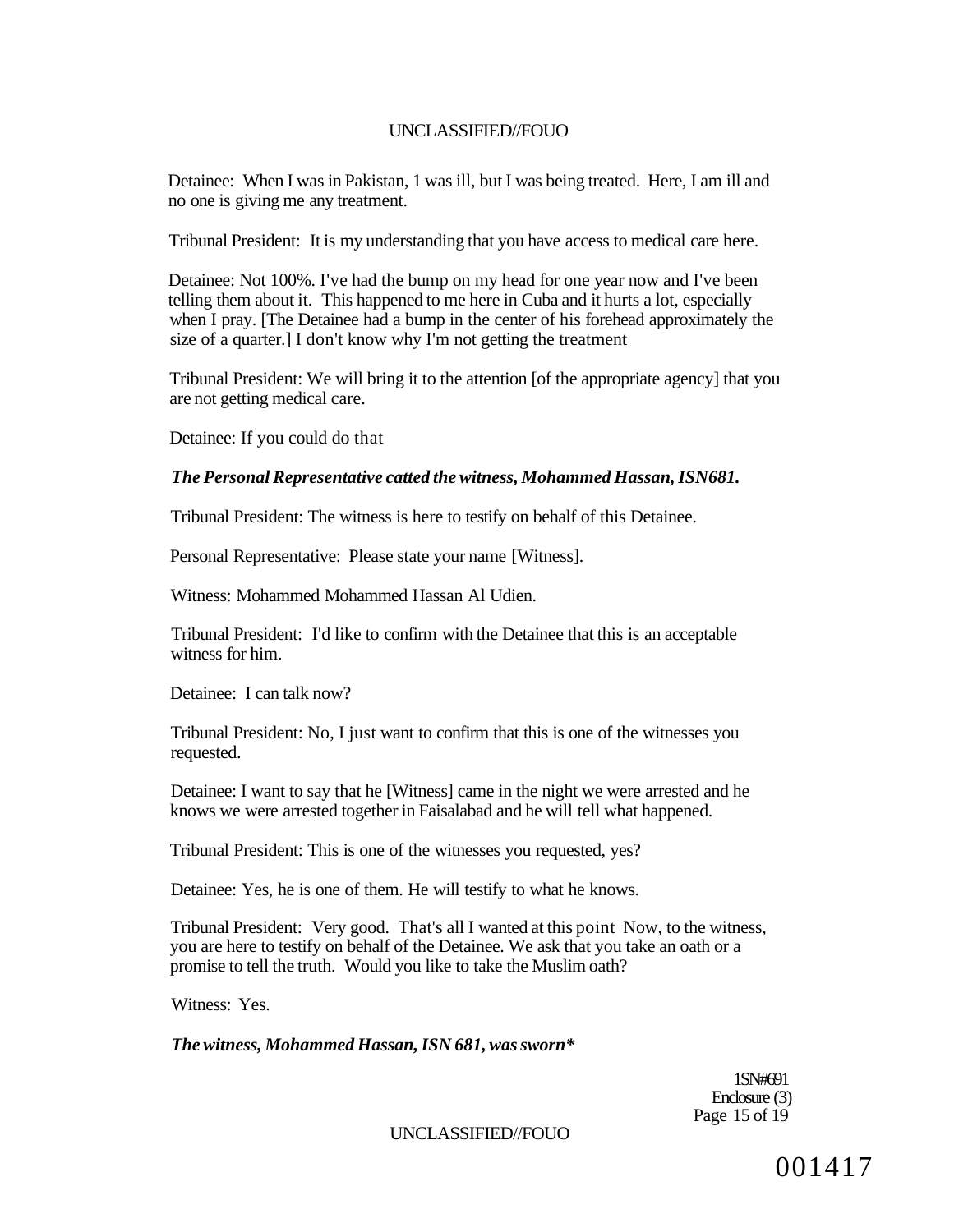#### **Detainee's Questions to Witness Mohammed Hassan. ISN 681**

Q: First, I want to thank you for coming here. Second, I was shown your picture and given a chance to ask you (inaudible) and I want you to testify to tell the truth about what happened.

I've said it before, everyone at that house knows I'm a missionary and you can testify to that too. May God give you long health.

Tribunal President: Do you have any other questions for the witness?

Detainee: The problem is that I didn't have time to sit with him and ask him [questions] but he was with us the night we were arrested. I don't have anything else.

#### **Personal Representative's Questions to Witness Mohammed Hassan. ISN 681**

Q: Mohammed, thank you so much for coming out today. You were with Mohammed Ali the night you were all arrested?

I came to his house and saw him at that house.

The night of the arrest, was that the first time you saw Mohammed Ali?

Yes.

Did you come to the house early in the morning or late in the afternoon? When did you come to the house?

I ate dinner with them.

You did not know Mohammed Ali before you ate at that house?

That was the first time I'd seen him.

Did you know anybody else at that house?

Yes, 1 know Mohammed Ali is a missionary person, a Jama'at al Tabligh person.

I'm sorry; he's a missionary person?

A group called Jama'at al Tabligh.

He was a missionary for that group?

I don't know the details. We met more in prison.

**XSN#691 Enclosure (3)**  Page 16 of 19

#### UNCLASSIFIED//FOUO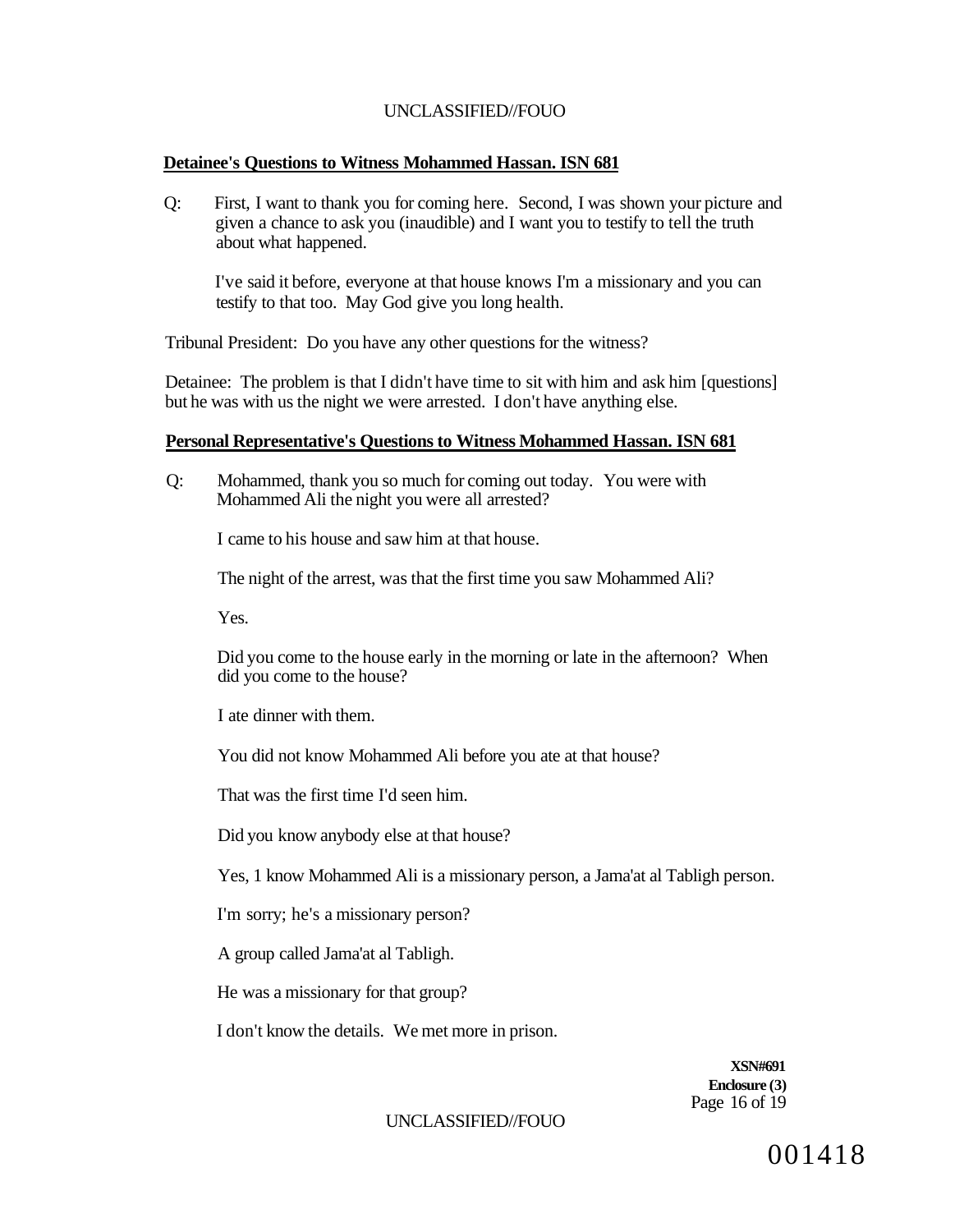Did you know he was a missionary that night in Pakistan?

Yes, at that time I knew he was a missionary.

Did you see him with any type of weapons that night?

No, I did not.

Did anyone in the house have weapons?

No.

Are you a student?

I'm a student at Salafia University.

Why do you think the group was arrested?

I do not know, but the interrogator said the house was suspected.

Did you know that before you went to that house?

No, I didn't know.

Why did you go to that house?

When I was at the university, I was told that there were Yemeni people at that house. I went to visit them.

You didn't go to stay? You went to visit?

I was just visiting.

Many people at that university went to that house to stay and to visit7

I do not know, but one of the students gave me the address of the house.

One of the students at the university?

Yes, he lives in that house.

About how far is that house from the university?

I don't know, but driving in a vehicle takes five minutes.

ISN# 691 Enclosure (3) Page 17 of 19

UNCLASSIFDED//FOUO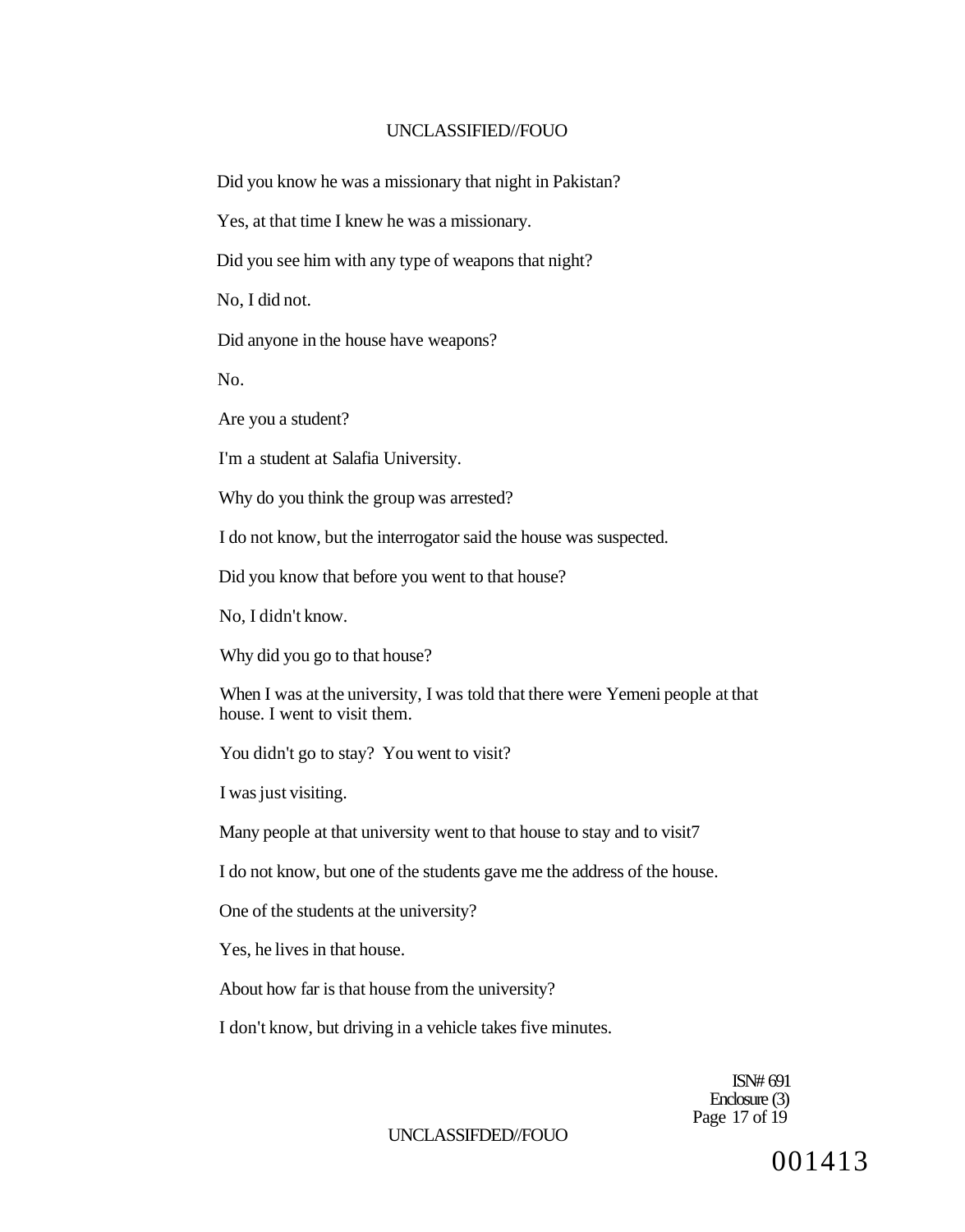Tribunal Members' Questions to Witness Mohammed Hassan. ISN 681

- Q: You are also a native of Yemen. Is that right?
- A: Yes, I'm Yemen.
- Q: You were a student at the Salafia University in Faisalabad. Is that correct?
- A: Correct.
- Q: What attracted you to travel all the way to Pakistan to go to school?
- A: My father advised me to go there and study and memorize the Koran.
- Q: Did you have a job in Yemen before you left?
- A: I was studying high school in Yemen.
- Q: After you finished high school, your father said you should go to this school to learn?
- A: Yes.
- Q: How long were you able to be at the school before you were arrested?
- A: I was at the university for four months.
- Q: But, you did not live at the same house as Mohammed Ali? You lived somewhere else?
- A: I stayed in the university dorms.
- Q: You visited him the night he was arrested. It was just a mere coincidence that you saw him that same day?

Yes.

Do you know any of the other people in the house that you went to visit?

Yes, I know one, the one who gave me the address. His name is Ahmed.

He was also a student and from Yemen.

Yes.

ISN#691 Enclosure (3) Page 18 of 19

### UNCLASSIFIED//FOUO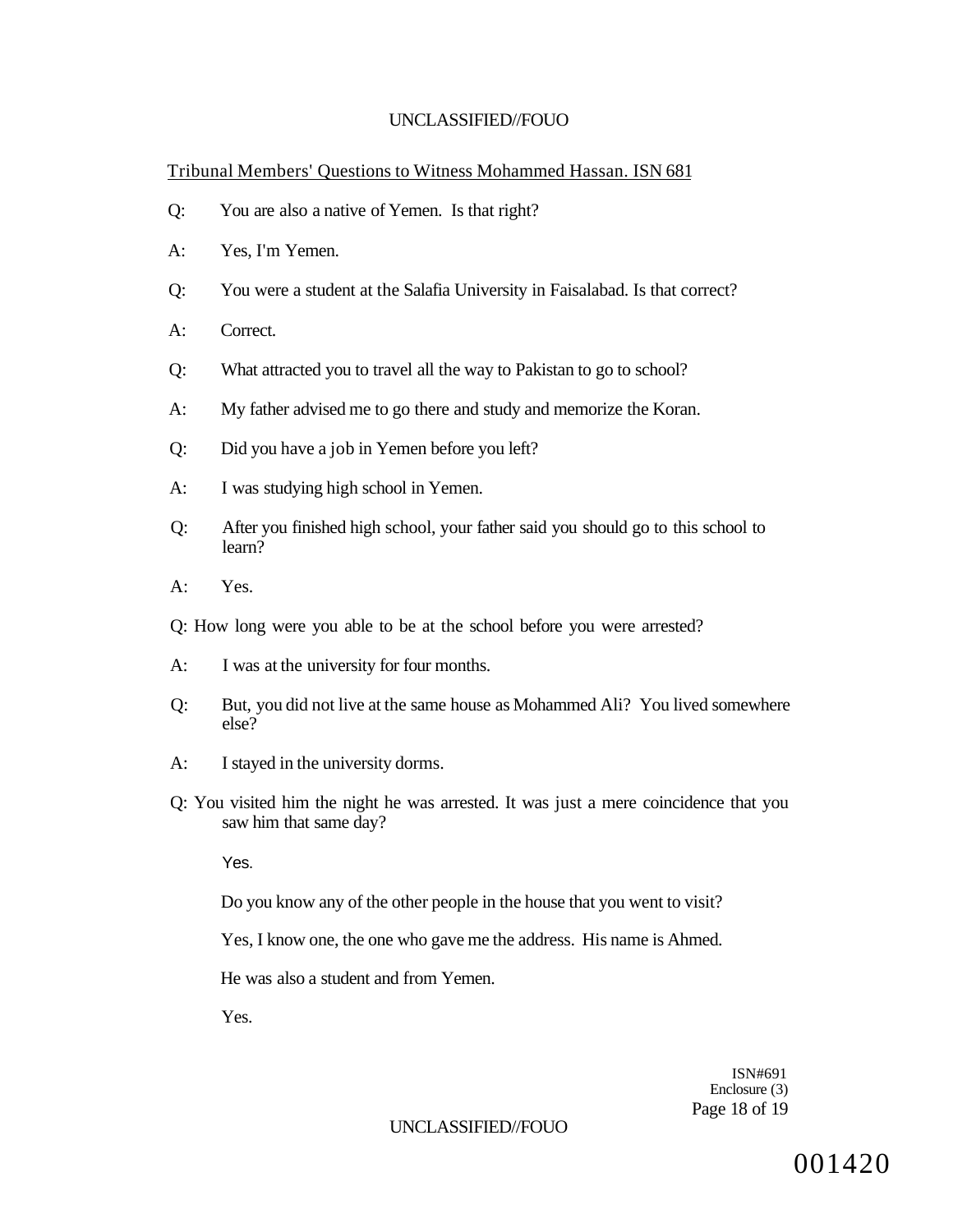- Q: Have you traveled anywhere other than Pakistan since leaving Yemen?
- A: Never.
- Q: It's just been in Yemen and Pakistan? That's it?
- A: Yes.

Tribunal President: Mohammed Ali Salem Al Zarnuki, do you have any other questions to this witness?

Detainee: I don't have any more questions.

## *The witness, Mohammed Hassan, ISN6S1, is excused\**

Detainee: May God be with you, Mohammed.

Witness: May God be with you.

# **AUTHENTICATION**

I certify the material contained in this transcript is a true and accurate summary of the testimony given during the proceedings.



**Tribunal President** 

ISN# 691 Enclosure (3) Page 19 of 19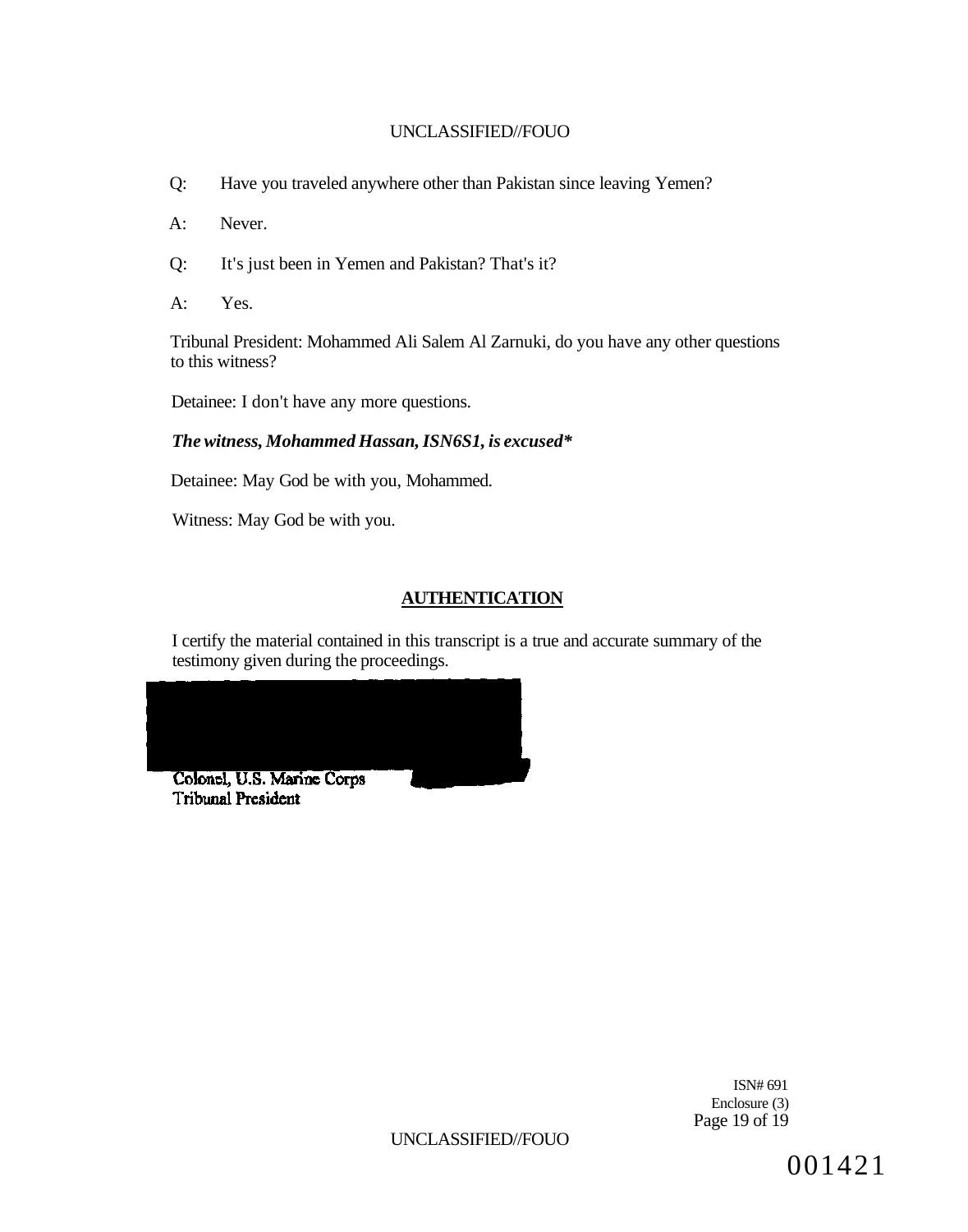*After the Tribunal President explained the Tribunal process, the Detainee had some questions regarding the process\** 

**Detainee: You said something in the beginning, something about being against America and the coalition and then something about being classified as an enemy combatant?** 

**Tribunal President: That's correct This tribunal will determine if you have been properly classified as an enemy combatant** 

**Detainee: You mentioned two options, whether you pose a threat to the United States or if you are an enemy combatant Are there only two options?** 

**Tribunal President: The Tribunal will determine if you have been properly classified as an enemy combatant against the United States or it's allies, or otherwise meet the criteria to be classified as an enemy combatant. If you supported armed conflict or military operations against our coalition forces, that would play in our determination of your classification of enemy combatant.** 

**Detainee: So, there is no such thing as a person proving and supporting the fact that he is not either one of these things? There is no third option that you're innocent? There's only the two you stated?** 

**Tribunal President: No. We will determine if you are properly classified as an enemy combatant, or not properly classified as an enemy combatant.** 

*The Detainee understood the process and had no further questions\** 

#### **Summarized Sworn Detainee Statement**

*The Personal Representative made the following statement on behalf of the Detainee and addressed each point of the Unclassified Summary of Evidence,* 

**\* 3(a) The Detainee is associated with al Qaida.** 

**No.** 

**• 3(a)(1) Originally from Saudi Arabia, the Detainee traveled extensively with little or no means of support throughout the Middle East and former Soviet Union during the period between 1999-2000.** 

> I have traveled, but not extensively. This is shown in my passport and other documents. I went to Turkey on vacation once and I took a short trip to Georgia, in the former Soviet Republic, and I made a trip to Kuwait *to*  buy a Mercedes Benz.

> > ISN# 333 Enclosure (3) Page 1 of 13

UNCLASSIFIED//FOUO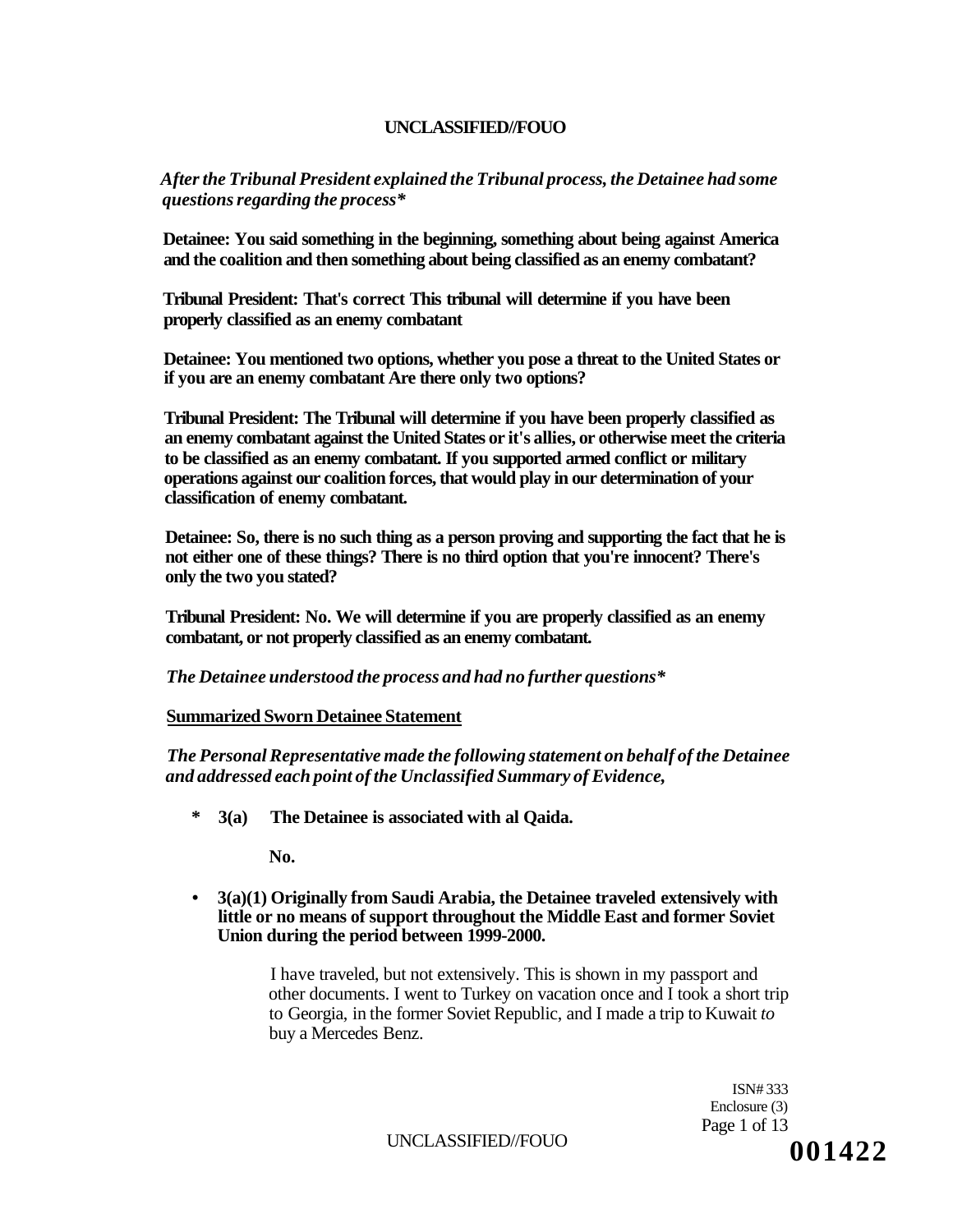I do not understand how that constitutes extensive travel throughout the Middle East. I do not see this as any association with al Qaida either.

I am very concerned. Even though I have seen my documents at this facility numerous times, my Personal Representative was unable to locate them. My interrogators wrote notes many times of where I traveled and when. I ask, if you have access to these notes, please read those and take them into account.

Further, the dates mentioned 1999-2000, were long before the United States was involved with Afghanistan, militarily.

Everything said in item one doesn't have anything to do with al Qaida or anything else relevant to this case.

Concerning my means of support, I have three businesses in Saudi Arabia, which provide plenty of money for a vacation of several months to Turkey and the former Soviet Union.

#### • **3(a)(2) The Detainee states that be traveled from Saudi Arabia to Pakistan in November 2001 to assist Afghani refugees.**

This is in my travel documents, which show I was entering the country for a short [time], eight days. Many Afghan refugees were fleeing Afghanistan after the 9/11 war started. There were charity centers to help the refugees and the charities were funded by the Red Crescent, which is like your Red Cross. The charity centers were funded by allies of the United States, such as Saudi Arabia and the United Arab Emirates.

Mullahs requested people who were capable to give aid or travel to help these refugees. A group of people, the Tabligh in Saudi Arabia, suggested an organization in Pakistan that I could contact to help. I was advised I could help by going to Karachi, Pakistan. There is evidence I was going to help; I had money with me. Please look for any notes from interrogators or the inventory of what was taken from me when I was captured as proof that I had money to help people,

I was on my way to Quetta, Pakistan to help people, the refugees, who had come across the border there. These refugees were being helped by allies of the United States, like Saudi Arabia and the United Arab Emirates. These people were not Al Qaida or Taliban, or anything of that sort.

When I was enroute to Quetta, there were many checkpoints the Pakistanis had set up, and for some reason I was stopped and detained at one of the

> ISN# 333 Enclosure (3) Page 2 of 13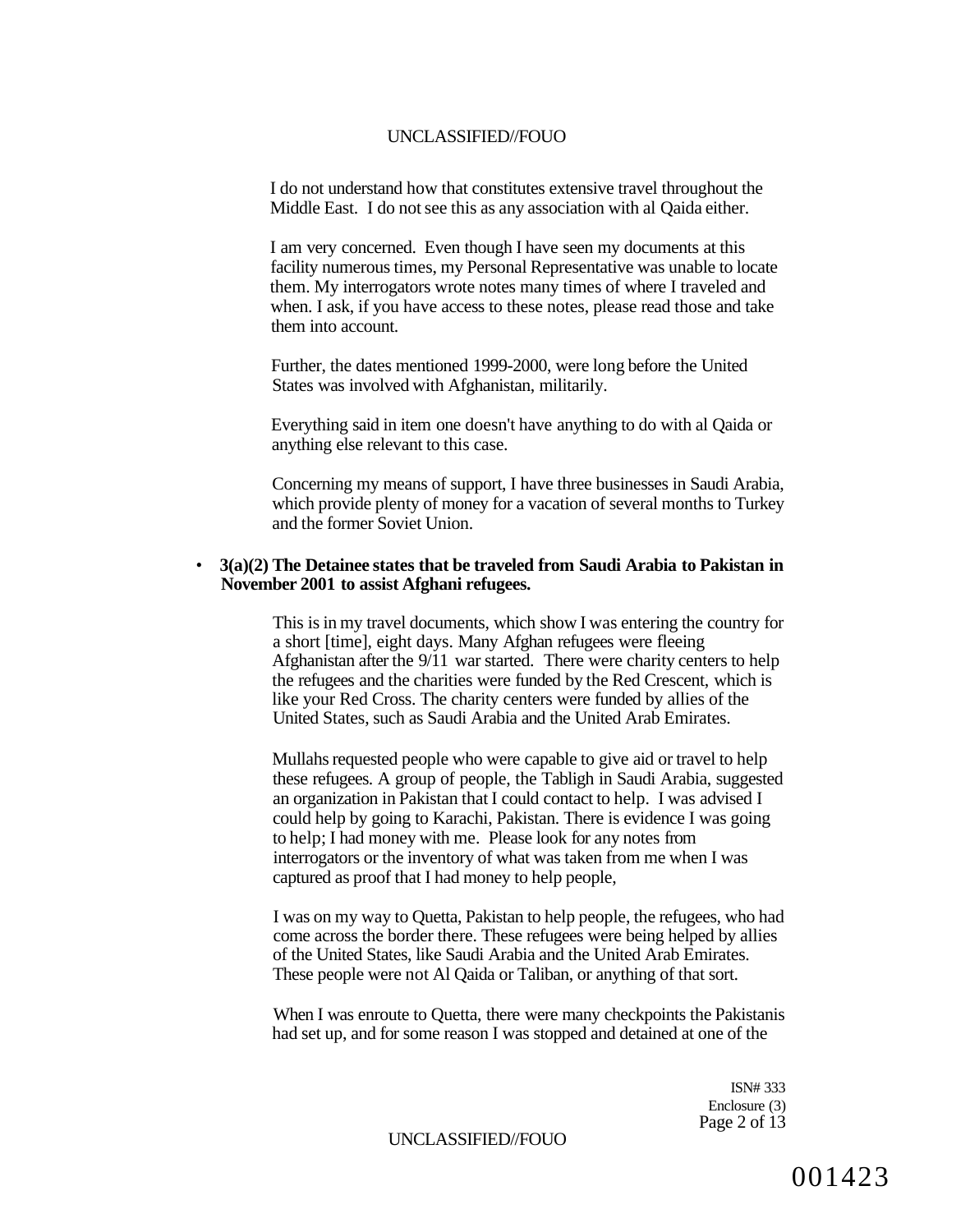checkpoints. It was at that police station that the Americans started talking to me.

1 had a return ticket home and it was clear I wasn't planning to stay or ever cross into Afghanistan. The Pakistani police sold me for money to the Americans. This was part of a round up of all foreigners and Arabs in that area.

#### • **3(a)(3) The Detainee was arrested by Pakistan authorities at a checkpoint in the vicinity of Qnetta, Pakistan.**

This was covered in the previous answer.

• **3(a)(4) The Detainee's name was found on a document recovered at a former residence of Usama Bin Laden in Kandahar, Afghanistan.** 

> There are several tribes in Saudi Arabia and one of these tribes is Al Harbi. This is part of my name and there are literally millions that share Al Harbi as part of their name. Further, my first names Mohammed and Atiq are names that are favored in that region. Just knowing someone has the name Al Harbi tells you where they came from in Saudi Arabia. Where I live, it is not uncommon to be in a group of 8-10 people and 1 or 2 of them will be named Mohammed Al Harbi. In fact, I know of 2 Mohammed Al Harbis here in Guantanamo Bay and one of them is in Camp 4.

The fact that this name is recovered on a document is literally meaningless.

#### • **3(b) The Detainee participated in military operations against the United States or its coalition partners.**

It is important you find the notes on my visa and passport because they show I was there for 8 days and could not have been expected to go to Afghanistan and engage in hostilities against anyone.

#### • **3(b)(1) The Detainee was a member of al Irata and a mujahadin fighter at Kandahar.**

I understand you cannot tell me who said this, but I ask that you look at this individual very closely because his story is false. If you ask this person the right questions, you will see that very quickly.

I am trusting you to do this for me.

ISN#333 Enclosure (3) Page 3 of 13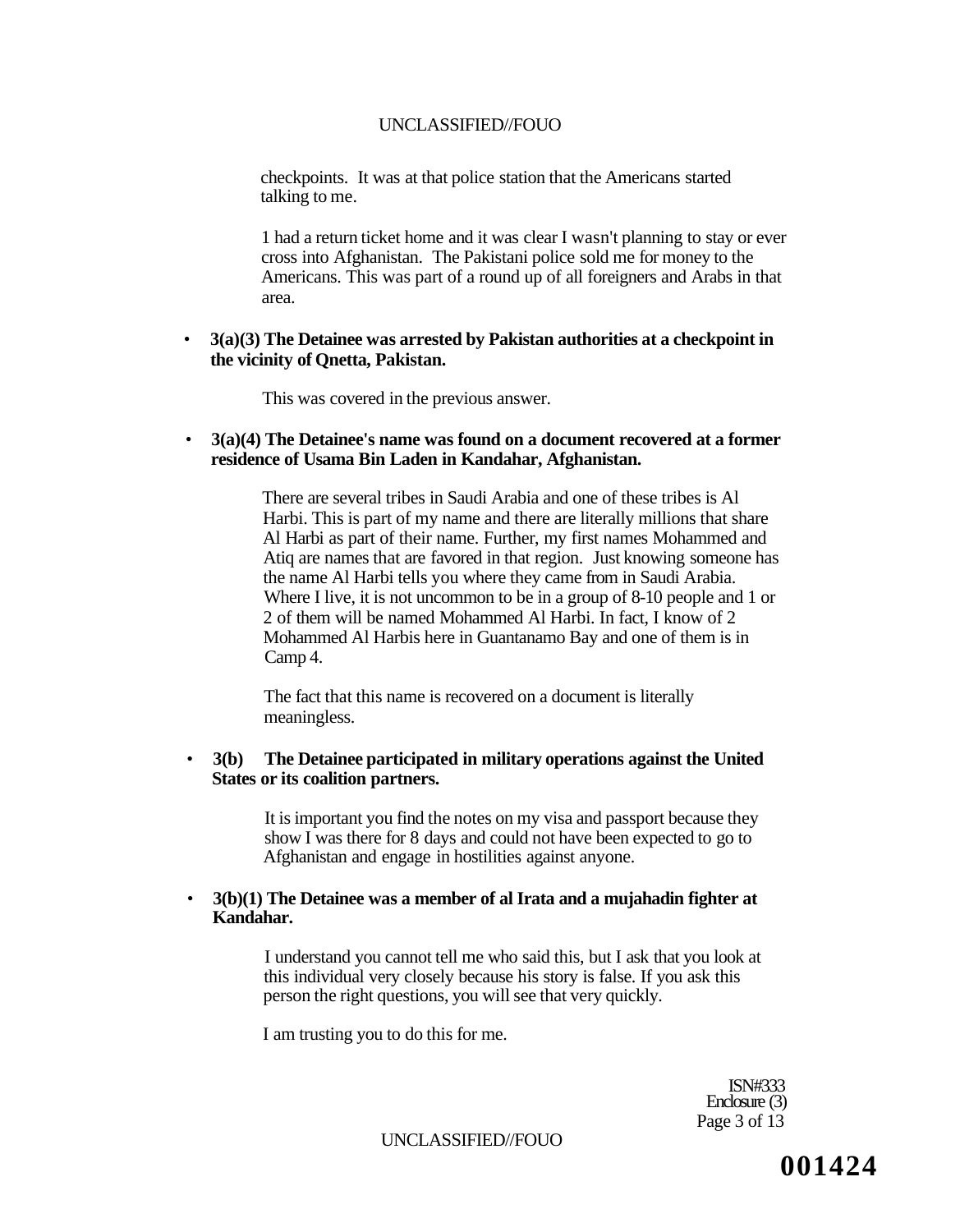If you have any questions you would like to direct at me, 1\*11 answer them.

#### **Questions bv the Personal Representative**

- Q: You mentioned that people of the U.S. Government have shown you your passport or several different occasions.
- A: Yes, correct
- Q: Any information you have, such as when those conversations took place, or what part of the government you were talking to would be helpful?
- A: In Pakistan, the American FBI met with me and they had the passport, the money and the ticket with them. That was the first meeting I had with Americans in Pakistan.

The second time the Americans came to me, they were from the CIA or the FBI. They came to me in prison in Pakistan. There is one point not mentioned about the court.

I was in a court in Pakistan for 5 weeks, trying to show I was innocent so they could send me to the Saudi Embassy in Islamabad. The Saudi Arabia Embassy and the Red Crescent from Saudi Arabia came to me. I had lawyers in the court in Pakistan, but the Pakistani intelligence hid my passport. They said that I didn't have any identification that proved I was Saudi Arabian.

Then, the Americans came to the prison and brought the passport to me on a Monday and I had a hearing the following Wednesday and I'd be able to prove I had a visa and passport. It was clear that the Pakistani intelligence [service] sold me to the Americans.

I then went to Bagram to the American camp there. The passport was there. I also went to Kandahar and the American Army showed me the passport as well. We discussed the stamps, trips and travel.

I then came to Cuba and the interrogators told me they found my passport and he was asking me about dates.

Q: Was the interrogation right after you arrived here, or what was the time?

A: No, it was after we came to this new camp. There was an old camp about 2 *<sup>l</sup>A*  years ago, but we spoke here about the passport. There was a camera and microphone [in the interrogation], so you can check that.

> ISN# 333 Enclosure (3) Page 4 of 13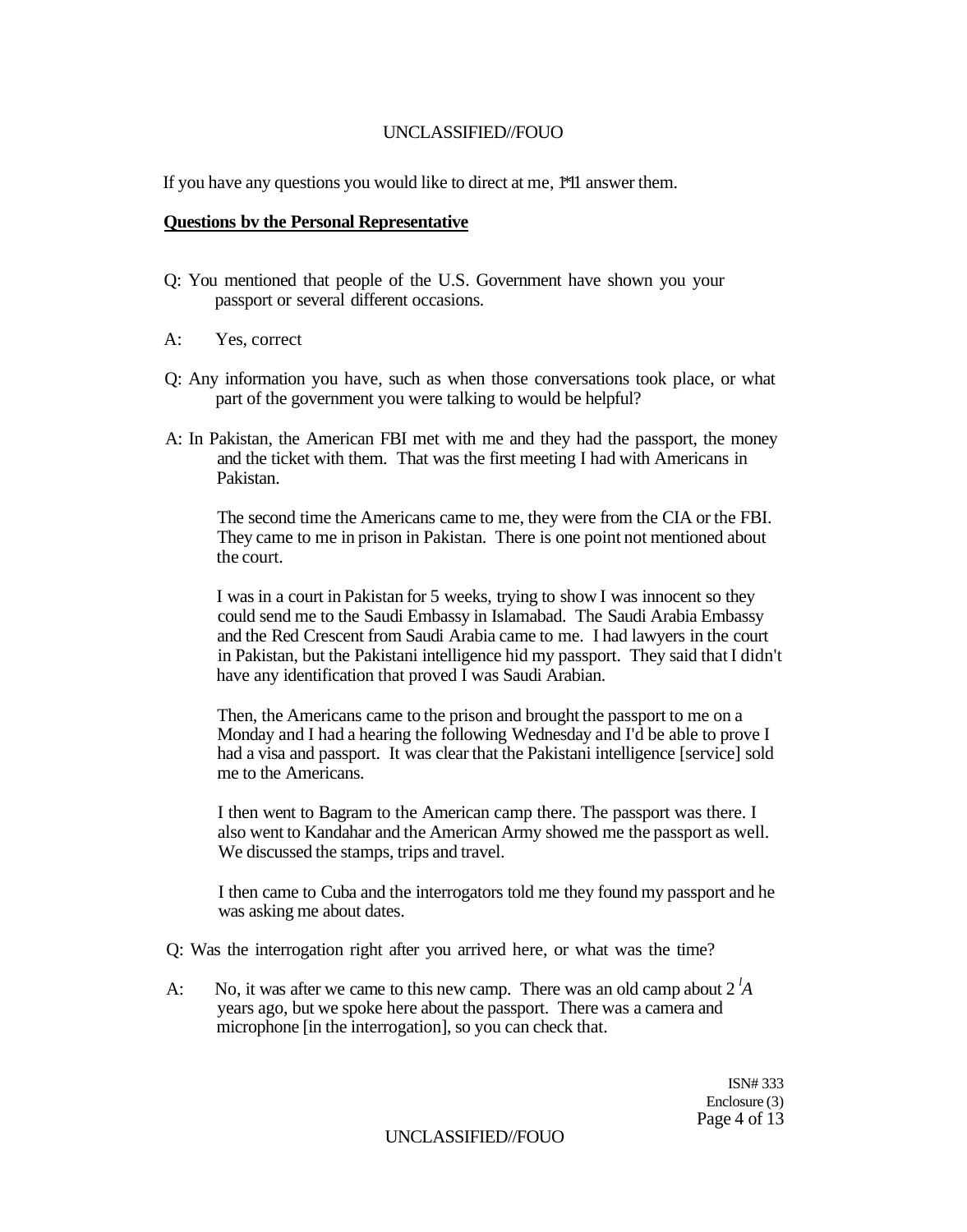I just want to make one point clear about the name that was found in Bin Laden's house. In Saudi Arabia we have names in each tribe that are used over and over again by members of that tribe. You can verify this through the Saudi government. There are similar and identical names within the Al Harbi tribe, this is proven because there are two people in Cuba that have the name Mohammed Al Harbi.

#### **Questions by the Recorder**

- Q: You stated you had a visa to go to Pakistan for 8 days, correct?
- A: Yes, a visa.
- Q: How long were you in Pakistan from the time you arrived until the time you were detained by the Pakistan authorities?
- A: Eight days.
- Q: So, you were detained at the border at Quetta, Pakistan on the  $8<sup>th</sup>$  day?
- A: No, not on the border. Quetta is far from the borders.
- Q: When you were at Quetta, Pakistan, was that on the  $8<sup>th</sup>$  day?
- A: Just about, I don't remember.
- Q: How long of a trip is it from the city you flew into in Pakistan to Quetta, Pakistan?
- A: From Karachi to Quetta?
- Q: Yes.
- A: Approximately 18 hours.
- Q: If your visa was only for 8 days and you were in Quetta, Pakistan on the  $8<sup>th</sup>$  day, how did intend to get back to your country before your visa expired?
- A: The visa did not specify 8 days, it was a month or two. I stayed on 8 days and I was caught on the  $8<sup>th</sup>$  day.
- Q: You said it was clear you were not going to Afghanistan.
- A: Yes.
- Q: Tell us how it was clear you were not going to Afghanistan.

ISN# 333 Enclosure (3) Page 5 of 13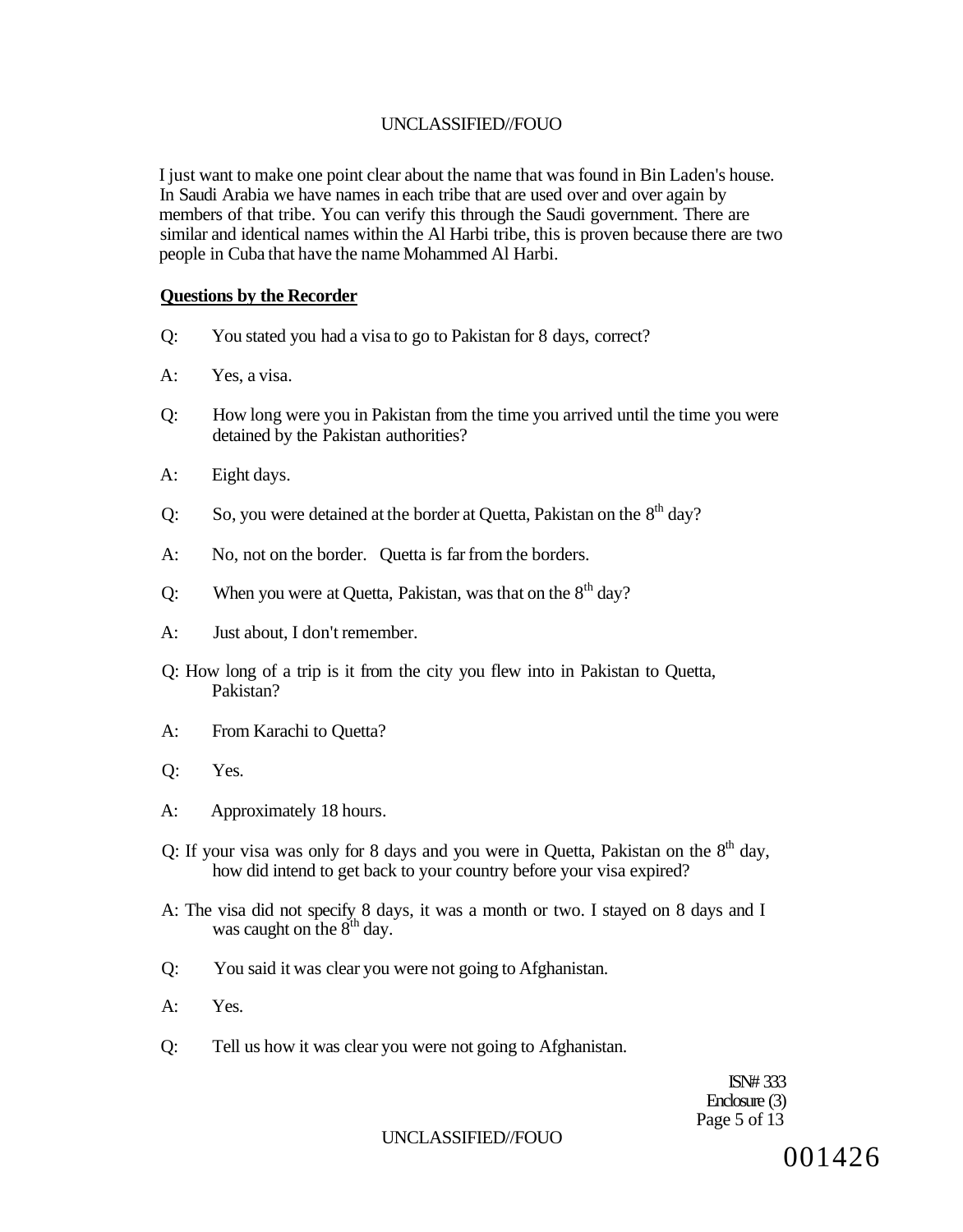## UNCLASSIFDSD//FOUO

- A: First I got to Quetta. Whoever goes to Afghanistan will have to go to the border in Pakistan. Second, I was in Quetta and going to the Saudi Arabian Red Crescent. The Pakistani named Abdallahad (phonetic) was taking me to where I needed to go. He is the one who told me there were problems at the borders in Pakistan. He advised me not to go because problems would arise. That's what prompted me to go to the Saudi Arabian Red Crescent to help and then I was arrested.
- Q; How much money were you carrying when you were detained by the Pakistani authorities?
- A: I had \$8,000 and 14,000 Saudi Rivals.
- Q: Why did you carry cash and not donate the money to the Red Crescent?
- A: I was detained before I could get to the Red Crescent.
- Q: Why did you not donate the money in Saudi Arabia to the Red Crescent?
- A: How can I donate in Saudi Arabia? Who would I donate to in Saudi Arabia? We're talking about refugees who were hungry and in need. You're saying why didn't I donate in Saudi Arabia? In Saudi Arabia there are merchants who donate. This war happened in Afghanistan and those refugees were more in need than the people in Saudi Arabia. At least they have houses to live in and they have people who bring them food in Saudi Arabia. The needy in Saudi Arabia are taken care of by merchants.

#### Questions bv the Personal Representative

- Q: I was confused earlier when I said his visa was for 8 days. It might clear things up if we knew about these airline tickets. Can you tell us the dates of your airline tickets going in and out of Pakistan?
- A: First, I'd like to ask everyone a question. A week ago, last Saturday, what did you eat at lunchtime?

Tribunal President: I know what I ate. Do you want me to answer that?

[laughter]

Tribunal President: I had a hamburger and onion rings.

A: Maybe you remember and others don't remember. I've been here for 3 years and you're asking me for the dates.

> ISN# 333 Enclosure (3) Page 6 of 13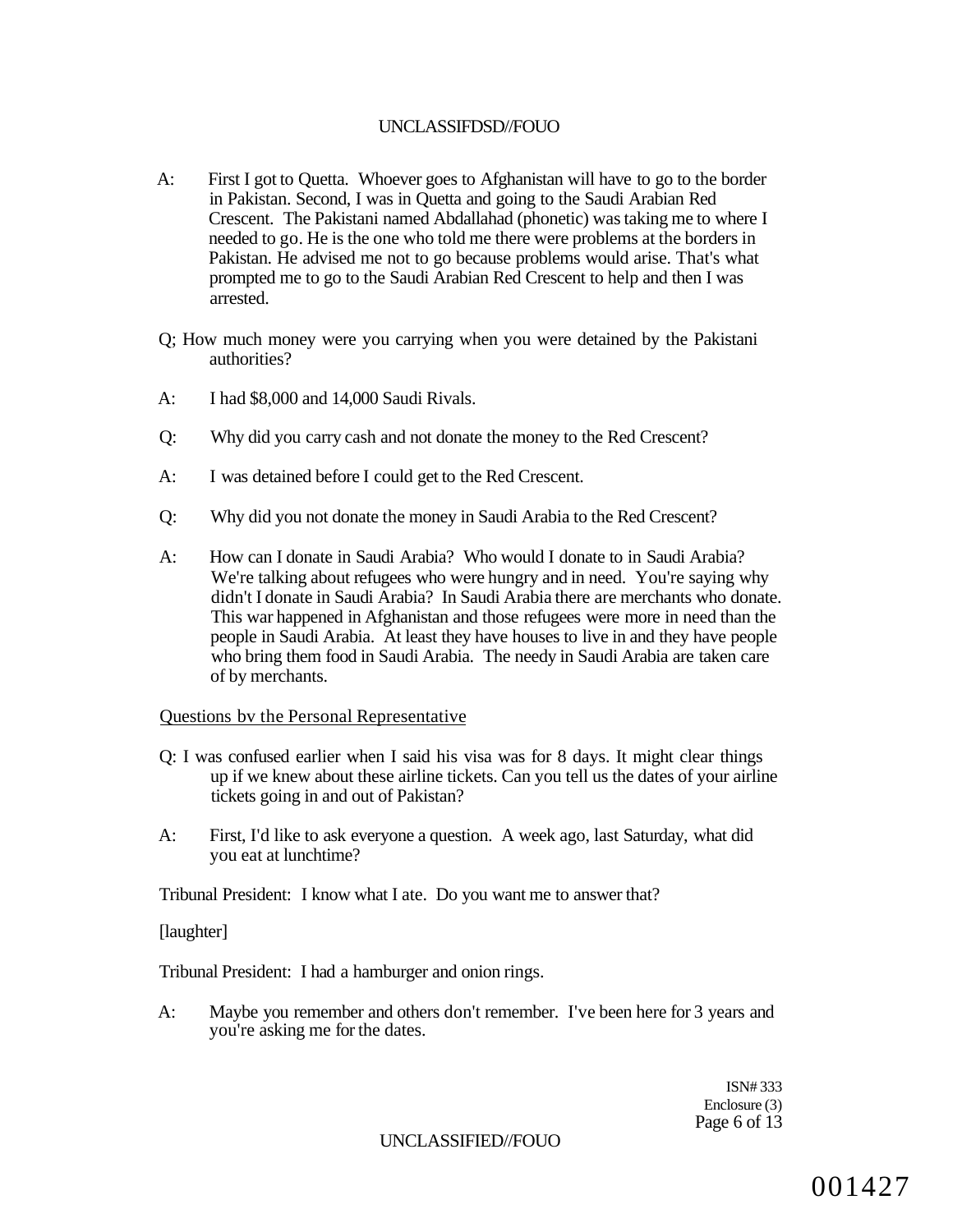Tribunal President: I understand.

- A: You have the passport,
- Q: How about the length of your trip, based on your airline ticket.
- A: You mean the length of the trip?
- Q: When you make a trip, it's for a week, a month or a year...
- A; I swear to God I don\*t remember.

Tribunal President: We understand, it was some time ago.

#### **Questions to the Personal Representative** by **the Tribunal Members**

- Q: Can you explain the inquiry you made to try to obtain the Detainee's passport and visa?
- A: There is an evidence room here in the camp and I went and checked the safe. The documents and money were not there. I asked the evidence custodian if there were any other locations these items might be kept. He said it was possible that other agencies might have things at other locations, but in most cases, whatever made it to Guantanamo Bay was there.
- Q: Together, with the Recorder, we would like you to pursue this at the conclusion of the Tribunal. If you are able to locate these documents, we will consider them as exhibits on behalf of the Detainee.

#### **Questions to the Detainee by the Tribunal Members**

- Q: The court in Pakistan you spoke of, did the court render a judgment before you were sent away?
- A: I spoke with the judge and he said my judgment from now was being handed over to the Saudi Arabia Embassy in Islamabad, but my hearing was on Wednesday and they took me to Bagram on Monday night
- Q: Did you ever have an opportunity to meet with a representative of the Saudi Embassy?
- A: Yes, in the court.
- Q: So, that person would have known you were from Saudi Arabia, even though you didn't have your documents.

rSN# 333 Enclosure (3) Page 7 of 13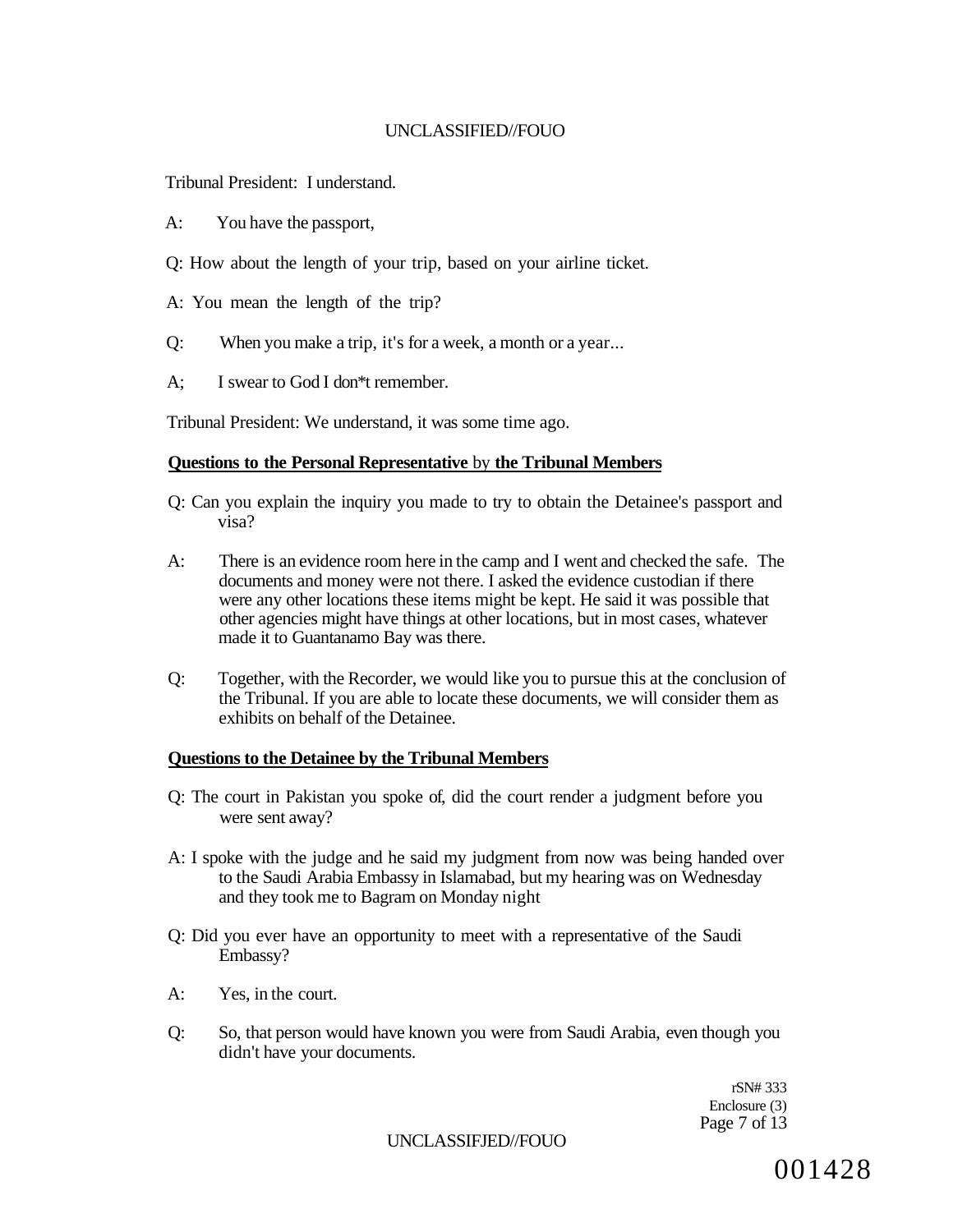- A: The first time we met in the court, we read the newspaper and my name was there and I was from Saudi Arabia, so the Saudi Arabia Embassy looked at that and came to the court in Quetta.
- Q: I'm wondering why he didn't make more of an effort to help you if he knew you were a Saudi citizen with no documents.
- A; The whole story and the whole case is cooked up. The Pakistan intelligence is involved in it. Saudi Arabia sent lawyers and they were sure I would get out and said if I got out, I had to pass by them in Islamabad, but the Intelligence individuals were already cooking up the selling of Mohammed Al Harbi.
- Q: How did you know this? Did someone tell you this was happening?
- A: Yes.
- Q: Your Saudi lawyers who were helping you?
- A: No, Pakistani.
- Q: So, the Pakistani lawyers told you the Pakistani Intelligence Service was involved in this?
- A: The Pakistani soldiers and even the Pakistani Intelligence would come to me in prison. They said your case is with us, with Intelligence, not with the Pakistani Army.
- Q: Okay, I understand now. What are your businesses?
- A: In Saudi Arabia?
- Q: You have three businesses. What are they?
- A: I sell ftuits and vegetables.
- Q: All three of mem?
- A: All three.
- Q: It sounded as though you were a very successful businessman if you were able to buy a Mercedes Benz in Kuwait.
- A: Don't think I'm a merchant Don't think the Mercedes I bought was a \$40,000 model. The Mercedes I bought was an '87 model and veiy old. Don't look at me like I'm a big merchant or something.

ISN# 333 Enclosure (3) Page 8 of 13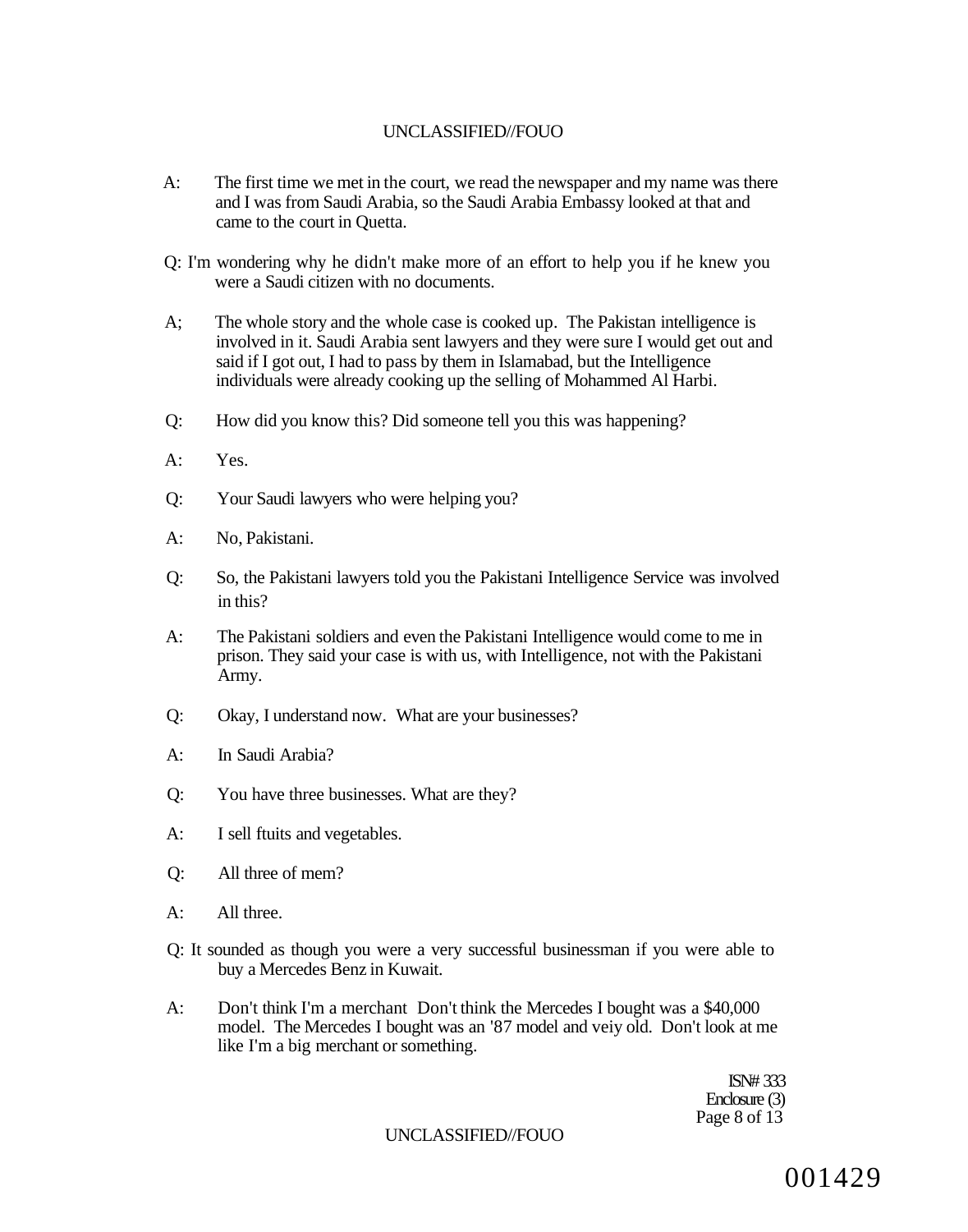- Q: If you had \$8,000 traveling in Pakistan.. .we would be concerned traveling with \$8,000 in Pakistan.
- A: I know that Pakistan is a poor country. When the Pakistani Army saw the 14,000 Saudi Rivals, it was normal, because he didn't know that currency, but when he saw the dollars, his eyes popped out.
- Q; If Pakistan is a very poor country, it would seem as though crime was an issue.
- A: Yes, it's true.
- Q: Did you have a weapon for personal protection while traveling through Pakistan?
- A: No, but I'll tell you something. When the Pakistanis see a Saudi citizen they respect him very much and they respect Saudi Arabia because it has Medina and Mecca. Saudi Arabia and the Saudi individuals have much respect in Pakistan.
- Q: But, if robbers see people with money, they don't have respect for anybody.
- A: You're right, of course.
- Q: I just think, as a prudent businessman who keeps close tabs on his money.. ,to carry all that money in Pakistan with no protection.. .that doesn't sound quite right.
- A: How much are you saying I'm carrying?
- Q: \$8,000 plus 14,000 Saudi Rivals, I don't know how much that is, but it sounds like a lot.
- A: It's not a huge amount, don't make it big. In the small bags that go around your neck, if you put the money in it, the money comes to that thick [gesturing approximately 1 inch thickness]. What's strange about it?
- Q: Whether it's big or small, \$8,000 is \$8,000.
- A: Yes.

*The Personal Representative stated that the Rfyal is approximately 25 cents.* 

Tribunal President: So, 14,000 Rivals would be approximately \$3,500.

A: The American dollar is worth three Saudi Rivals.

ISN# 333 Enclosure (3) Page 9 of 13

UNCLASSIFIED//FOUO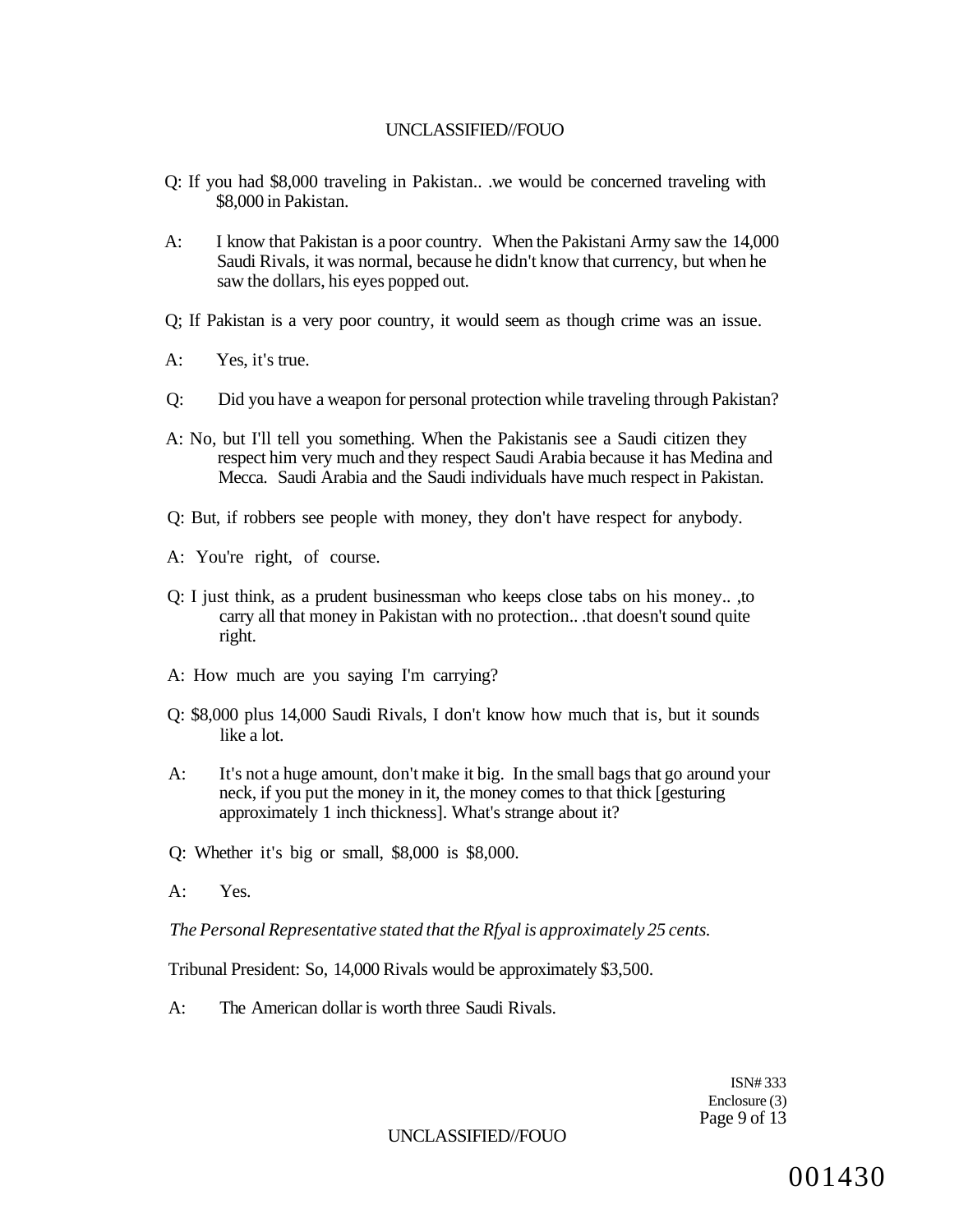- Q: So, if we divide that by three, it would be \$8,000 plus the equivalent of \$4,000 additional U.S. Dollars.
- A: Say that again.

Q: Is the total amount of the money you were carrying \$8,000 plus \$3,500 or \$4,000?

- A: Yes, just about.
- Q: To pick up on the question before about the Red Crescent, would it have been possible for you to donate the money to the Saudi Chapter of the Red Crescent for use by Pakistanis?
- A: In Pakistan, you mean?
- Q: Yes,
- A: I just wanted to do the work myself. I thought I would stay in Pakistan for 3 days at the most, but when I saw the matter was very big and the problems at the borders. I decided to give the money to the Saudi Arabia Red Crescent so they would take care of it because it was the main office and it was official and could go *to* the border.
- Q: To pick up on your name being found in Kandahar, to make this clear, you have never been in Afghanistan at any time, for any reason?
- A: Yes, I did not enter Afghanistan.
- Q: We understand you said there are many Mohammed Al Harbis, but it is possible that the Mohammed Al Harbi on that list is a different person than you.
- A: That's for sure. That's what's right.
- Q: Usama Bin Laden is also from Saudi Arabia, and for him to be as successful, in the bad way that he is, he must keep track of his people so he knows who is with him and who is not. Wouldn't you think he would know which Mohammed Al Harbi he was talking about?
- A: Of course he knows.
- Q: It's not you?
- A: No, not me.
- Q: You entered Pakistan in what city?

ISN# 333 Enclosure (3) Page 10 of 13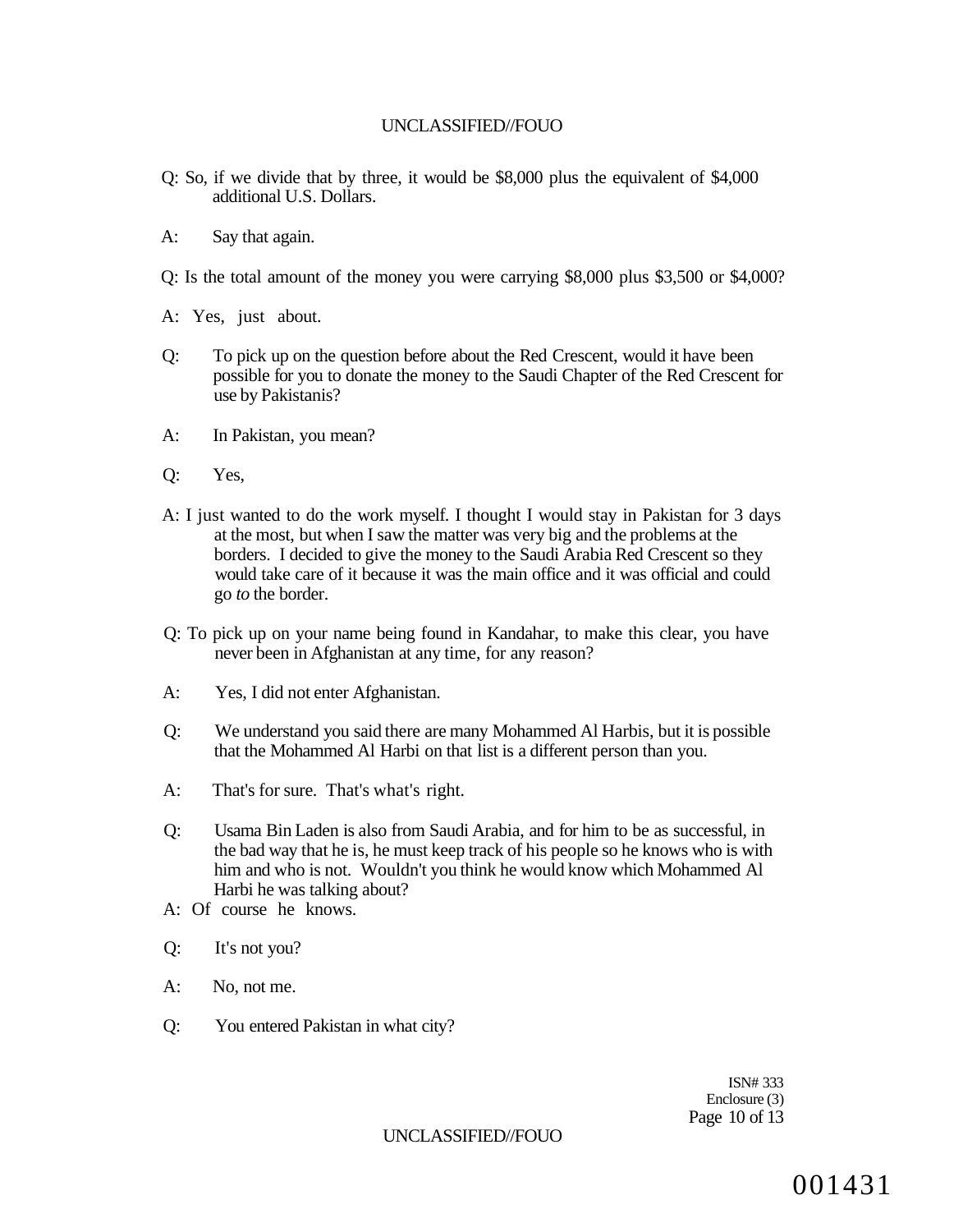- A: Karachi.
- Q: Where you were going to fly out of back to Saudi Arabia?
- A: Karachi.
- Q: Quetta also has an airport. When you go there, were there any thoughts of flying out of there instead?
- A; No, it was not on my mind.

#### **Summarized Sworn Detainee Statement**

I am asking you, as the person responsible in this Tribunal to find the evidence and proof I was talking about to be found, so you can look at it Also, please verify that the name Mohammed Al Harbi is present and common in Saudi Arabia, and also verify that there is another Detainee with the name Mohammed Al Harbi in this facility.

The most important point, the individual who said he saw me in Kandahar and talk with him. Ask if he's seen me or not Show him my picture and ask if he knows me or not Question him so you can know the truth. That's the most important thing.

Tribunal President: We will give everything our consideration as we make our determination.

#### **Questions to the Detainee by the Tribunal Members**

- Q: I forgot to ask you before, please explain what Al Irata is.
- A: I don't know. I asked my Personal Representative what Al Irata is and I don't know. I read it in the paper and asked the Personal Representative what Al Irata is and he could not answer. If you know, please explain it to me.
- Q: If I knew, I would not have asked you, but I thought you might know, even though you said you were not part of that organization.
- A: As a court, how can you present it against a person and not know what it was?
- Q: The members of the Tribunal don't have prior access to any information about you, other than what is presented today.

Tribunal President: The Recorder may have information on that.

ISN#333 Enclosure (3) Page 11 of 13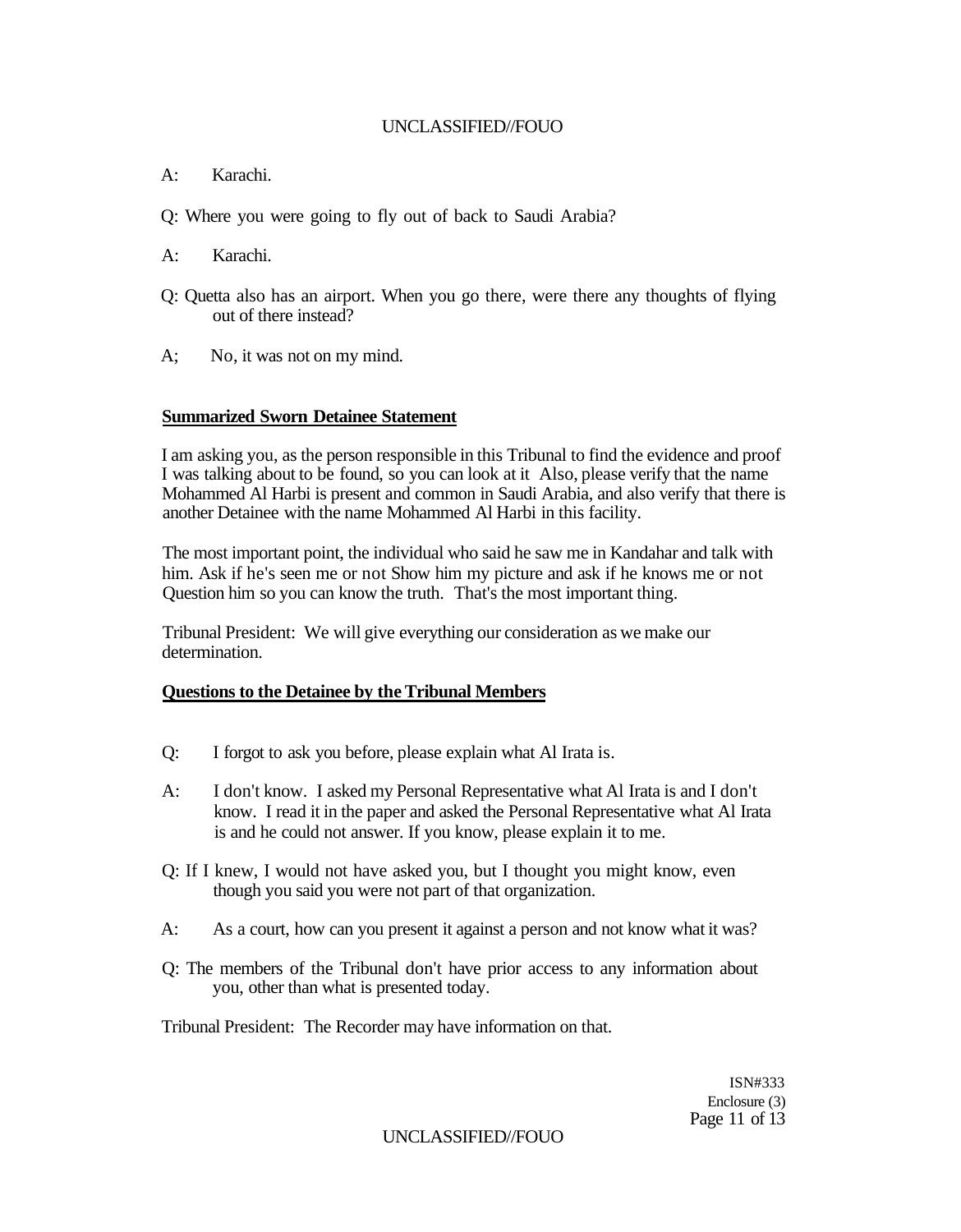Recorder: I don't, but I have a couple more questions.

Tribunal President: No, additional questions are not needed.

#### Questions by the Personal Representative

- Q: I have some questions that might clarity some things. In Islam, do you have any duties concerning the poor?
- A: Helping the poor, you mean?
- Q: Yes.
- A: Yes, helping the needy,
- Q: You discussed this with your Mullah before going to Pakistan?
- A: No, but this is known by the Saudis in general. It is taught in schools. We know the poor, the needy and the orphans.
- Q: I was wondering if it had any bearing on you going to Pakistan, rather than donating in Saudi Arabia?
- A: The term in Islam is called Saudica (phonetic) and it talks about giving to the poor and doing what you can to help those less fortunate than you. These acts of kindness to the less fortunate are especially common and encouraged during Ramadan.

I was very busy because my wife was pregnant and on the verge of giving birth. I just wanted to go carry out this duty for 3 or 4 days and come back. It was not written for me to come back and see my newborn.

- Q: You decided to help these people, even though your wife was pregnant, because you knew they were bad off?
- A: Yes.

Questions bv the Recorder

- Q: Did you have a return airline ticket to Saudi Arabia from Pakistan?
- A: From Saudi Arabia, I had a round trip ticket.

(SN# 333 Enclosure (3) Page 12 of 13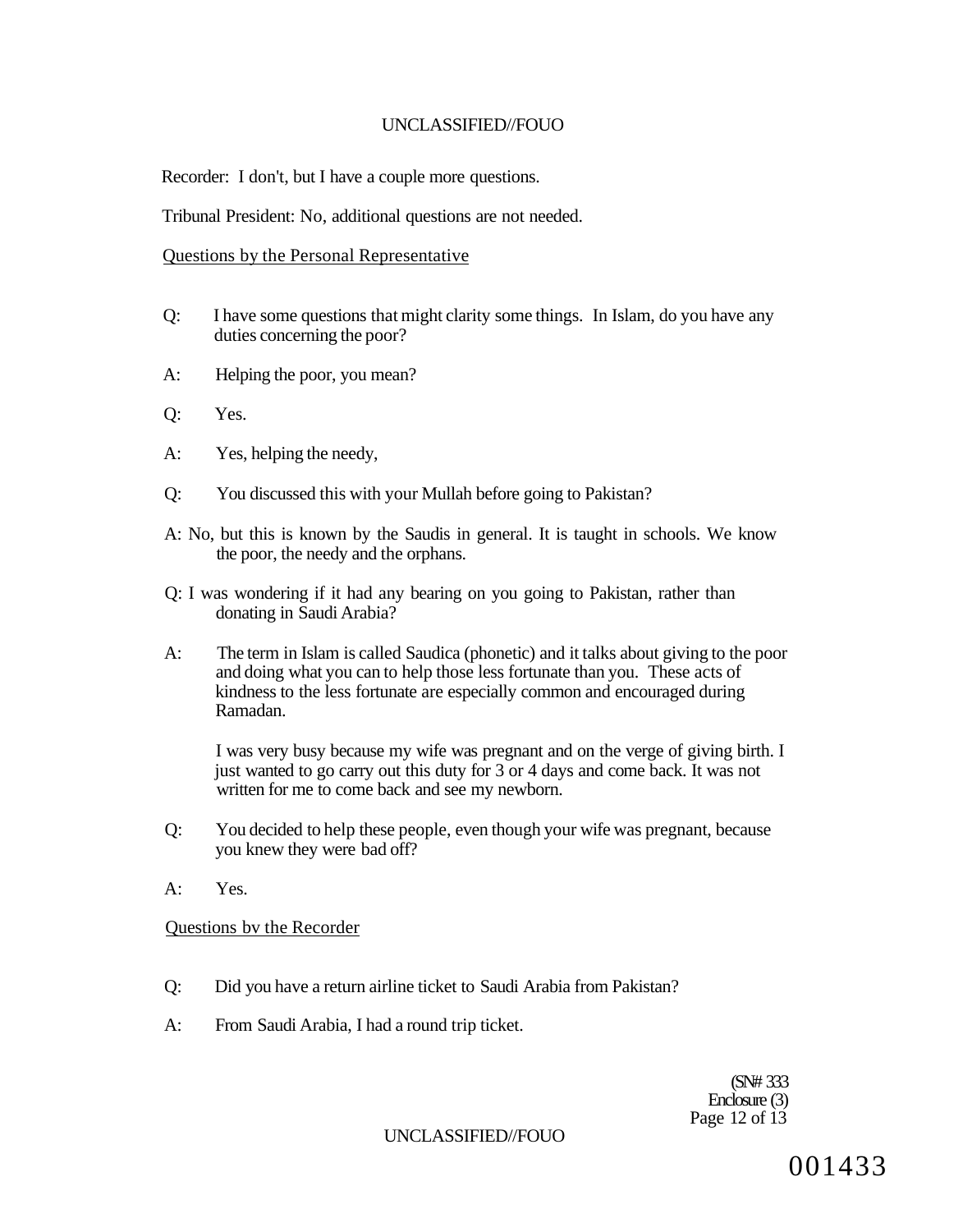- Q: So, you had a return ticket, on this round trip, from Pakistan back to Saudi Arabia?
- A: Yes.
- Q: You said you were only going to stay 3-4 days in Pakistan and then return to Saudi Arabia.
- A: Approximately, yes.
- Q: What changed? What made you stay longer?
- A: I sat with Al Tabligh (Jamaat e Tabligh) in Karachi. They delayed me because they were teaching me what to do, how to get things to certain places, where to go. I was talking with them until we got to about  $\overline{6}$  or 7 days in Karachi, and then we headed towards Quetta.
- Q: Did you change your return ticket?
- $A:$  No.
- Q: So, basically, you missed your flight?
- A: There was no specified date on the round trip ticket

# AUTHENTICATION

1 certify the material contained in this transcript is a true and accurate summary of the testimony given during the proceedings.



ISN# 333 Enclosure (3) Page 13 of 13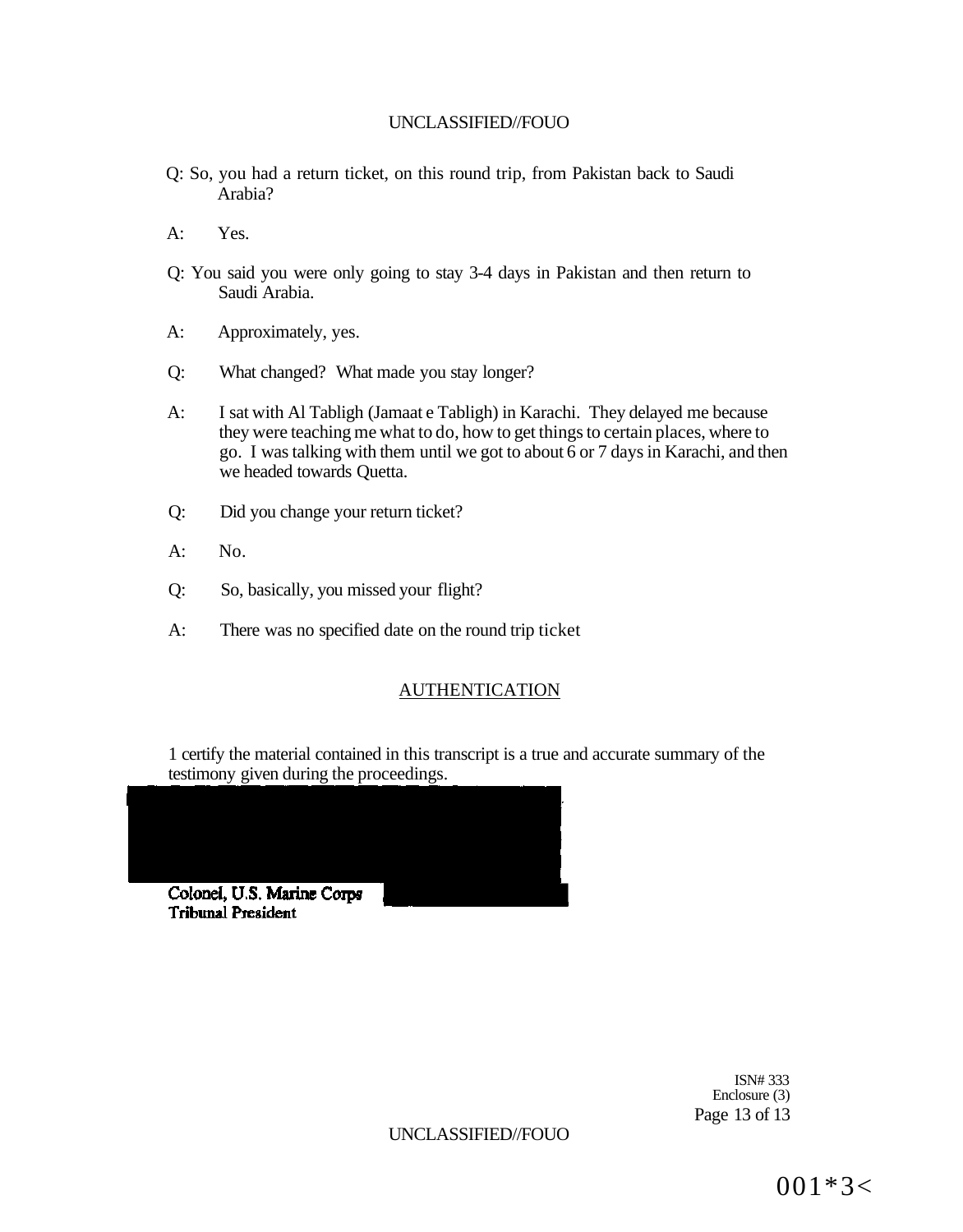#### **Summarized Sworn Detainee Statement**

When asked by the Tribunal President if the detainee understood the CSRT process, the Detainee answered, "If it is feir, yes. Up to now I haven't seen anything that isn't fair."

[When the President asked the Detainee if he had any evidence to present to the Tribunal, the Detainee requested a copy of the Unclassified Summary in Arabic. The President informed the Detainee he had a few more instructions to present before the Detainee could provide his statement The President also told the Detainee to feel free to ask any questions he may have at any time.]

[After taking the Muslim Oath, the Detainee made **the** following statement]:

Regarding the accusations, they are not true but I will reply to each one.

Yes, I did travel to Pakistan in 1991 on official business. I was a resident in Pakistan until 1 was arrested. During my numerous interrogations, I clarified the work I did in 1991. I already told the interrogators that I performed official lawful work for schools. How could my work be used against me as an accusation?

[The Detainee stopped his statement and told the President that if he (The President) would like to ask him something he could. The President told the Detainee he would like him to finish his statement, then he might be asked questions later.

[Detainee continued statement:]

The second point, [Detainee was employed with the Revival of Islamic Heritage Society (RIHS) since 1994.] I mentioned to the interrogators the type of work I did for them up until I was arrested. My work wasn't a crime.

The next point, [RIHS is suspected of supporting extremist activity, and some employees are suspected of financing terrorism] I have only known the Islamic Organization to he associated with humanitarian efforts, never terrorism.

If the Tribunal will allow me, I will show you what kind of schools and teaching I did in the Islamic Organization. As I have mentioned before, just as you took an Oath to get to the truth, I want to show you the truth. If you want, I can describe the schools one by one and tell you exactly where they are so you can get the truth. I can show you the schools and that I was an education official. I went from one school to another to check on education before I was transferred to the Orphanage Office of Administration.

The fifth point, [Detainee traveled to Afghanistan in 1998] I did travel there and my job was to supervise the Administration of Orphanage Schools. My travel was official and a travel agency made my arrangements. I have clarified this during my interrogations. How can my job be classified with those accusations?

> ISN#710 Enclosure (3) Page 1 of4

# **UNCLASSIFIED / FOUO**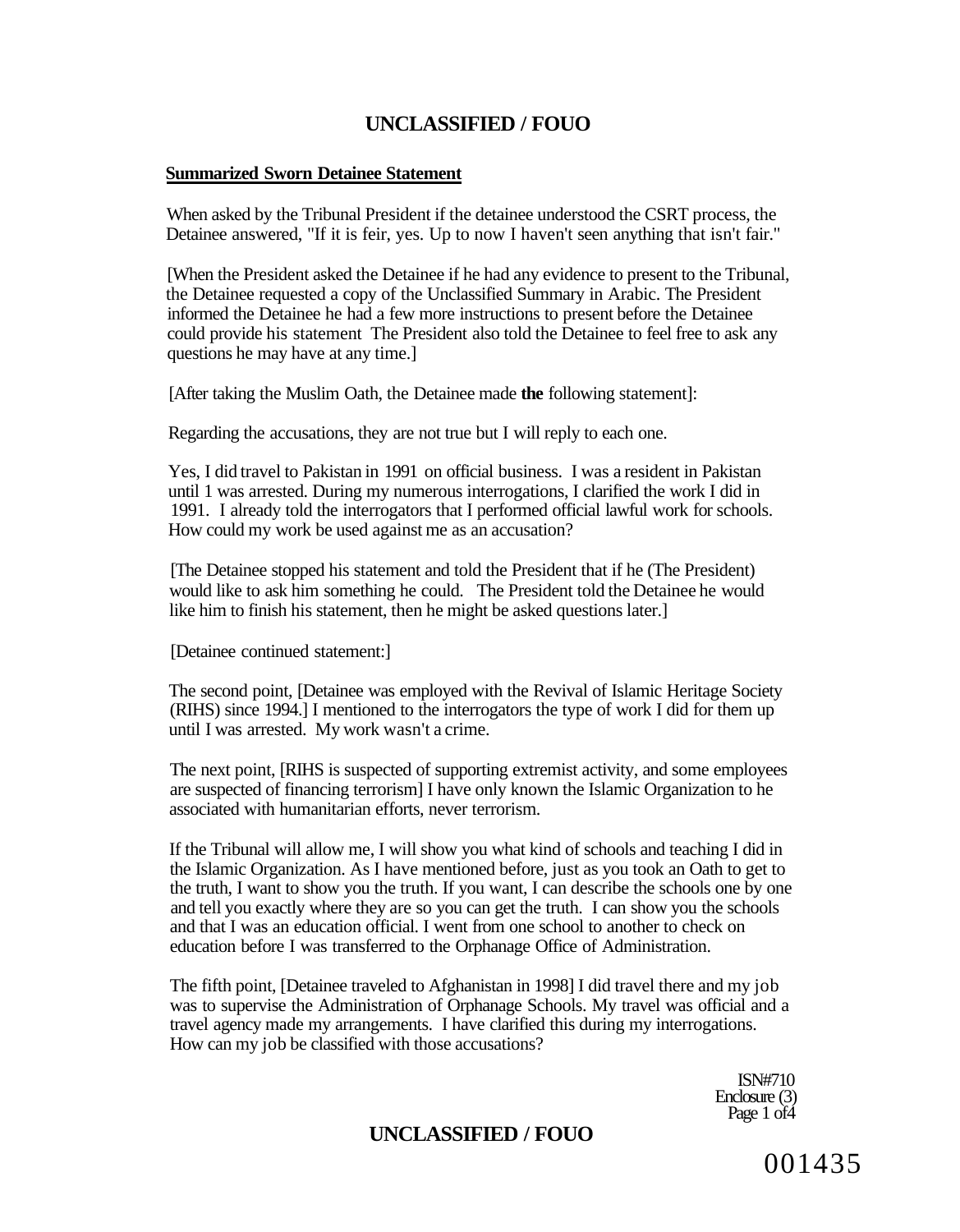Regarding the next point, [Detainee's residence was identified as a suspected al Qaida residence, and raided] I rented the house from a Pakistani woman and I paid monthly rent I have no other information regarding what the house was before or who lived in the house before, but everything I did regarding the house was legal.

Regarding seven, petainee was captured in Pakistan and turned over to American authorities] the officer that arrested us said he was giving us to the American forces to avoid problems and keep our country safe. That is how he explained it to us.

My residence there was official. The Organization I worked for had a permit from the government and it was lawful. 1 didn't break any rules or laws. Even though I lived there, the Pakistani government turned me over. I was told I was a victim of what happened.

[A Tribunal member mentioned to the Detainee that he didn't have to answer questions if he chose not to, but it would clarify his situation if he did.]

Tribunal President: We have not seen your file. We won't see that until later. If any of these questions sound like you have answered them before it's because we haven't seen anything yet.

#### **Summarized Answers in Response to Questions bv the Tribunal Members;**

- Q: You said you did go to Afghanistan in 1998, and had new responsibilities there. Did you stay and live in Afghanistan or did you continue to live hi Pakistan?
- A; The first time I went there was in 1998. My job was to be an educational supervisor to see how the schools were doing. I went to Kuna and Jalalabad.
- Q: Was it just a business trip when you went back to Pakistan? Was it for a week, a month or a couple of years?
- A: A few days, no more than two weeks.
- Q: You continued to live in Pakistan but just went *to* Afghanistan once in a while for your job?
- A: Yes, that is how it was.
- Q: The house where you lived in Pakistan, what city or town was that in?
- A: I lived in the city of Bashawer in a neighborhood called Hyad Abad. The address was 195 J-4 Street. I lived onthe second floor.
- Q: How long did you rent the house from the Pakistani woman7

ISN#710 Enclosure (3) Page 2 of4

## UNCLASSIFIED / FOUO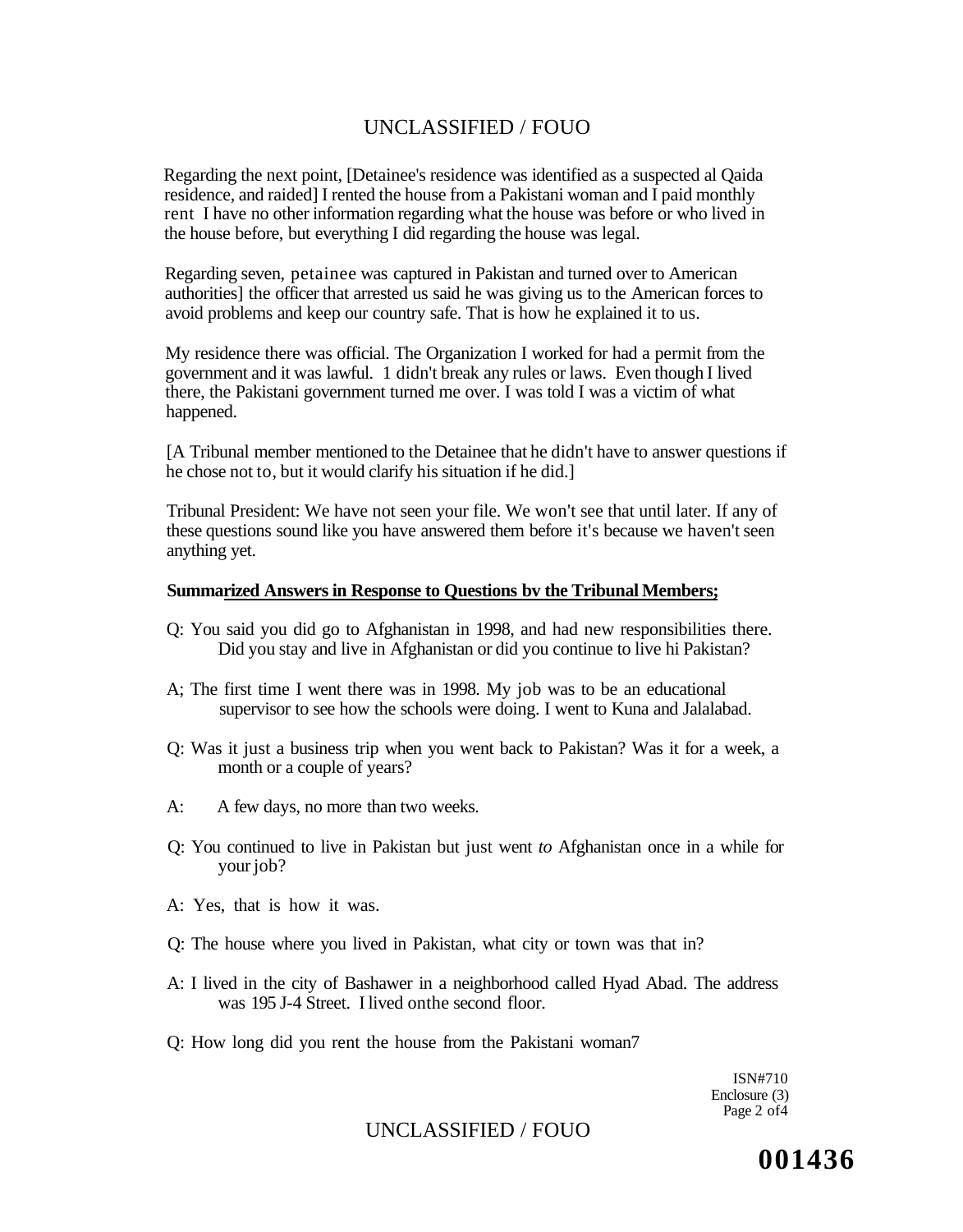- A: I don't remember exactly but it was about three years.
- Q: Do you know which three years?
- A: No, 1 can't.
- Q: Was it three years until your detention by Pakistani authorities?
- A: Yes.
- Q: Where were you arrested?
- A: I was in my house.
- Q: Earlier you said we were arrested, were there others in the house with you when you were arrested?
- A: Only my children and I.
- Q; Were your children arrested also?
- A: I don't know. Next door there was a new house being built They knocked on the door and I went downstairs to open it. I was then arrested. The houses are very close to each other. Some of them entered my house by jumping of the roofs of neighboring houses and some came through the front door. When they came in I asked them to please not scare my family. I opened the doors in the house one by one to show them what was inside each room. They handcuffed and blindfolded me then took me away.
- Q: At the time of your arrest, it was just you and no other adults, just you and your children in the house?
- A; It was just ray wife and I and our two small children.
- Q: Since you moved to Pakistan in 1991 until the day you were arrested you worked for the RIHS and no other company?
- A: I had mentioned to interrogators before that I had worked for another Islamic humanitarian company.
- Q: Do you remember the Organization's name?
- A: Committee of International Islamic Charity,

ISN #710 Enclosure (3) Page 3 of4

### UNCLASSIFIED / FOUO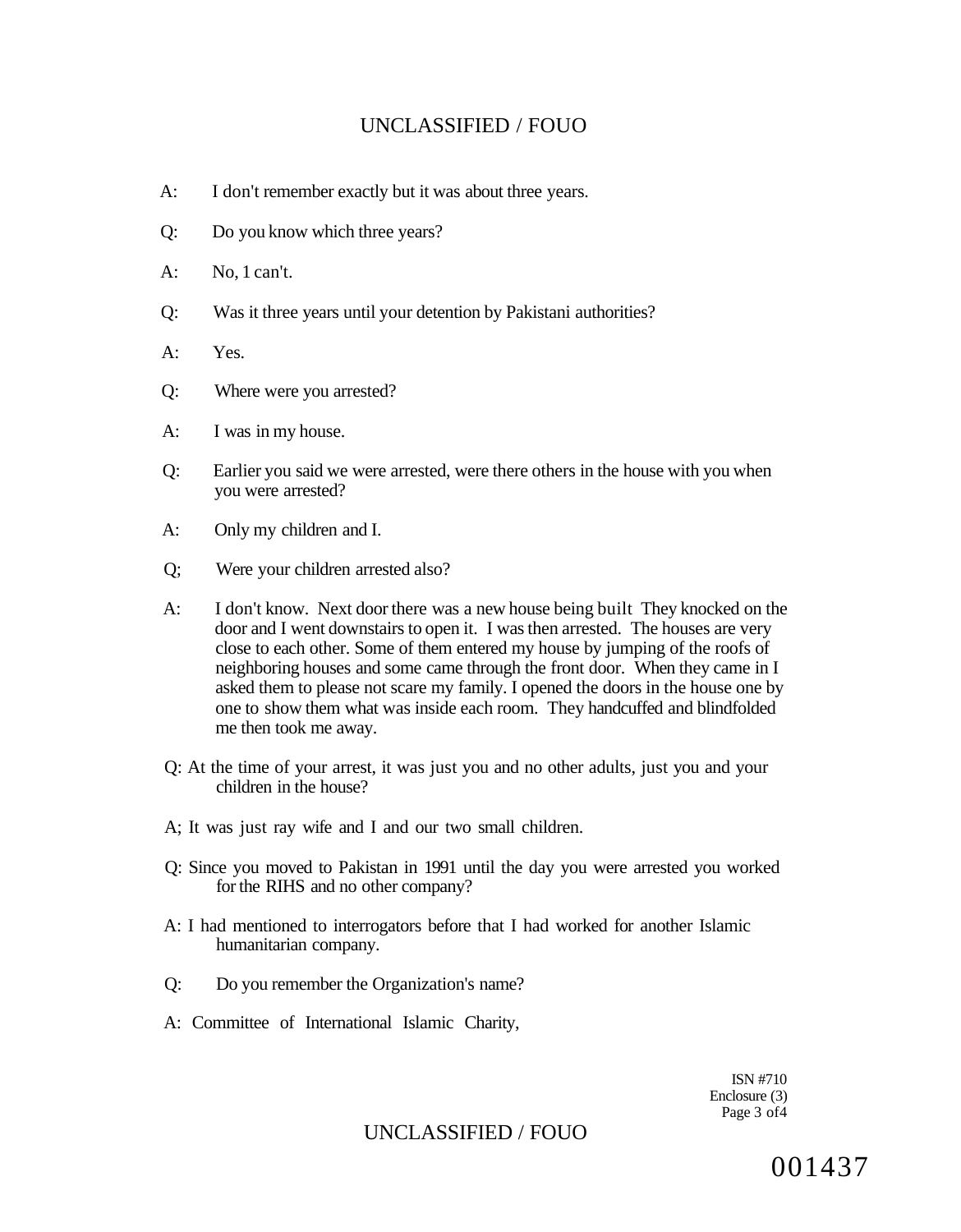- Q: Did the organization you worked for own the schools in Afghanistan, is that why you were checking on them?
- A: The first organization, the Committee of International Islamic Charity, I worked for from 1991 until September of 1994. The other organization I worked for in 1998 was when I traveled to Afghanistan, at that time I wasn't working for the other organization.
- Q: Why were you going to check on these schools? What did the charity you worked for do for the schools? Why the travel?
- A: I will explain the nature of the schools. We had schools in Jalalabad and Kuna. Each school had teachers. My job was to supervise the teachers and check their lesson plans to ensure it matched what they were teaching and to ensure they were meeting the educational requirements.
- Q: The home you rented in Pakistan, did you have friends and guest stay overnight for any period of time while you lived there?
- $A:$  No.

[The Tribunal was recessed to remove the Detainee from the room.]

## **AUTHENTICATION**

I certify the material contained in this transcript is a true and accurate summary of the testimony given during the proceedings.



ISN#7I0 Enclosure (3) Page 4 of 4

**UNCLASSIFIED / FOUO**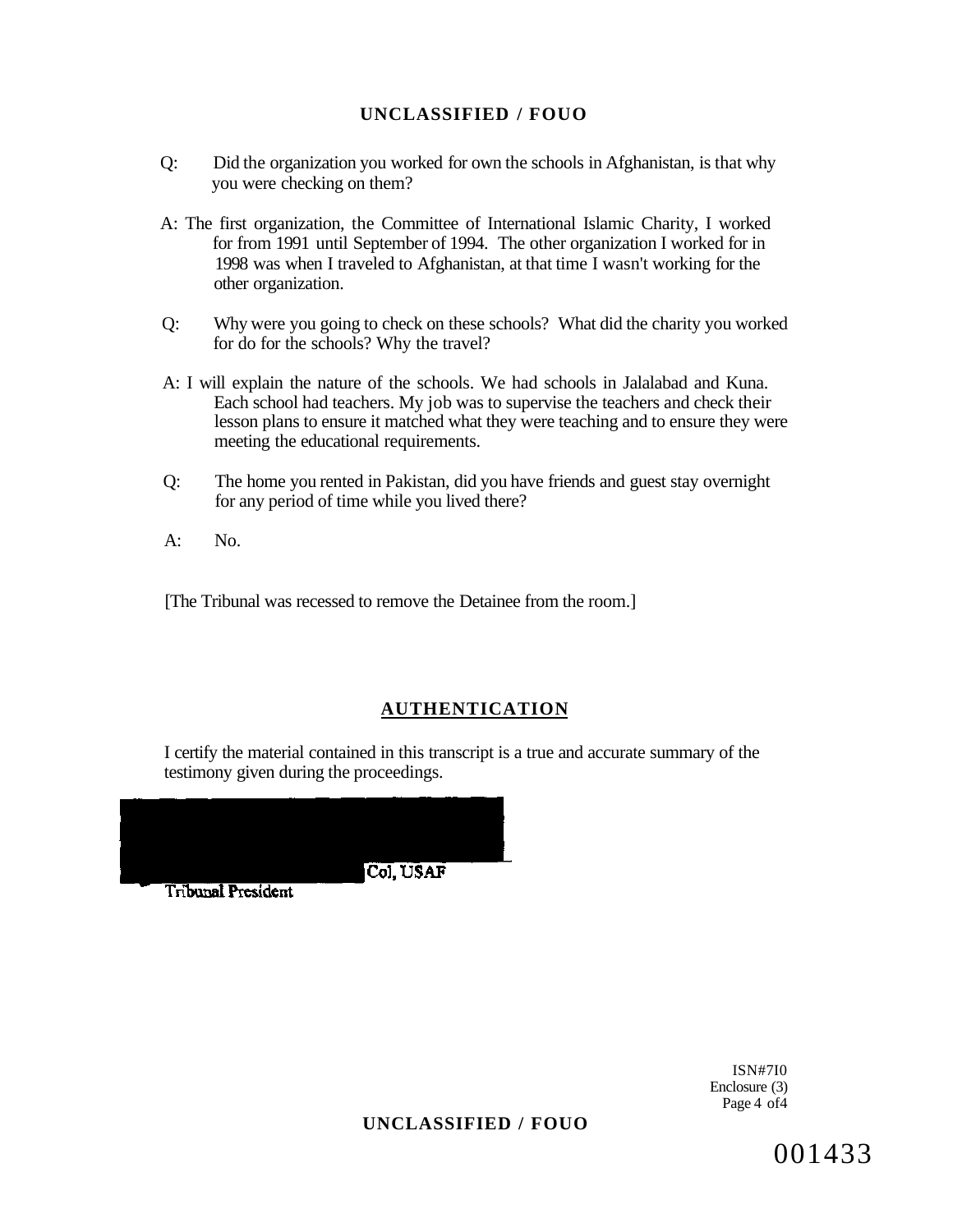#### **Summarized Unsworn Detainee Statement**

My Personal Representative read the accusations to me previously, and I mentioned to him that they were all false. The accusations made toward me were from another Detainee. We had an argument and he threatened to make accusations toward me to cause problems. I would like to ask if there is any logical evidence to prove the accusations made against me.

*The Tribunal President stated that only unclassified evidence is available at this time, No other evidence has been seen and our minds will remain open to make a determination of the Detainee's enemy combatant status. The Tribunal President advised the Detainee it was his opportunity to tell the Tribunal his story against the accusations.* 

*The Personal Representative asked the Detainee if he would like to tell his story as he did in the interview, addressing the Unclassified Summary point by point* 

OK. I do not have anything against that.

*The Tribunal President asked if the Detainee would do this with the assistance of the Personal Representative.* 

*The Personal Representative advised that the Translator will read each point and the Detainee will address It The only point the Detainee agrees with is 3a(l). This point states that he traveled to Saudi Arabia to Afghanistan via Pakistan to teach the Koran to non-Arabs. The Detainee agrees this is a true statement, and he will address the other points.* 

Yes, that is the only one.

*The Personal Representative advises to start with point number two of the Unclassified Summary.* 

• **3(a)(2) The Detainee was identified as having special mission training (explosives, assassinations, etc) and possessed a computer disc showing this training.** 

That is not true.

• **3(a)(3) The Detainee was identified as being in a group of 30 Usama Bin Laden bodyguards and drivers captured by the Pakistani military while fleeing Afghanistan** 

That is not true.

ISN# 066 Enclosure (3) Pagel of 8

UNCLASSIFIED//FOUO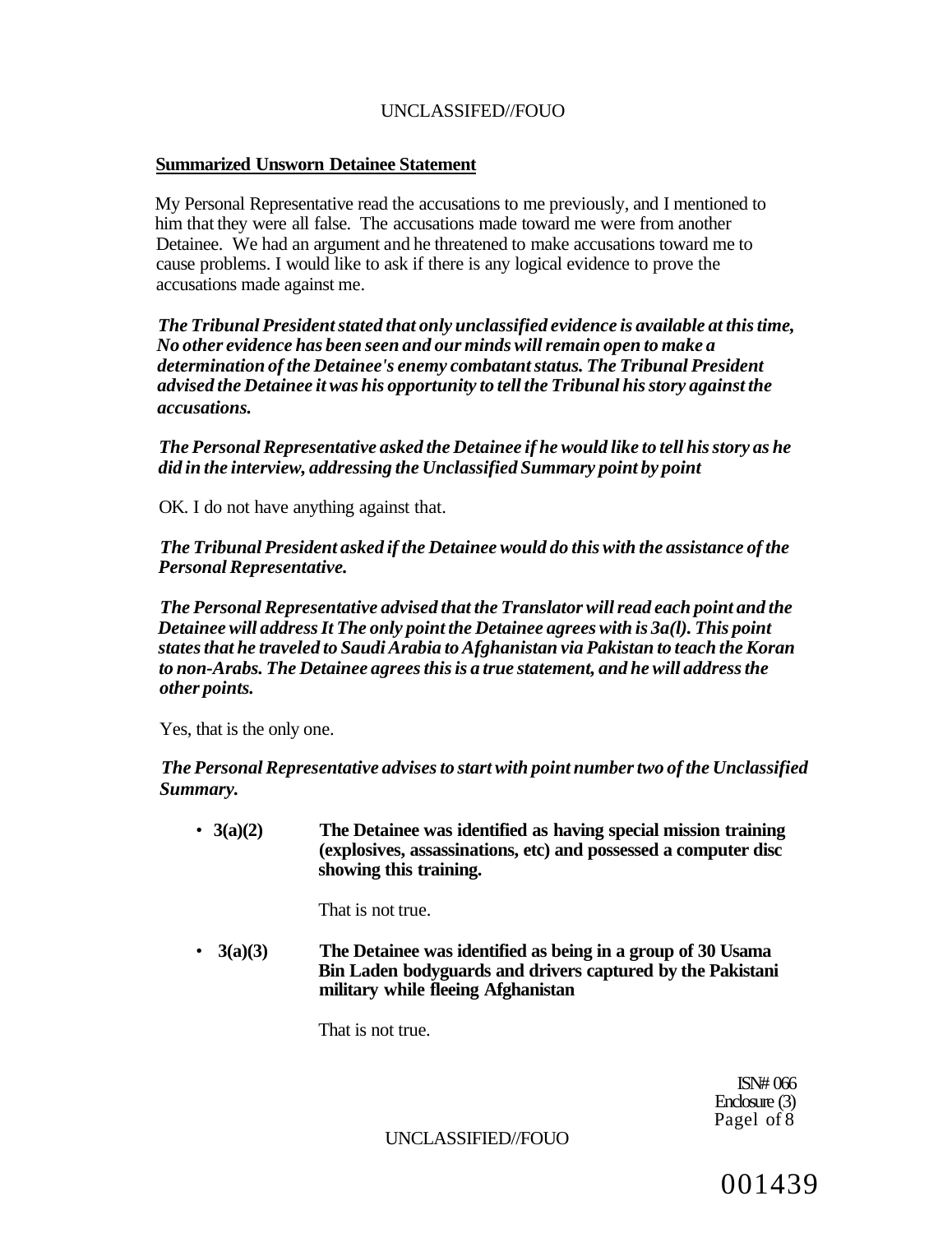#### *The Personal Representative asked the Detainee if he would like to elaborate on that point*

Do you want to explain or do you want me to explain?

#### *The Personal Representative states it is the decision of the Detainee.*

Like I mentioned before to my Personal Representative, the person that I had an argument with in the detention facility stated that he would make up accusations against me to cause problems. He made up all the accusations.

• **3(a)(4) The group of 30 were told the best thing they could tell US Forces when interrogated was they were in Afghanistan to teach the Koran.** 

That is not true.

• **3(b)(1) The Detainee was identified as the Emir of a group of 10-15 fighters guarding a river crossing leading to the Tora Bora Camp.** 

That is not true.

• **3(b)(2) The Detainee was identified as firing a weapon while at a guard post between Tora Bora and Jalalabad.** 

That is not true.

#### *The Tribunal President asks the Detainee is there is anything else he would like to add to his statement*

There is nothing else 1 would like to add.

#### **Questions bv the Tribunal Members**

Q: What is the name of the Detainee who accuses you?

- A: Muhammad (Basardah), he was held next to me. There was an argument between us.
- Q: What was the argument about?
- A: He was mentally unstable and was on medication. We would argue because he would spill water in my cell.

ISN# 066 Enclosure (3) Page 2 of8

UNCLASSIFIED//FOUO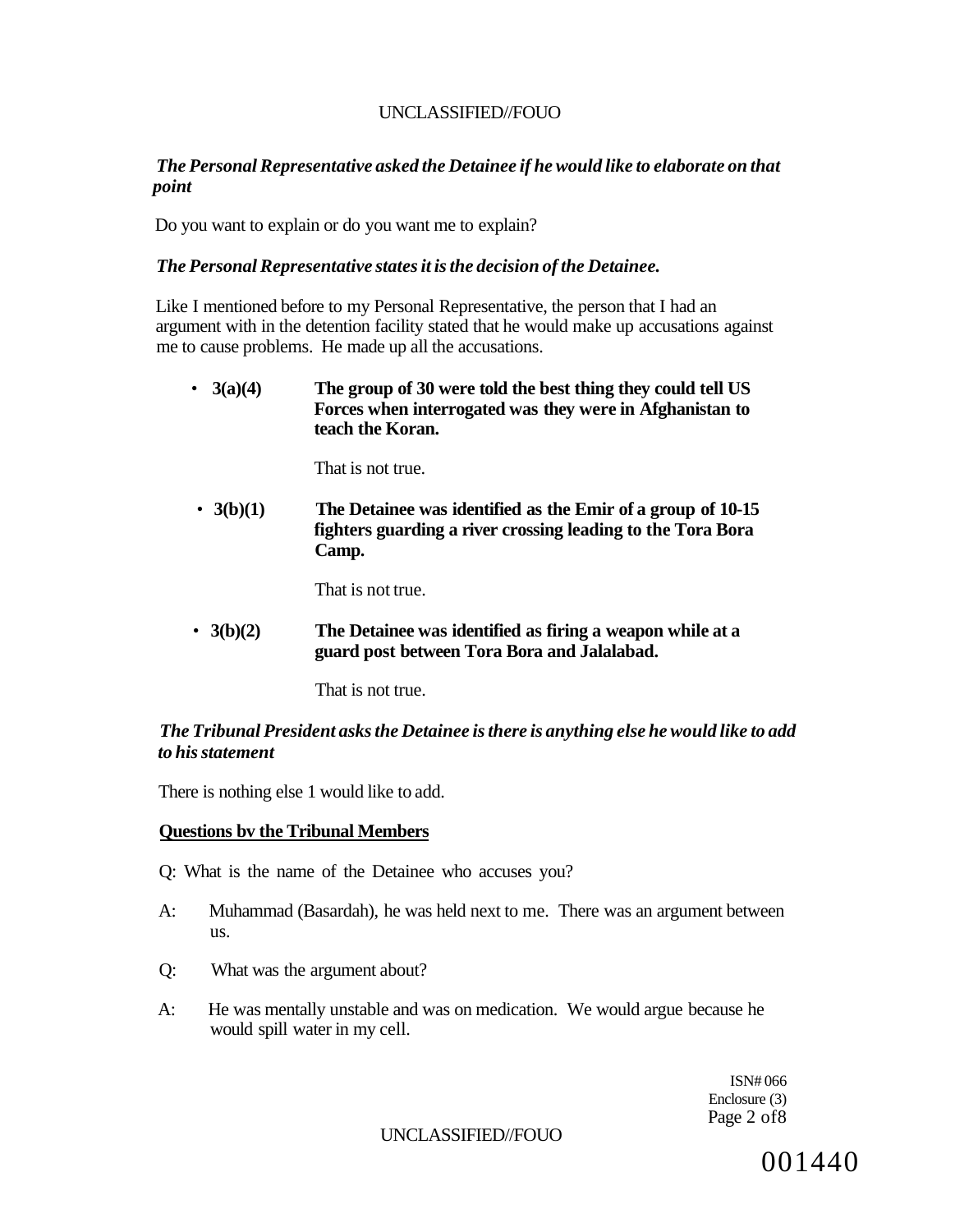- Q: You told him to stop spilling the water and he responded by threatening you with accusations?
- A: Yes.
- Q: How long ago did this occur?
- A; About a year and a half to two years. About a year and a half.
- Q: Is he still located next to you or near you in the cells?
- A: No, he was transferred a long time ago.
- Q: Is there any one else that might have accused you of doing these things?
- A: I don't think so.
- Q: Did you go to Afghanistan?
- A: Yes.
- Q: What made you go?
- A: I went to Afghanistan to teach the Koran in the Kbost (phonetic) area,
- Q: You are a native of Saudi Arabia?
- A: Yes.
- Q: Did you go by yourself or with a group of people?
- A: Alone.
- Q: How did you know how to get where you were going?
- A: I met my friend in Mecca, Muhammad Halid, and he gave me a number to contact another guy named Muhammad to get in touch with him about going to a school called Dali Dalen (inaudible).
- Q: These people told you how to travel from Saudi Arabia to Afghanistan?
- A: Yes, I asked Mohammad Halid and he told me how to travel from Saudi Arabia to Afghanistan.
- Q: How was your trip financed?

ISN# 066 Enclosure (3) Page 3 of 8

UNCLASSMED//FOUO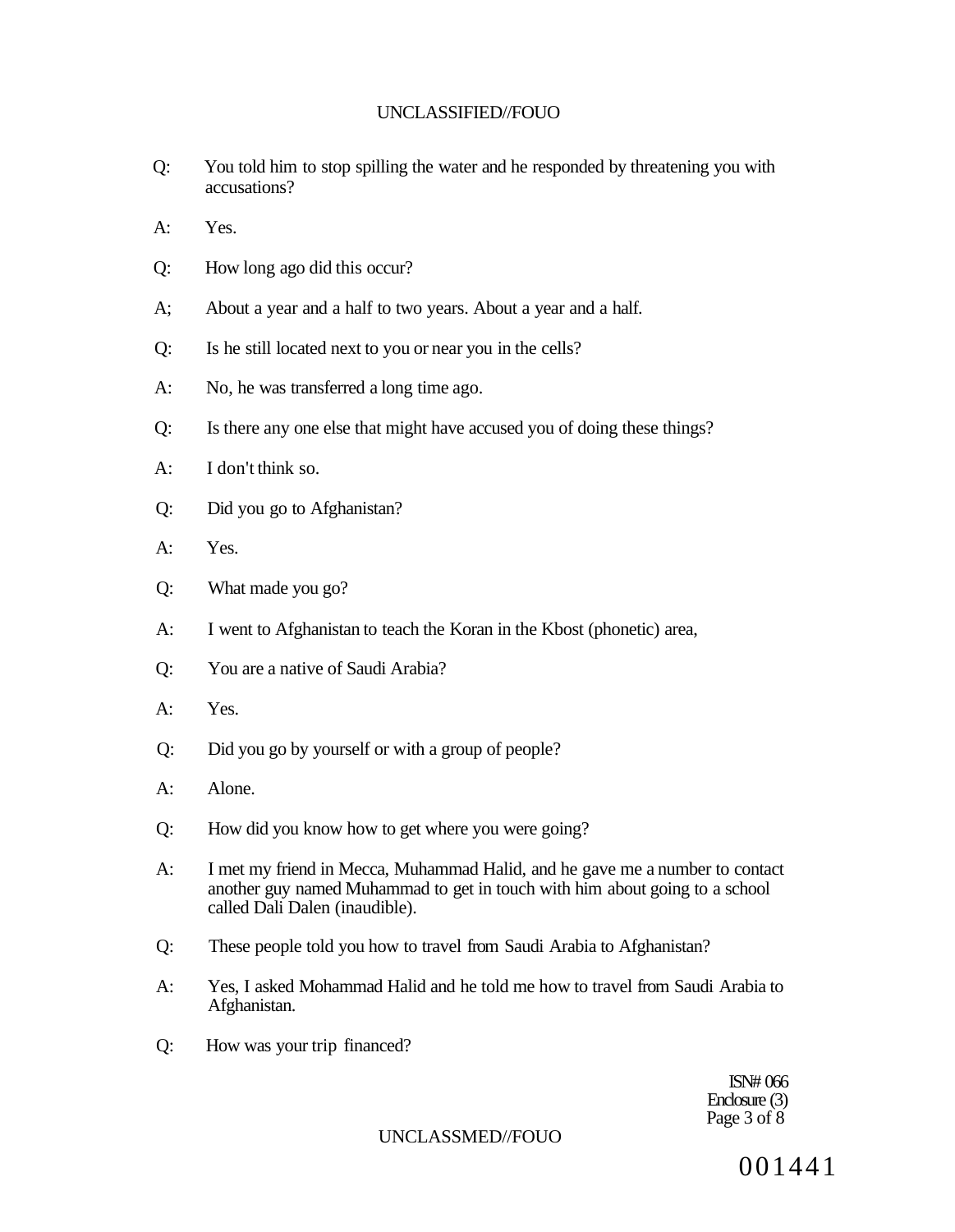- A: I had some money and money also came from Muhammad.
- Q: Where were you employed in Saudi Arabia prior to going to Afghanistan?
- A: I was a student in a science academy.
- Q: You were able to save enough money to pay for the trip?
- A: Yes.
- Q: Most students donH have money while attending school.
- A: I had money.
- Q: What was your plan for teaching the Koran?
- A: I was teaching the Koran to children at a mosque while in Saudi Arabia. It was a good job, I made good money and I enjoyed doing it.
- Q: How did you do your teaching when you arrived in Afghanistan?
- A: I went to the village of Khost (phonetic), and met with Muhammad the Afghani, as the village belongs to him. He was going to tell me how to start. There was a Mosque in the village. The mosque was called the Mosque of Imam of Halibra. There were students there and Muhammad told me to teach them.
- Q: Did you stay in one place or move around and teach in different places?
- A: I stayed in one place.
- Q: How long where you there?
- A: About four months.
- Q: What caused you to leave the area?
- A: When the American forces attacked Afghanistan, I decided to leave.
- Q: Can you tell us the route you took to leave Afghanistan?
- A: I went from Khost village to Niransha road, which is a border road. I took that.
- Q: How long did it take you to get to the border?

ISN# 066 Enclosure (3) Page 4 of8

#### UNCLASSIFIED//FOUO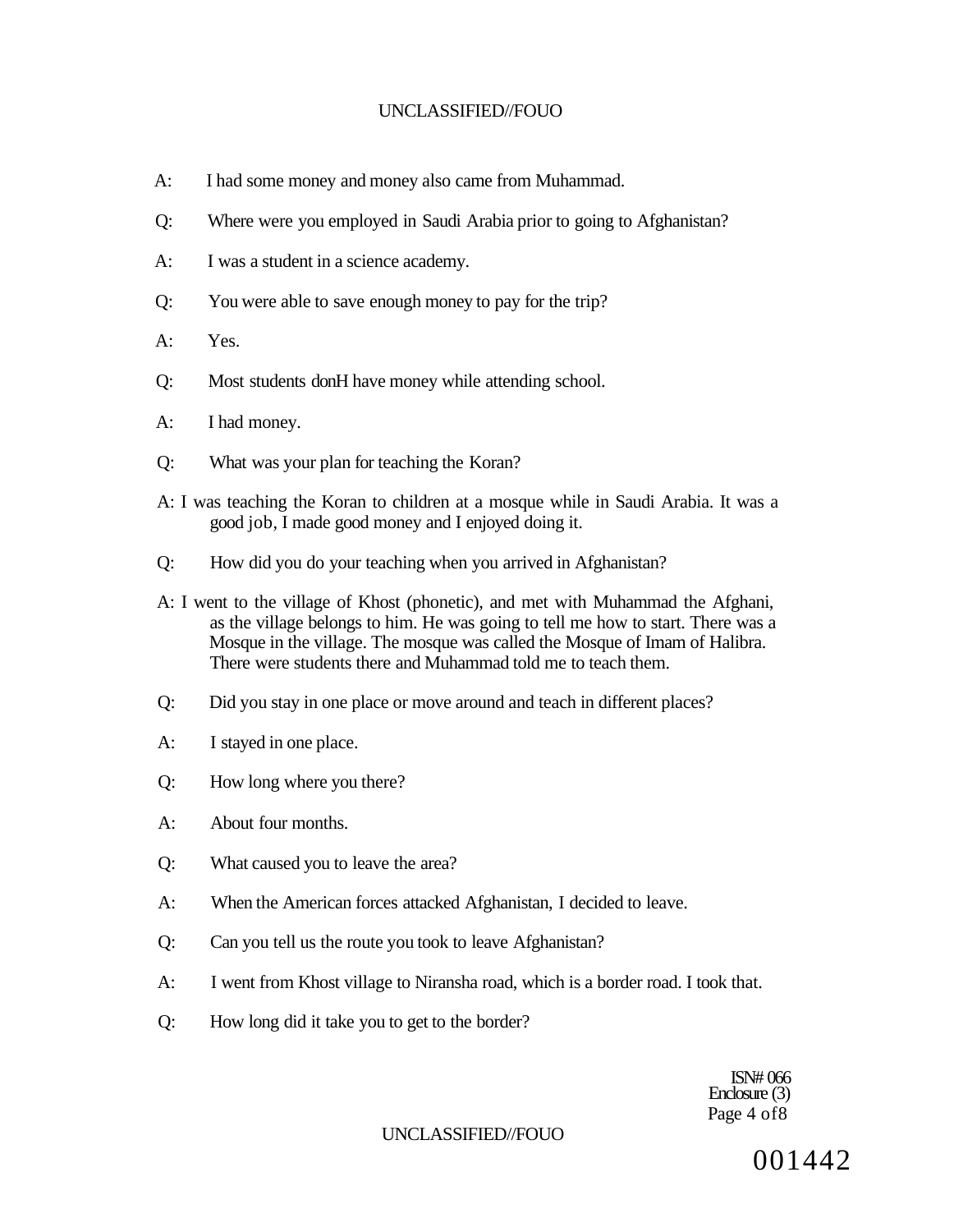- A: About four days.
- Q: Did you travel by yourself or with other people?
- A: I traveled alone. I took the roads that the Afghanistan refugees were taking.
- Q: You just followed the refugees?
- A: Yes.
- Q: How were you captured?
- A: When 1 got to the Pakistani border, there was a checkpoint. That is where I was arrested.
- Q: Why did they arrest you instead of allowing you pass?
- A: Because 1 am Arab and not Afghani.
- Q: Did you have a passport with you?
- A: I had a passport when I was traveling.
- Q: What happened to it?
- A: 1 was walking along one of the roads at night and it fell into a river.
- Q: You did not have the passport when the Pakistani guards captured you?
- A: I did not have a passport 1 suggested to the security to call or contact the Saudi Embassy to get my official paperwork because I lost it.
- Q: They did not do this?
- A: When I went to prison, I was able to meet with someone from the Embassy.
- Q: Did they help you?
- A: I asked for official paperwork in order to return to Saudi Arabia, but they said they would have to work with the government to get some official paperwork.
- Q: This was a Saudi representative that told you this?
- A: Yes, a representative from the Saudi Embassy.

1SN# 066 Enclosure (3) Page 5 of 8

#### UNCLASSIFIED//FOUO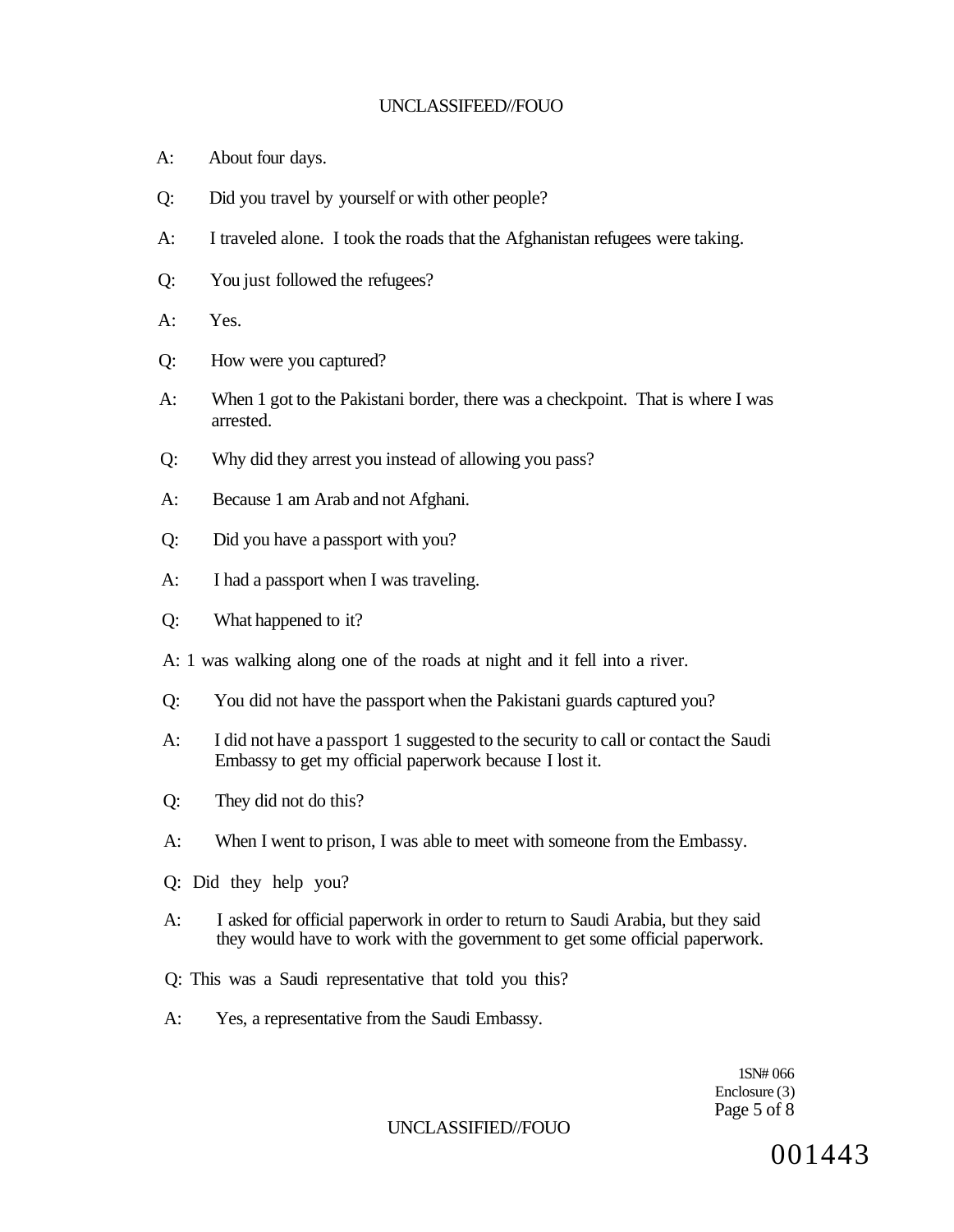#### UNCLASS1FIED//F0U0

- Q: Did he do any of the things he said he would do?
- A: He did not; the Pakistani forces turned us over to the American forces in Kandahar.
- Q: This seems unusual, because if the Saudi representative had intervened for you, you would have gone home instead of coming here.
- A: I was looked at as a dollar sign. Therefore, I was turned over to the American forces for an amount of money before the Saudi representative did anything.
- Q: Did you have anything else with you when you were captured?
- A: I only had some money.
- Q: Did you have any weapons with you?
- $A:$  No.
- Q: You didn't carry weapons for protection?
- A: No.
- Q: We have heard that Afghanistan is a dangerous place and almost everyone carries weapons.
- A: Correct When I taught in the mosque, the people of the mosque protected me. They had weapons.
- Q: How long have you been detained in the camp?
- A: I don't know exactly, about three years.
- Q: How did you know about the need to teach the Koran in Afghanistan?
- A: The education Level of the Afghanis is very low, so they needed someone to educate them. Someone from Saudi Arabia who goes to Afghanistan has value.
- Q: How many people do you know from Saudi Arabia that did the same thing as you?
- A: I don't know others.
- Q: Did you have friends or students that did the same as you?

ISN# 066 Enclosure (3) Page 6 of8

#### UNCLASSIFIED//FOUO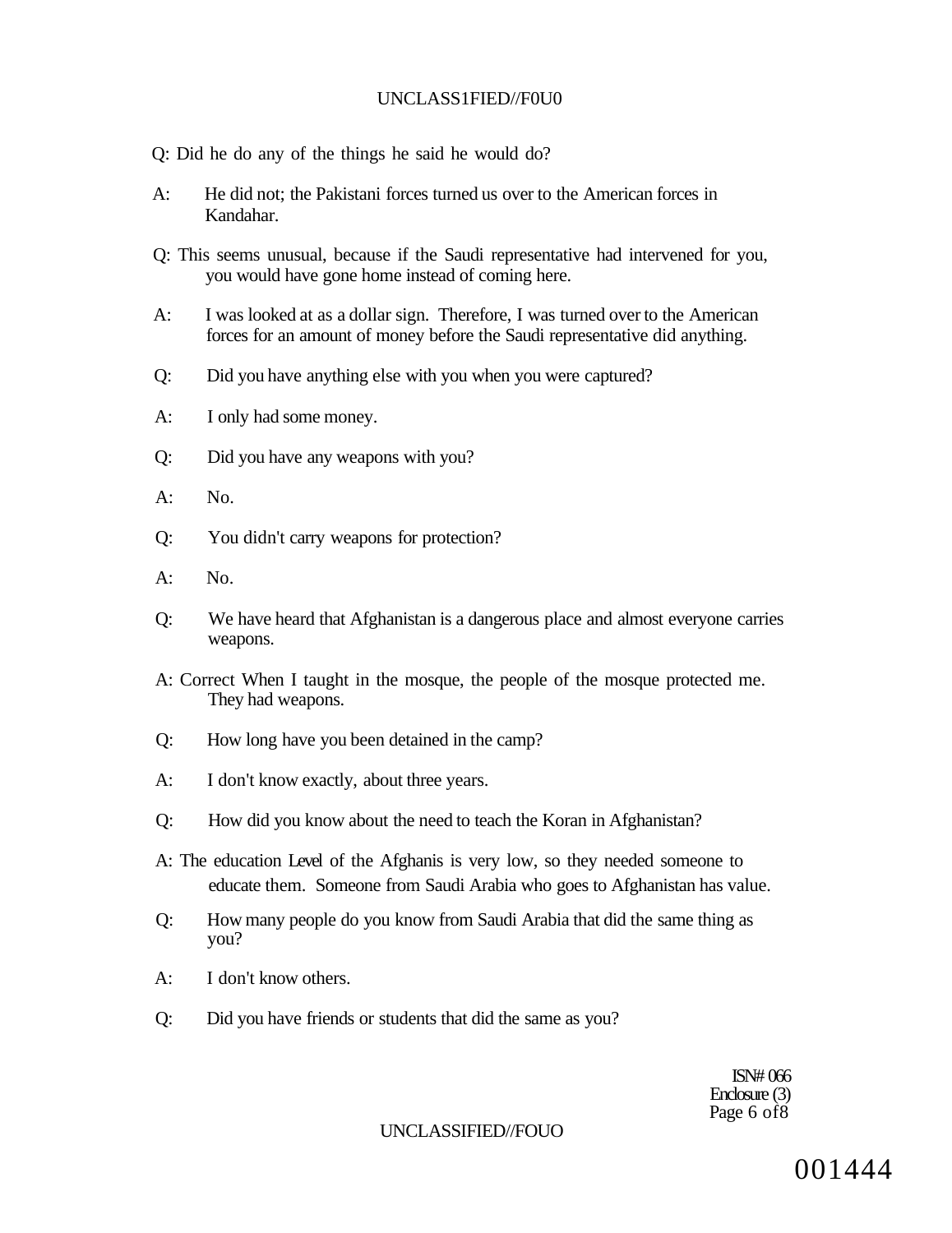- A: I know some people that went to Afghanistan for teaching purposes. They told me about the teaching opportunities and would help me go to Afghanistan.
- $\overline{O}$ If there was such a great need, it seems many people would go there.
- A Muhammad told me a lot of people were going there to teach.
- $\Omega$ But you didn't know anyone that went there to teach?
- A I didn't meet them, but I heard about them.
- $\overline{O}$ Have you had any military training on weapons or anything of that nature?
- A No.
- Q People around the village had weapons and would protect you?
- A Yes.
- Q Did they ever want you to help protect others?
- A They never suggested it.
- Q All you had to do was teach the Koran?
- A I was teaching the Koran. They never spoke to me about carrying weapons.

Did you have to do anything else other that teach the Koran in order to pay for your room and board?

No.

How long were you a student?

I studied from middle school thru high school.

That was the science academy?

Yes.

How long were you at the Science Academy?

About a year.

What courses were taught at the Academy?

ISN#066 Enclosure (3) Page 7 of  $\dot{8}$ 

#### UNCLASSIHED//FOUO